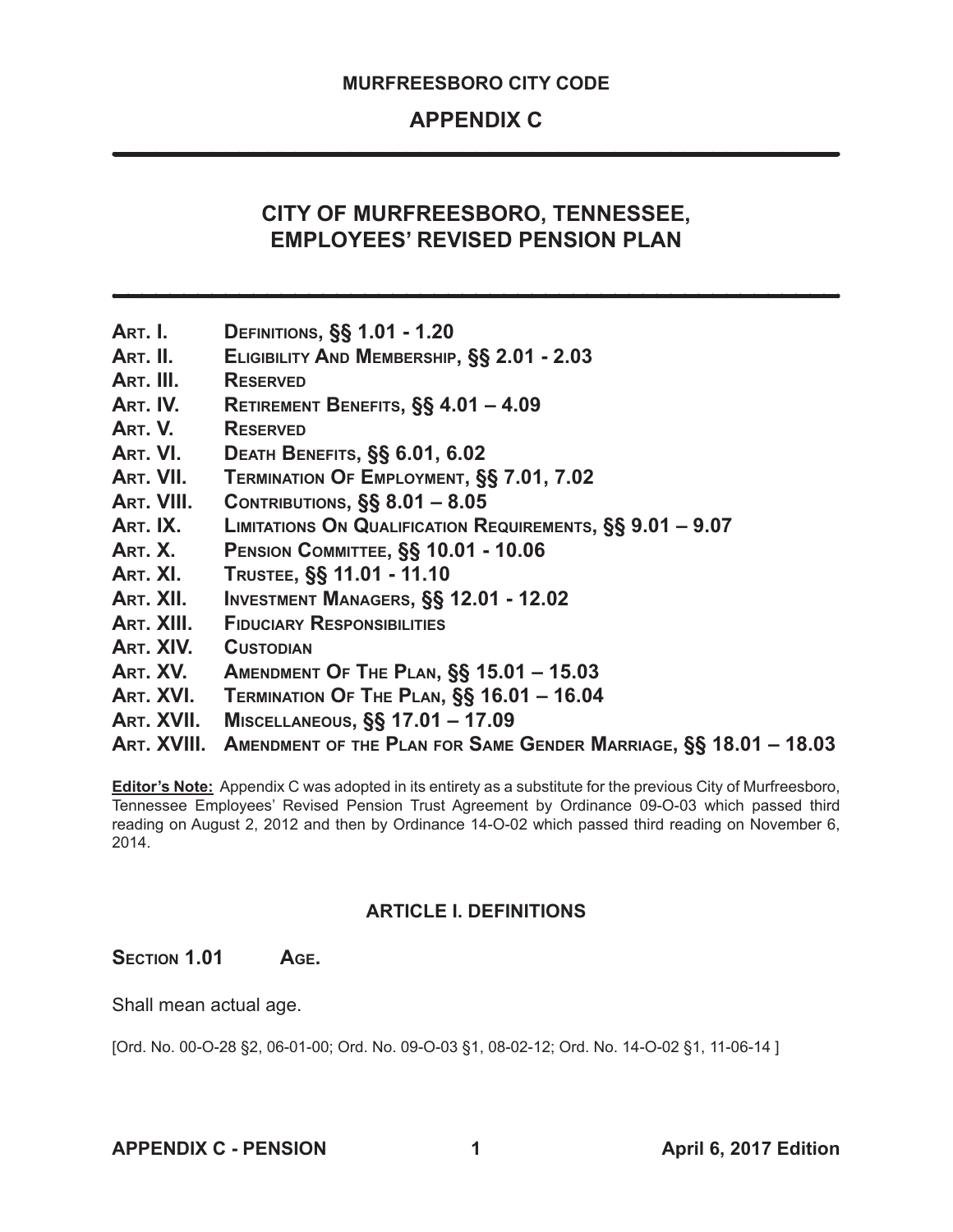## **Section 1.02 Basic Monthly Pension.**

Shall mean the monthly retirement income payable for the life of a Retired Participant and, if sixty (60) monthly installments have not been paid prior to the Retired Participant's death, continuing thereafter to the Retired Participant's beneficiary until the combined number of installments paid to the beneficiary totals sixty (60).

[Ord. No. 00-O-28 §2, 06-01-00; Ord. No. 01-O-54 §1, 08-23-01; Ord. No. 09-O-03 §1, 08-02-12; Ord. No. 14-O-02 §1, 11-06-14]

## SECTION **1.03** BENEFICIARY.

Shall mean any person, estate, trust or organization entitled to receive any benefits which may be due under this Plan on the death of a Participant; and if there be no such designation, or the designated beneficiary predeceased the Participant, it shall mean the estate of the Participant.

[Ord. No. 00-O-28 §2, 06-01-00; Ord. No. 09-O-03 §1, 08-02-12; Ord. No. 14-O-02 §1, 11-06-14]

## SECTION 1.04 CODE.

Shall mean the U.S. Internal Revenue Code as amended. All references to Code sections shall include any applicable rulings and regulations, and as of any future date shall automatically incorporate any amendments to such sections, and shall be deemed to refer to any comparable provisions of any future laws.

[Ord. No. 09-O-03 §1, 08-02-12; Ord. No. 14-O-02 §1, 11-06-14]

## **Section 1.05 Compensation.**

Shall mean the monthly equivalent of the Participant's annual basic rate of pay in effect on the last day that the Participant is performing the duties of the Participant's Employment or office, excluding overtime pay, bonuses, uniform allowances, paid meal breaks and other extra compensation.

Compensation shall also include any payment for which pension credit is granted by the employment policies of the City of Murfreesboro, as evidenced by the Employee Handbook, which is in effect for a period of time.

Notwithstanding the foregoing, Compensation shall be subject to the limitations specified in Section 9.02 herein.

[Ord. No. 86-25B §14, 08-28-86; Ord. No. 00-O-28 §2, 06-01-00; Ord. No. 09-O-03 §1, 08-02-12; Ord. No. 14-O-02 §1, 11-06-14]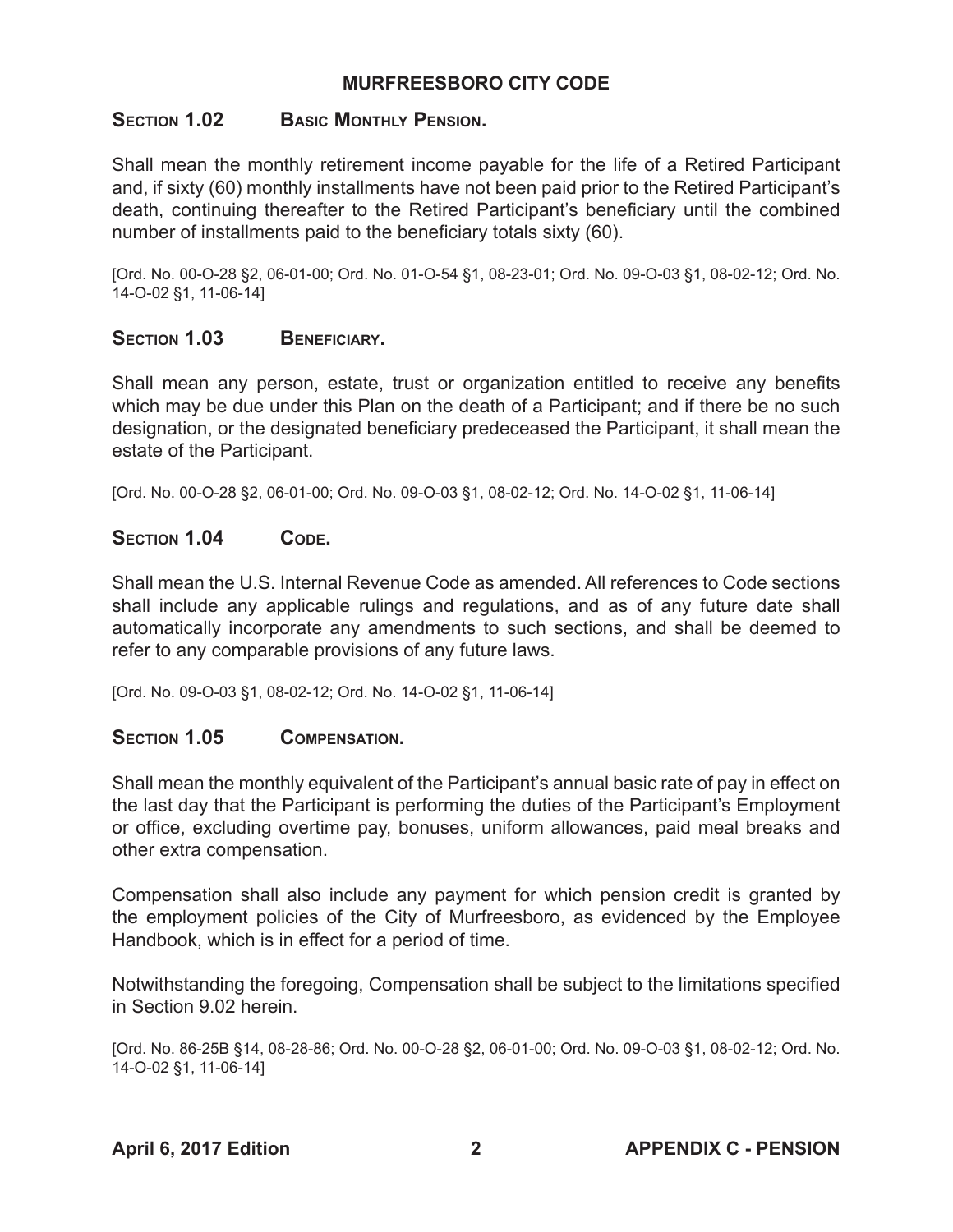## **Section 1.06 Early Retirement Date.**

Shall mean the date that a Participant, other than a firefighter or a police officer, has attained either:

- (A) Age fifty-five (55) or more with twenty-five (25) years or more of Employment with the Employer, or
- (B) Age sixty-two (62) or more with twenty (20) years or more of Employment with the Employer.

[Ord. No. 09-O-03 §1, 08-02-12; Ord. No. 14-O-02 §1, 11-06-14]

## **Section 1.07 Employer.**

Shall mean the City of Murfreesboro, Tennessee, and any entity succeeding it which shall assume the obligation of this Plan.

[Ord. No. 00-O-28 §2, 06-01-00; Ord. No. 09-O-03 §1, 08-02-12; Ord. No. 14-O-02 §1, 11-06-14]

## **Section 1.08 Employment.**

Shall mean a continuous and uninterrupted year or years during which a person is included on the employment rolls of the City of Murfreesboro or serves as an officer of the City, and receives payment for work, or for accrued hours of compensatory time, vacation time or sick leave, unless such payment for accrued hours is made because of, and at the time of, the Participant's termination of employment. Employment shall include qualified military service in accordance with section 9.05. Employment shall also include any period of leave of absence for which pension credit is granted by the employment policies of the City of Murfreesboro, as evidenced by its Employee Handbook, or any other written policy which is generally distributed to employees and which is uniformly applied to all employees of the Employer or to all employees within one or more classifications, and which is in effect during such period of time. Except as provided in section 9.05, in the event a Participant has two (2) or more distinct periods of employment, each commencing before July 1, 2010, the Participant shall be credited with employment equal to the sum of all such periods.

[Ord. No. 93-O-40 §2, 08-12-93; Ord. No. 94-O-16 §1, 06-09-94; Ord. No. 00-O-28 §2, 06-01-00; Ord. No. 00-O-74 §1, 01-18-01; Ord. No. 01-O-54 §2, 08-23-01; Ord. No. 09-O-03 §1, 08-02-12; Ord. No. 14-O-02 §1, 11-06-14]

## SECTION 1.09 FULL-TIME EMPLOYEE.

A full-time employee is a person employed to work a minimum of thirty (30) hours per week for a continuous period of six (6) months or more and who is not employed as a temporary employee for a limited term on or before June 30, 2010.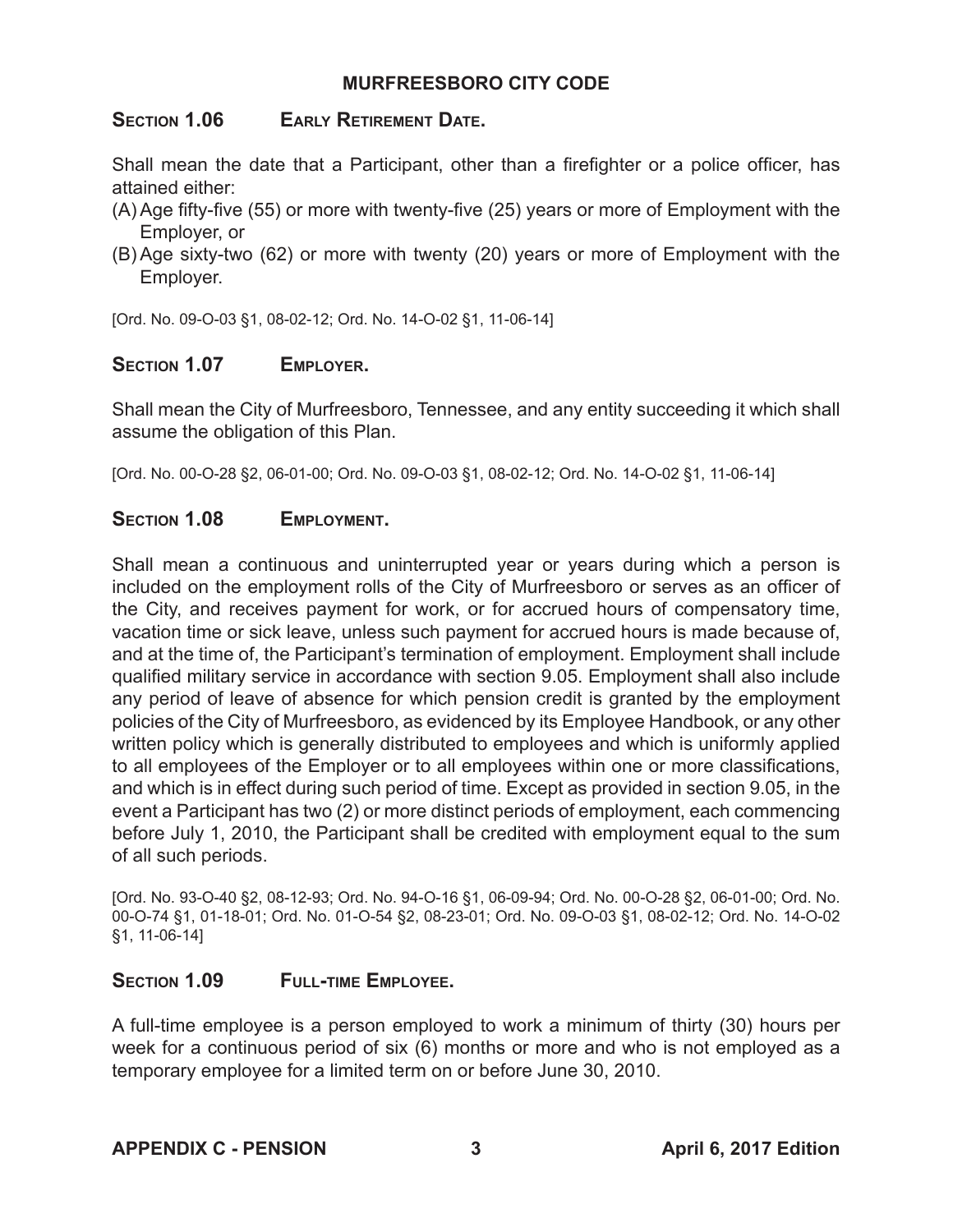[Ord. No. 87-57 §1, 10-22-87; Ord. No. 89-4 §1, 01-12-89; Ord. No. 93-O-40 §1, 08-12-93; Ord. No. 95- O-65 §1, 11-16-95; Ord. No. 00-O-28 §2, 06-01-00; Ord. No. 10-O-23 §1, 06-03-10; Ord. No. 09-O-03 §1, 08-02-12; Ord. No. 14-O-02 §1, 11-06-14]

#### Section **1.10** Reserved.

[Ord. No. 00-O-28 §2, 06-01-00; Ord. No. 11-O-25 §1, 09-22-11; Ord. No. 09-O-03 §1, 08-02-12; Ord. No. 14-O-02 §1, 11-06-14]

#### **Section 1.11 Masculine, Feminine, Singular And Plural.**

The masculine shall be read in the feminine, and singular shall be read in the plural and the plural in the singular, wherever the context or person shall plainly so require.

[Ord. No. 00-O-28 §2, 06-01-00; Ord. No. 09-O-03 §1, 08-02-12; Ord. No. 14-O-02 §1, 11-06-14]

## **Section 1.12 Normal Retirement Date.**

(A) Normal retirement date shall mean:

- (1) For a Participant classified as a firefighter or police officer, such Participant's fiftyfifth (551h) birthday.
- (2) For a Participant classified as any other type of employee, such Participant's sixtyfifth (65th) birthday or the date of such Participant reaching the minimum age of fifty-five (55) years with thirty (30) years of Employment.
- (3) Retirement at and after the normal retirement date shall be at the option of the Participant provided that Participant is physically and mentally capable of performing the duties and responsibilities of the Participant's job.
- (4) For the period ending December 31, 2000, Participants classified as (i) firefighter; (ii) police officer; (iii) laborer; or, (iv) driver in the Solid Waste Department, such Participants reaching the minimum age of fifty (50) with twenty (20) years of Employment. Participants in the Fire and Police Departments classified as "administration" are not included or eligible.
- (5) For the period ending June 30, 2003, Participants classified as a Plant Mechanic, Chief Mechanic, Equipment Operator, or Plant Mechanical Electrician in the Water and Sewer Department, Light Equipment Operator in the Street or Solid Waste Department, Driver in the Solid Waste Department, Mechanic in the Fleet Services Department, and Participants employed as firefighters or police officers who are not assigned to an administrative position, and reaching the minimum age of fifty (50) years with twenty (20) years of Employment.
- (6) For the period ending December 31, 2006 Participants classified as a Construction Worker, Construction Laborer, Plant Mechanic, Chief Mechanic, Equipment Operator, or Plant Mechanical Electrician in the Water and Sewer Department, Laborer or Light Equipment Operator in the Street or Solid Waste Department, Driver in the Solid Waste Department, Mechanic in the Fleet Services Department, and Participants employed as firefighters or police officers who are not assigned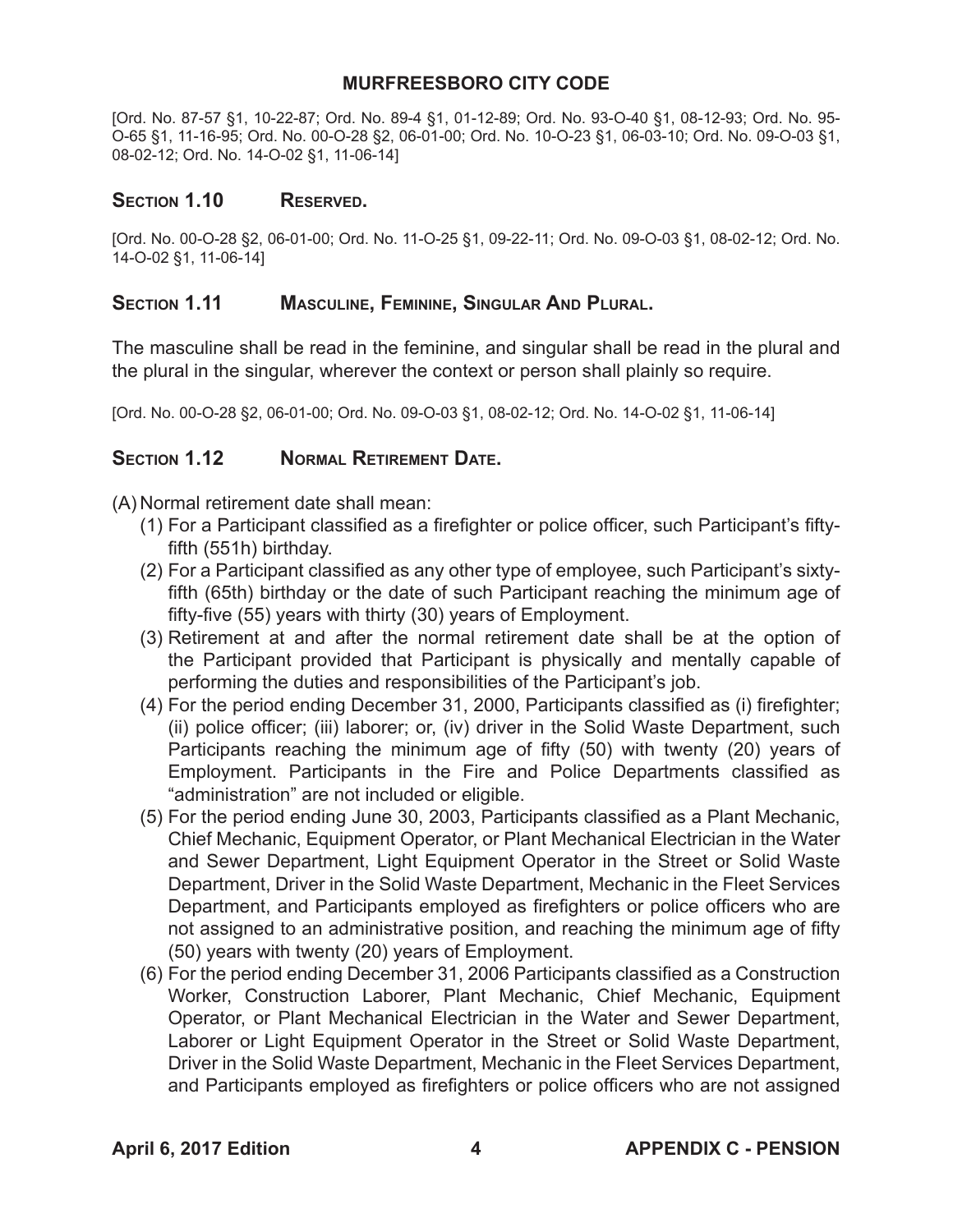to an administrative position, and reaching the minimum age of fifty (50) years with twenty (20) years of Employment.

(B) Notwithstanding subsection (A) above, no Participant shall be eligible for retirement until the fifth (5th) anniversary of the employee's date of participation.

[Ord. No. 79-10 §1, 03-29-79; Ord. No. 86-25B §1, 08-28-86; Ord. No. 86-52 §1, 09-25-86; Ord. No. 87 57 §2, 10-22-87; Ord. No. 88-39 §1, 07-20-88; Ord. No. 95-O-77 §1, 01-18-96; Ord. No. 00-O-28 §2, 06-01-00; Ord. No. 00-O-37 §1, 06-01-00; Ord. No. 01-O-54 §3, 08-23-01; Ord. No. 02-O-67 §1, 01-09-03; Ord. No. 06-O-36 §1, 07-13-06; Ord. No. 09-O-03 §1, 08-02-12; Ord. No. 14-O-02 §1, 11-06-14]

## **Section 1.13 Participant.**

Shall mean a person who becomes covered under this Plan as provided in Article II. Participant shall mean any person who is an officer of the Employer, who assumed office on or before June 30, 2010 and any person who is regularly employed by the Employer on a full-time basis who became so employed on that basis on or before June 30, 2010, excluding (1) any person who is not a full-time employee; (2) any person under the supervision of Murfreesboro Electric Department; (3) any person under the supervision of the Board of Education or City school system; (4) any person under the supervision of the Linebaugh Public Library Board; (5) any person under the supervision of the Evergreen Cemetery Commission; and (6) any person under the supervision of the Murfreesboro Housing Authority Board.

[Ord. No. 79-10 §1, 03-29-79; Ord. No. 86-25B §1, 08-28-86; Ord. No. 86-52 §1, 09-25-86; Ord. No. 87-57 §2, 10-22-87; Ord. No. 88-39 §1, 07-20-88; Ord. No. 95-O-77 §1, 01-18-96; Ord. No. 00-O-28 §2, 06-01-00; Ord. No. 00-O-37 §1, 06-01-00; Ord. No. 01-O-54 §3, 08-23-01; Ord. No. 02-O-67 §1, 01-09-03; Ord. No. 06-O-36 §1, 07-13-06; Ord. No. 09-O-03 §1, 08-02-12; Ord. No. 14-O-02 §1, 11-06-14]

## SECTION **1.14** PARTICIPANT WITH A DISABILITY.

Shall mean an employee or former employee who is not at work and who is receiving long term disability insurance benefits under an insurance policy provided by the Employer.

[Ord. No. 14-O-02 §1, 11-06-14]

## SECTION 1.15 PLAN.

Shall mean this document and the pension plan and trust with reference thereto embodied in this document, as the same may be amended from time to time. The Plan shall be known as the City of Murfreesboro, Tennessee, Employees' Revised Pension Plan.

[Ord. No. 00-O-28 §2, 06-01-00; Ord. No. 09-O-03 §1, 08-02-12; Ord. No. 14-O-02 §1, 11-06-14]

**Section 1.16 Plan Year.**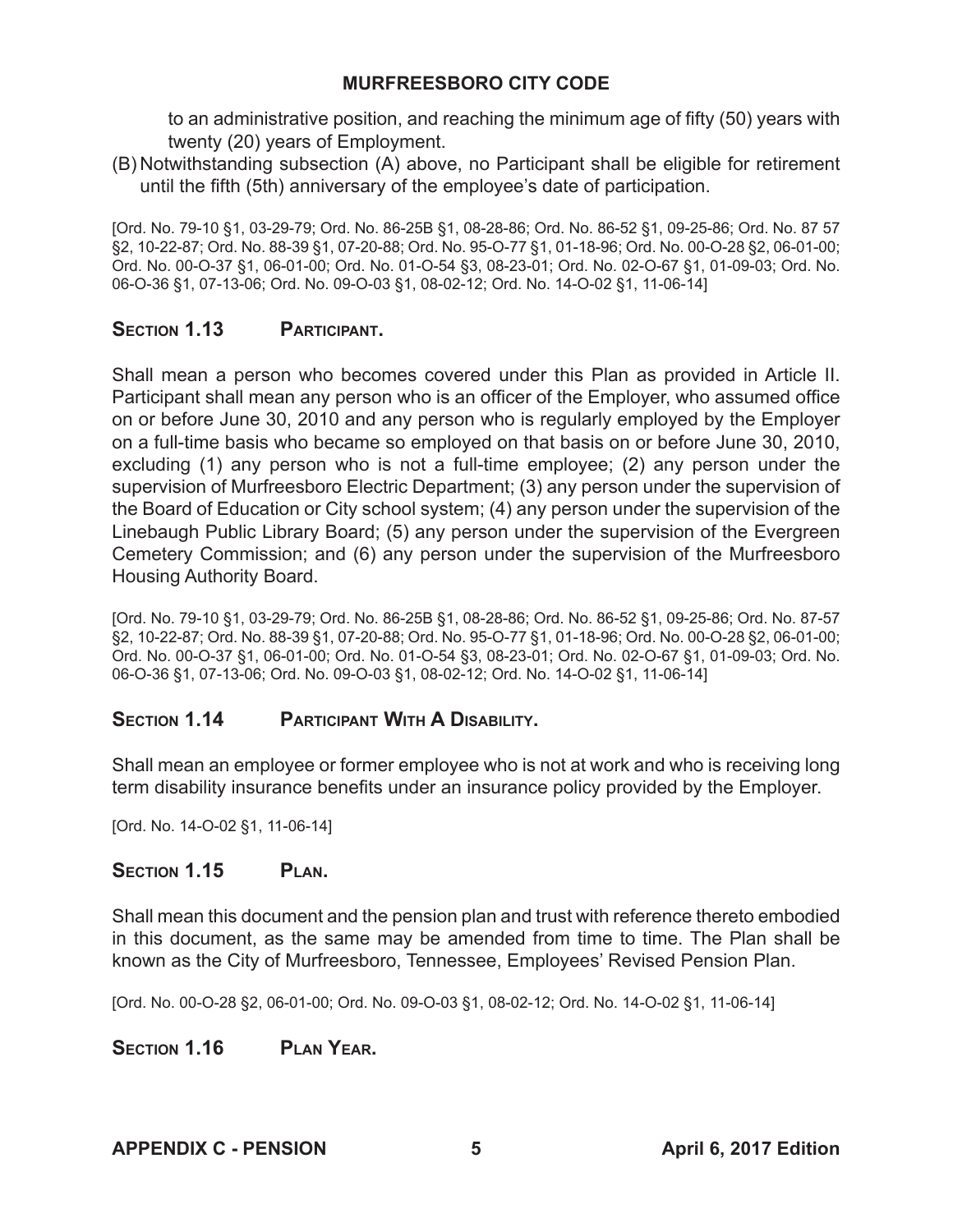Shall mean each twelve (12) month period commencing July 1 and ending on the next June 30.

[Ord. No. 09-O-03 §1, 08-02-12; Ord. No. 14-O-02 §1, 11-06-14]

## SECTION 1.17 PENSION COMMITTEE.

Shall mean the committee established in accordance under Article X herein.

[Ord. No. 09-O-03 §1, 08-02-12; Ord. No. 14-O-02 §1, 11-06-14]

## SECTION **1.18** RETIRED PARTICIPANT.

Shall mean a former Participant of this Plan who has retired under its retirement provisions.

[Ord. No. 00-O-28 §2, 06-01-00; Ord. No. 09-O-03 §1, 08-02-12; Ord. No. 14-O-02 §1, 11-06-14]

#### SECTION 1.19 RESERVED.

[00-O-28 §1, 06-01-00 Ord. No. 09-O-03 §1, 08-02-12; Ord. No. 14-O-02 §1, 11-06-14]

#### SECTION 1.20 **TRUSTEE.**

Trustee shall mean the person or entity appointed by the Employer to serve as Trustee for the Plan.

[Ord. No. 05-O-57 §1, 09-15-05; Ord. No. 09-O-03 §1, 08-02-12; Ord. No. 14-O-02 §1, 11-06-14]

## **ARTICLE II. ELIGIBILITY AND MEMBERSHIP**

## **Section 2.01.**

All employees who satisfied the requirements of Section 1.13 became Participants on the first day of the month next following the date that such employee completed ninety (90) days of Employment, provided that the first day of full-time Employment was on or before June 30, 2010.

[Ord. No. 86-25B §3, 08-28-86; Ord. No. 87-57 §3, 10-22-87; Ord. No. 93-O-40 §4, 08-12-93; Ord. No. 01- O-54 §5, 08-23-01; Ord. No. 10-O-23 §3, 06-03-10; Ord. No. 09-O-03 §1, 08-02-12; Ord. No. 14-O-02 §1, 11-06-14]

## **Section 2.02.**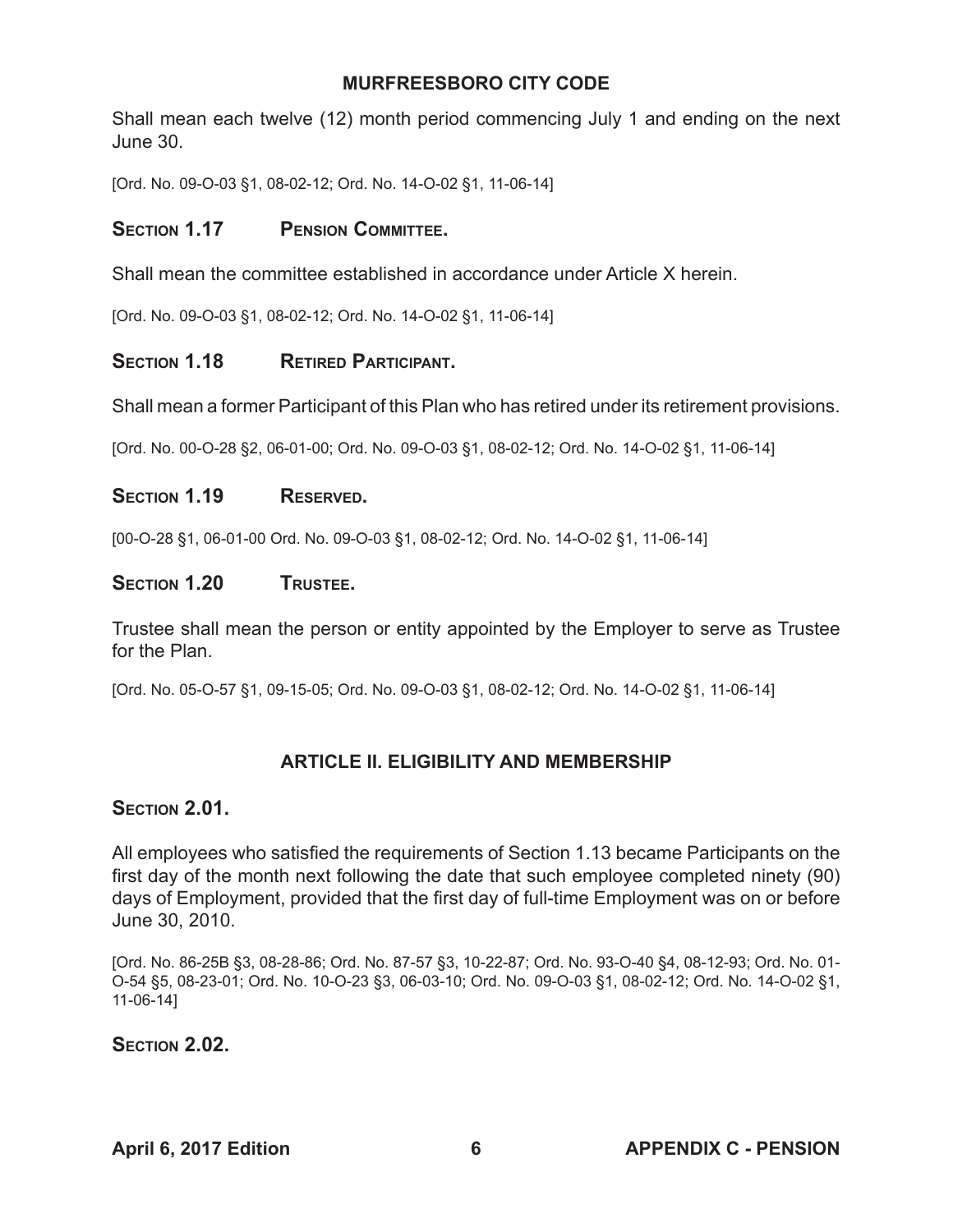All new officers who satisfied the requirements of Section 1.13 became Participants on the first day of the month next following the date that such officer completed ninety (90) days in office.

[Ord. No. 93-O-40 §5, 08-12-93; Ord. No. 09-O-03 §1, 08-02-12; Ord. No. 14-O-02 §1, 11-06-14]

## **Section 2.03.**

A Participant must continue to meet the requirements of eligibility in order to remain a Participant hereunder. All Participants as of July 18, 1986, and all employees hired after July 18, 1986, but before July 1, 2010, who are eligible to participate in the Plan, must be a Participant as a condition of employment.

[Ord. No. 86-25B §5, 08-28-86; Ord. No. 09-O-03 §1, 08-02-12; Ord. No. 14-O-02 §1, 11-06-14]

## **ARTICLE III. RESERVED**

[Ord. No. 11-O-25 §1, 09-22-11; Ord. No. 09-O-03 §1, 08-02-12; Ord. No. 14-O-02 §1, 11-06-14]

## **ARTICLE IV. RETIREMENT BENEFITS**

## **Section 4.01.**

Each Participant shall be entitled to receive a basic monthly pension, commencing at the Participant's Normal Retirement Date, computed as follows: Two percent (2%) of the Participant's highest five (5) years average monthly Compensation times the Participant's completed years of Employment, not in excess of thirty (30) years of Employment, with the first sixty (60) monthly payments guaranteed. In no event shall the Participant's basic monthly pension exceed sixty percent (60%) of such Participant's highest five (5) years average monthly compensation.

[Ord. No. 86-25B §6, 08-28-86; Ord. No. 09-O-03 §1, 08-02-12; Ord. No. 14-O-02 §1, 11-06-14]

## **Section 4.02.**

Early retirement is available to Participants who have attained the Early Retirement Date as defined in Section 1.06. Participants must elect to take an Early Retirement Date. The amount of basic monthly pension shall be actuarially reduced.

[Ord. No. 80-31 §1, 09-11-80; Ord. No. 86-25B §7, 08-28-86; Ord. No. 09-O-03 §1, 08-02-12; Ord. No. 14- O-02 §1, 11-06-14]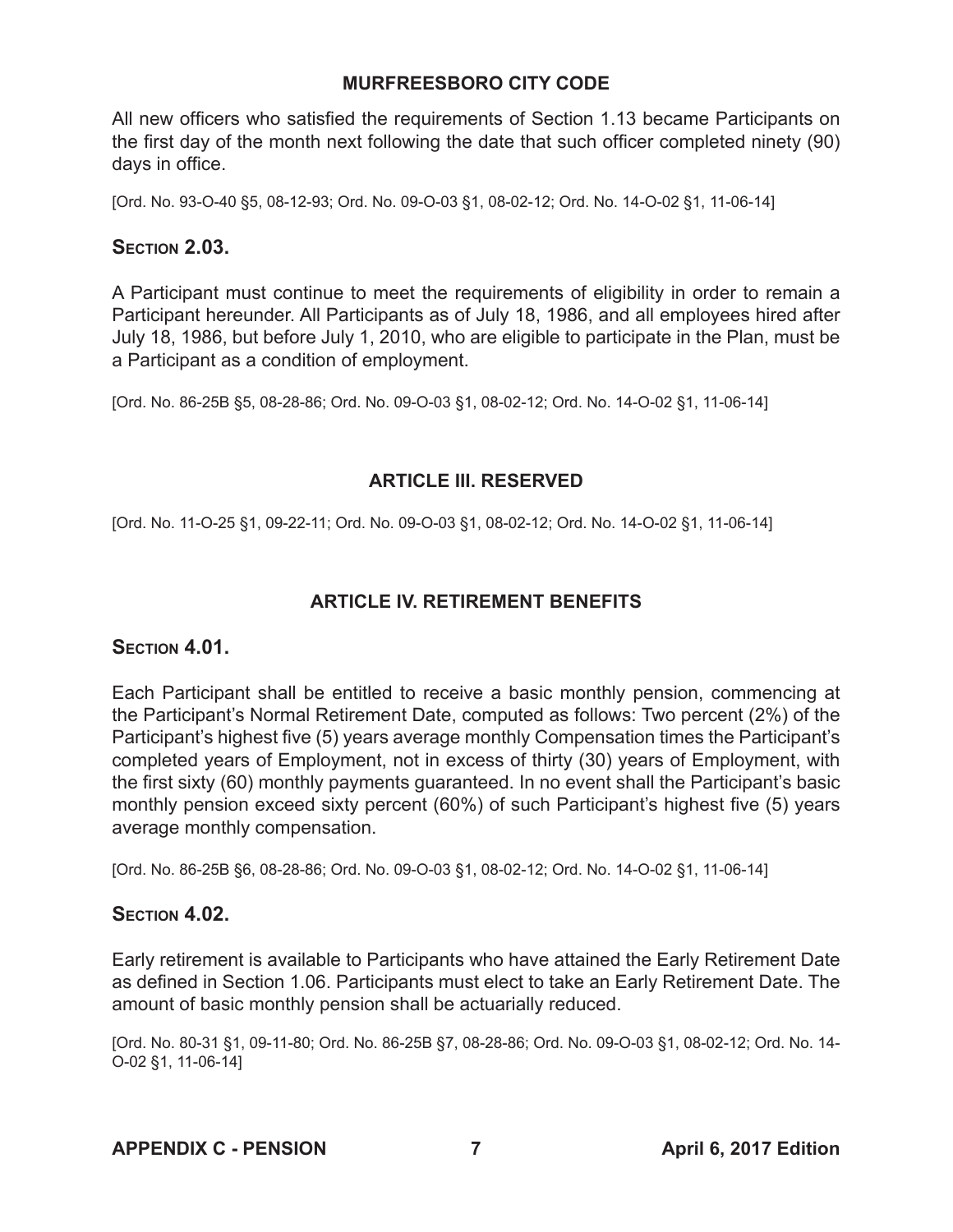## **Section 4.03.**

Any employee who elects to work beyond normal retirement as defined in Section 1.12 shall continue to participate in the Plan until such employee's retirement. Salary for the last years may be considered in calculating the highest five (5) year's salary. The amount of the basic monthly pension shall not be actuarially increased.

[Ord. No. 86-25B §8, 08-28-86; Ord. No. 87-57 §4, 10-22-87; Ord. No. 01-O-54 §6, 08-23-01; Ord. No. 09- O-03 §1, 08-02-12; Ord. No. 14-O-02 §1, 11-06-14]

## **Section 4.04.**

Any Participant may elect an alternate method of payment of such Participant's retirement benefits, provided such election is made at least thirty (30) days prior to the Participant's commencement of benefit payments from the Plan. Alternate forms of annuities available are joint and survivor annuities with 50%, 75%, or 100% payments to the surviving contingent annuitant; single life annuities; and certain and life annuities with ten (10) or fifteen (15) years certain. Any alternate method of payment shall be actuarially equivalent to the retired Participant's basic monthly pension.

The monthly pension amount of a Participant who retires mid-month shall receive a pro-rated portion of the basic monthly pension amount based on the number of days of retirement in that month.

[Ord. No. 86-25B §9, 08-28-86; Ord. No. 91-35 §1, 06-20-91; Ord. No. 93-O-40 §8, 08-12-93; Ord. No. 09- O-03 §1, 08-02-12; Ord. No. 14-O-02 §1, 11-06-14]

## **Section 4.05.**

Actuarially equivalent benefits shall be benefits equivalent in value when computed for both males and females on the basis of a seven and one-half percent (7-1/2%) interest rate and the UP-1984 Mortality Table. In computing the value of any optional form of benefit which involves a contingent annuitant, the contingent annuitant benefit shall be determined using the same seven and one-half percent (7-1/2%) interest rate and using a UP-1984 Mortality Table based upon an age for the contingent annuitant that is three (3) years younger than the annuitant's true chronological age.

Notwithstanding the foregoing, the mortality table and the interest rate for the purposes of determining the limitation on benefits per Section 9.01 shall be the "Applicable Mortality Table" and the "Applicable Interest Rate" described below:

(a) The "Applicable Mortality Table" means the table prescribed by the Secretary of the Treasury. Such table shall be based on the prevailing commissioner's standard table (described in Code section 807(d)(5)(A)) used to determine reserves for group annuity contracts issued on the date as of which present value is being determined (without regard to any other subparagraph of Code Section 807(d)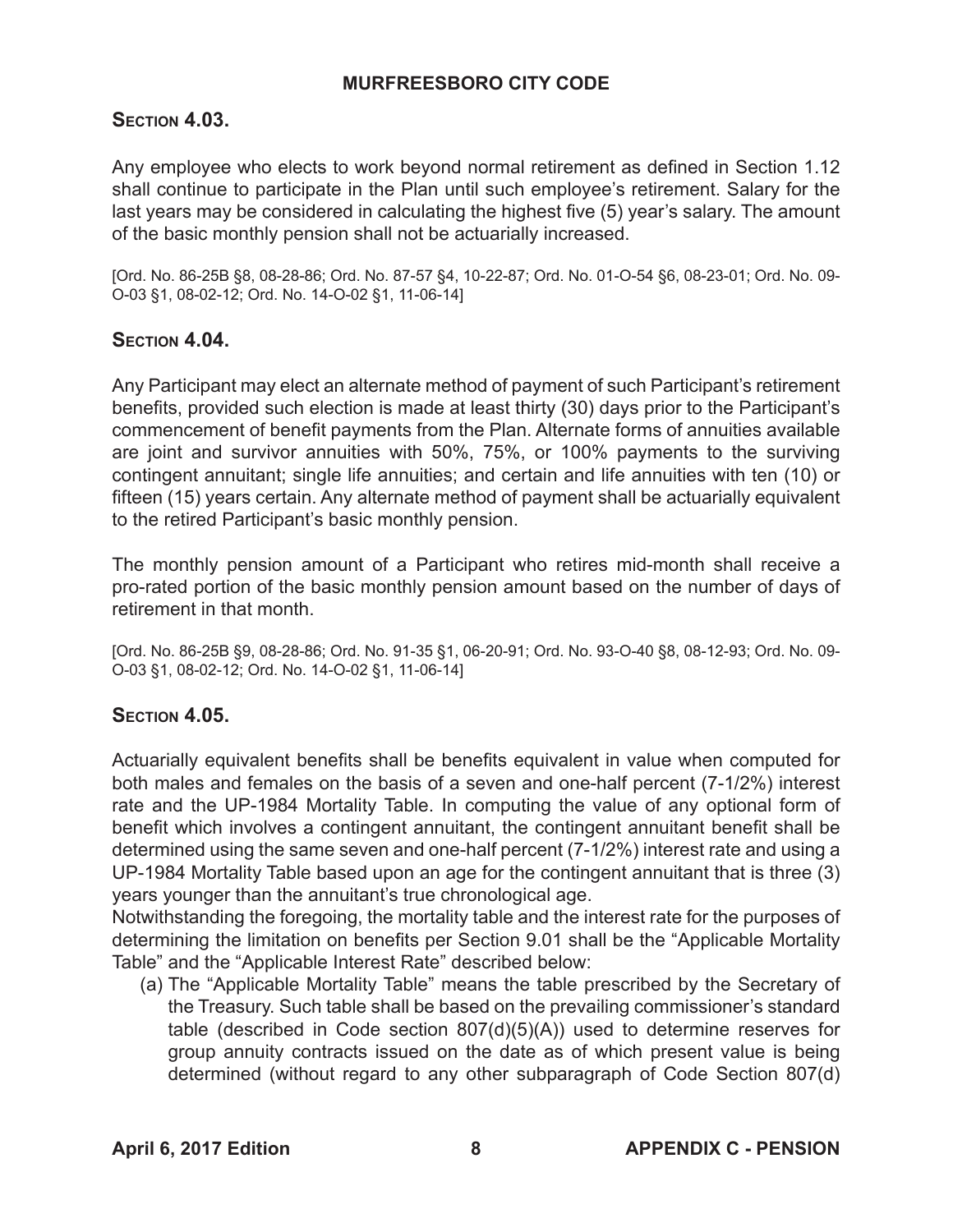(5)). Subsections (1) and (2) below shall apply to distributions with annuity starting dates on or after August 1, 2002.

- (1) Notwithstanding any other Plan provisions to the contrary, the "Applicable Mortality Table" used for purposes of adjusting any benefit or limitation under Code section  $415(b)(2)(B)$ , (C), or (D) as set forth in Section 4.05 of the Plan and the "Applicable Mortality Table" used for purposes of satisfying the requirements of Code section 417(e) as set forth in Section 4.05 is the table prescribed in Rev. Rul. 2001 62.
- (2) For any distribution with an annuity starting date on or after the effective date of these Subsections and before the adoption date of these Subsections, if application of the amendment as of the Annuity Starting Date would have caused a reduction in the amount of any distribution, such reduction is not reflected in any payments made before the adoption date of these Subsections. However, the amount of any such reduction that is required under Code section 415(b)(2)(B) must be reflected actuarially over any remaining payments to the Participant.
- (b) The "Applicable Interest Rate" means the annual rate of interest on 30 year Treasury securities determined as of the second full month prior to the first day of the Plan Year in which the annuity starting date occurs. However, except as provided in Regulations, if a Plan amendment (including this restatement) changes the time for determining the "Applicable Interest Rate" (including an indirect change as a result of a change in the Plan Year), any distribution for which the annuity starting date occurs in the one year period commencing at the time the Plan amendment is effective (if the amendment is effective on or after the adoption date) must use the interest rate as provided under the terms of the Plan after the effective date of the amendment, determined at either the date for determining the interest rate before the amendment or the date for determining the interest rate after the amendment, whichever results in the larger distribution. If the Plan amendment is adopted retroactively (that is, the amendment is effective prior to the adoption date), the Plan must use the interest rate determination date resulting in the larger distribution for the period beginning with the effective date and ending one year after the adoption date.

[Ord. No. 91-35 §2, 06-20-91' Ord. No. 09-O-03 §1, 08-02-12; Ord. No. 14-O-02 §1, 11-06-14]

# **Section 4.06.**

Participants who retired from the Employer before January 1, 1997 shall receive a cost of living allowance (COLA) increase to the basic monthly pension effective September 1, 1997. The COLA applies only to Participants who retired before January 1, 1997 and it is on a one-time basis. Future retirees shall not have any promise of COLAs and current Participants shall have no promise of future COLAs. The Participants who retired before January 1, 1997 shall receive an adjustment to their basic monthly pension based on the change in the Consumer Price Index (CPI) from the end of the year in which they retired to the end of 1996 based upon the "All Urban Consumers" index, which is published each

## **APPENDIX C - PENSION 9 April 6, 2017 Edition**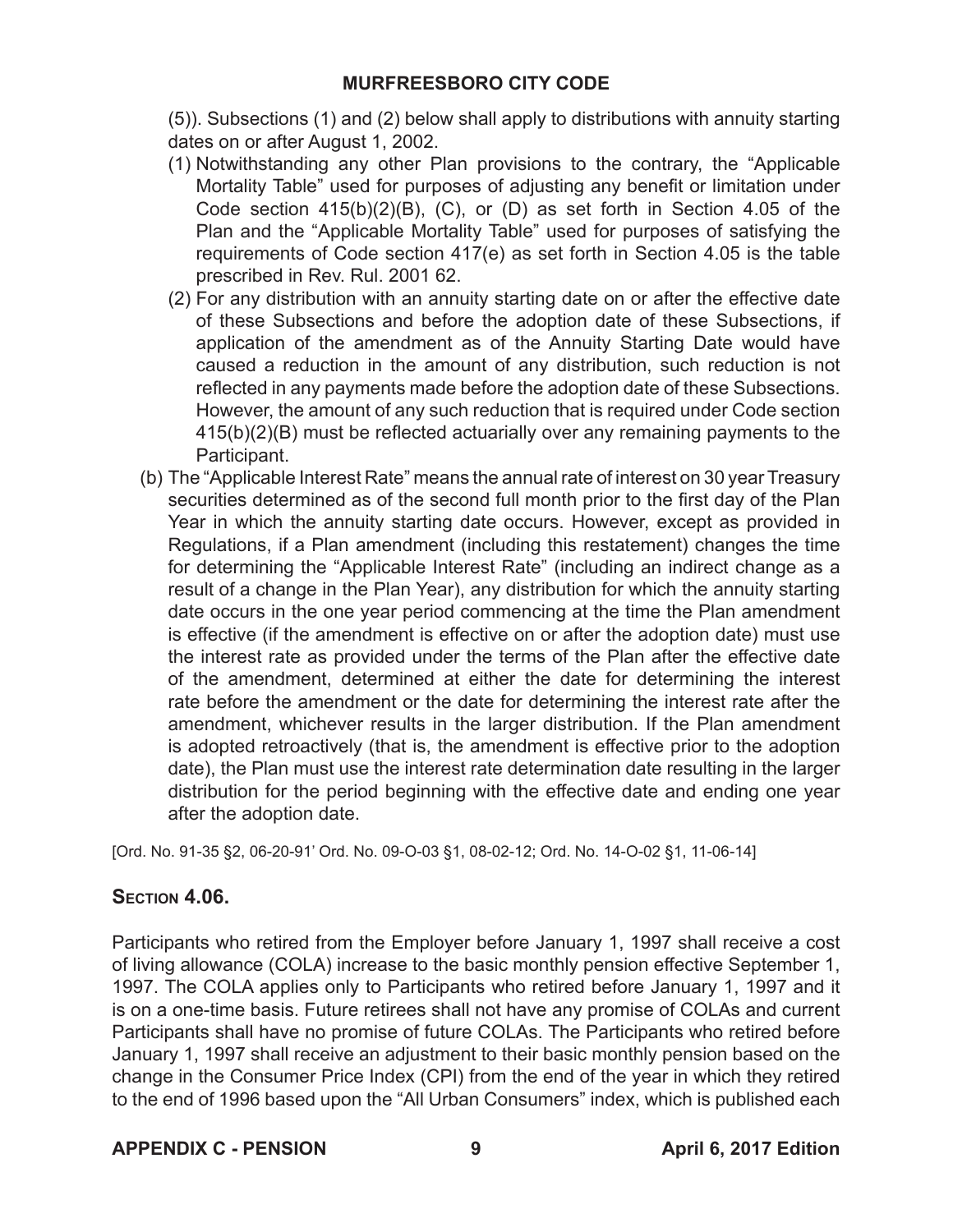month by the U.S. Department of Labor. The amount of the COLA will depend on whether the Participant retired before July 1, 1987. For those Participants who retired before July 1, 1987, the increase shall be equal to the percentage change in the CIP from the end of the year of retirement to the end of 1996. For those who retired on or after July 1, 1987, the COLA shall be subject to a limit of three percent (3%) per year on a compound basis. Participants who retired during 1996 shall receive a three percent (3%) COLA increase to their basic monthly pension.

[Ord. No. 97-O-53 §1, 09-11-97; Ord. No. 09-O-03 §1, 08-02-12; Ord. No. 14-O-02 §1, 11-06-14]

## **Section 4.07.**

Participants who retired from the Employer before January 1, 2005 shall receive a cost of living allowance (COLA) increase to the basic monthly pension effective July 1, 2006. The COLA applies only to Participants who retired before January 1, 2005 and it is on a onetime basis. Future retirees shall not have any promise of COLAs and current Participants shall have no promise of future COLAs. The Participants who retired before January 1, 2005 shall receive an adjustment to their basic monthly pension based on the change in the Consumer Price Index (CPI) from the end of the year in which they retired to December 31, 2005 based upon the "All Urban Consumers" index, which is published each month by the U.S. Department of Labor. The adjustment for each eligible Participant will be equal to the lesser of the CPI increase or an annual compound increase of one and five tenths percent (1.5%), for each year beginning January 1, 1997 or the end of the year they retired, whichever is later, through December 31, 2005.

[Ord. No. 14-O-02 §1, 11-06-14]

## **Section 4.08.**

In-service distributions are not permitted under the Plan. Effective January 1, 2013, should in-service distributions be permitted, such distributions shall not occur until a Participant has attained age 62.

[Ord. No. 14-O-02 §1, 11-06-14]

## **Section 4.09.**

Qualified Reservist Distributions as provided under Code section  $401(k)(2)(B)(i)(V)$  are not permitted under the Plan.

[Ord. No. 06-O-36 §2, 07-13-06; Ord. No. 09-O-03 §1, 08-02-12; Ord. No. 14-O-02 §1, 11-06-14]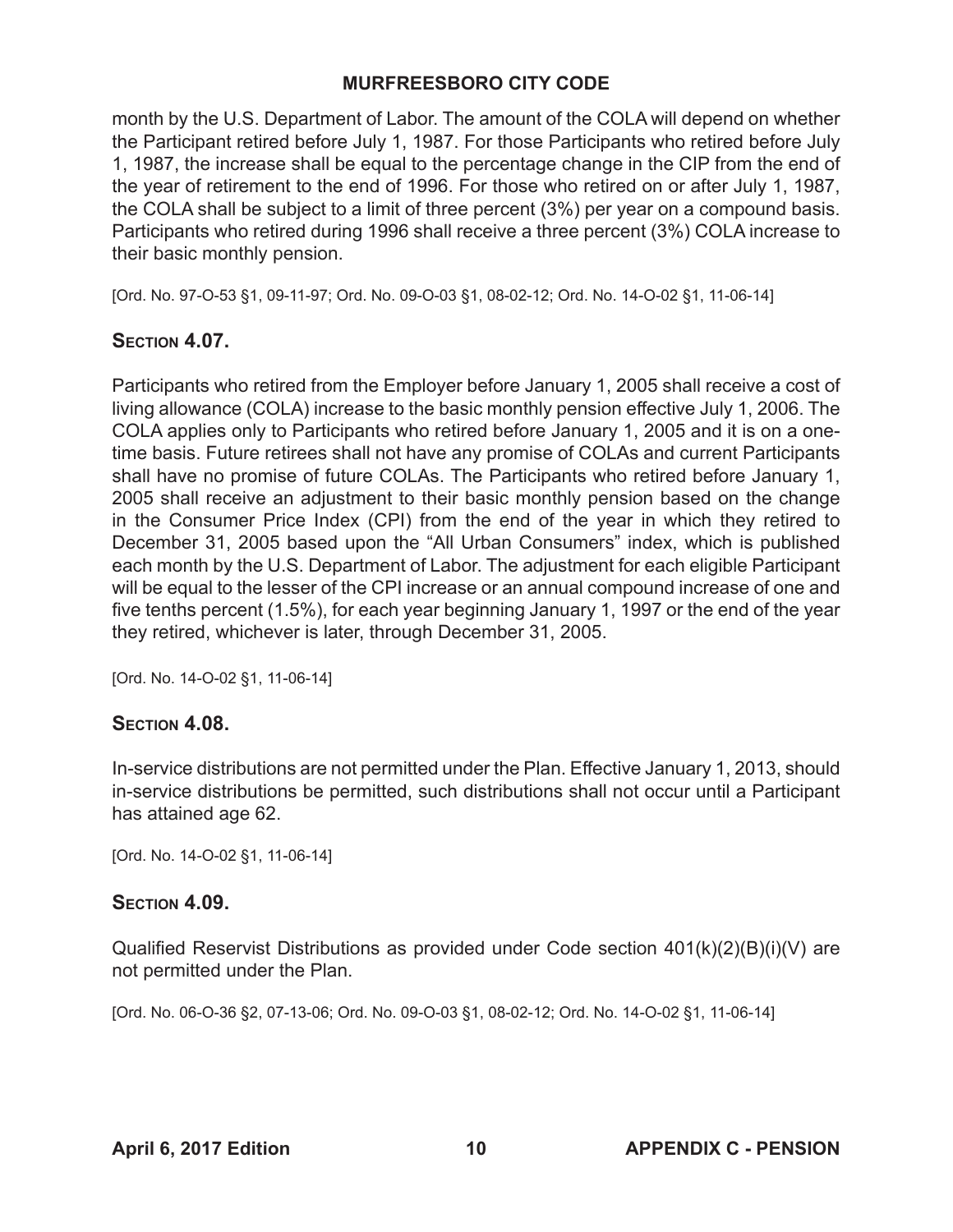## **Section 4.10.**

Effective July 1, 2016, pursuant to TCA §26-2-105 as amended, the Plan will honor claims presented under a qualified domestic relations order (QDRO). If a QDRO pertains to a Retired Participant who is already receiving benefits from the Plan, the alternate payee shall share in the payments being made to the Retired Participant, and shall not be allowed to change the payment method or the timing of the payments. If a QDRO pertains to a Participant who has not commenced benefit payments from the Plan, the alternate payee shall not be permitted to receive benefit payments from the Plan until the Participant begins receiving payments, and then the alternate payee shall receive the payments authorized under the QDRO in the manner and timing of payments elected by the Participant. The Plan shall not accept a QDRO that provides the alternate payee with a separate interest in a Participant's or Retired Participant's benefit.

The Pension Committee shall be responsible for the review and processing of a QDRO; it may, in its discretion, further delegate some or all of such responsibility to a City employee or third party, provided the ultimate authority for the determination of the qualified status of a domestic relations order remains with the Pension Committee. The Pension Committee will establish reasonable procedures to determine the qualified status of a domestic relations order.

As used in this Appendix C, "QDRO" and "alternate payee" have the meaning ascribed to them in §414(p)(1)(A)(i) and §414(p)(8), respectively, of the Internal Revenue Code of 1986, as amended.

[Ord. No. 15-O-53 §1, 10-15-15; Ord. No. 17-O-06 §1, 04-06-17]

## **ARTICLE V. RESERVED**

[Ord. No. 97-O-16 §1, 05-08-97; Ord. No. 11-O-25 §1, 09-22-11; Ord. No. 09-O-03 §1, 08-02-12; Ord. No. 14-O-02 §1, 11-06-14]

## **ARTICLE VI. DEATH BENEFITS**

## Section **6.01.** Reserved.

[Ord. No. 79-10 §2, 03-29-79; Ord. No. 86-25B §10, 08-28-86; Ord. No. 00-O-03 §2, 05-04-00; Ord. No. 11-O-26 §1, 09-22-11; Ord. No. 09-O-03 §1, 08-02-12; Ord. No. 14-O-02 §1, 11-06-14]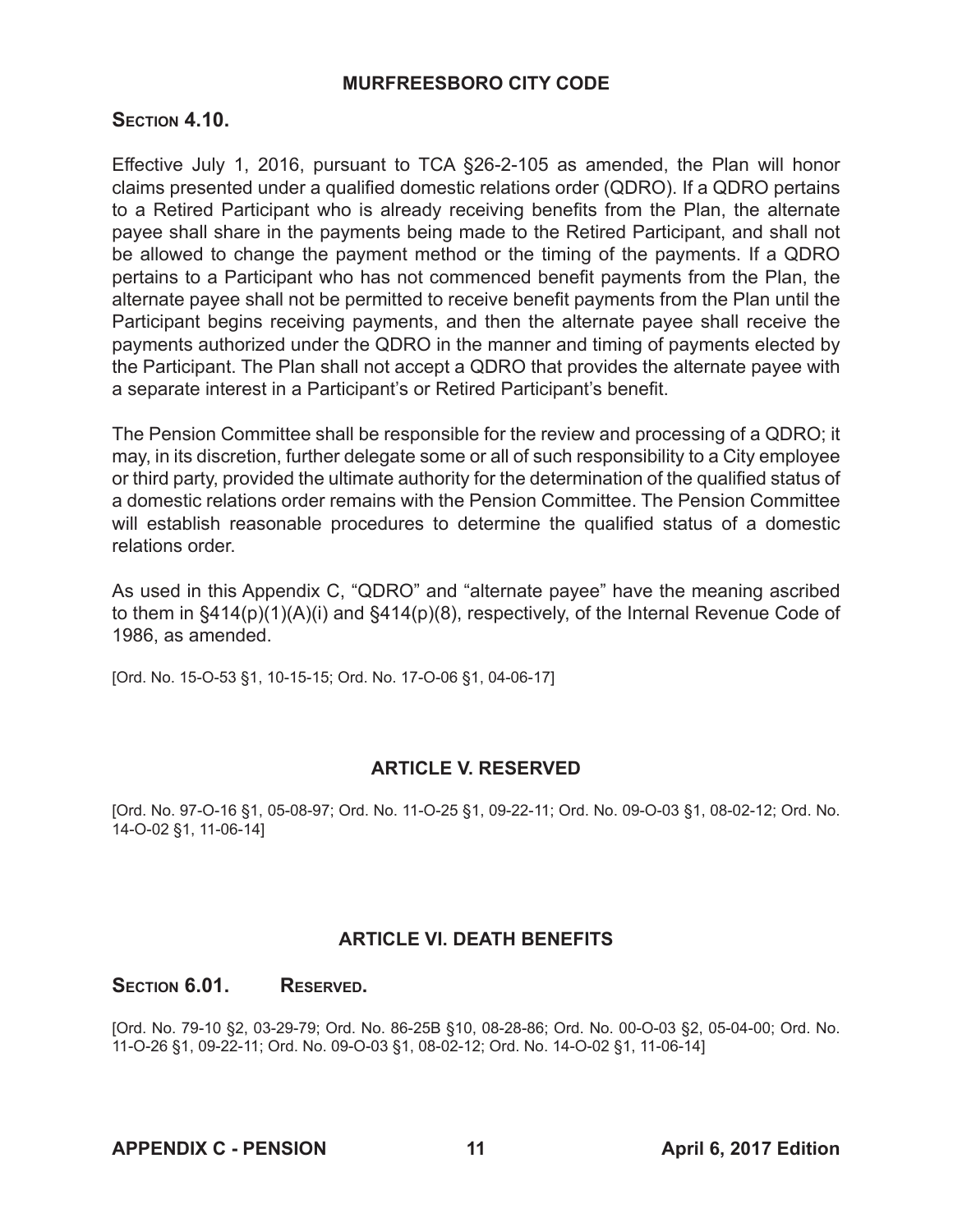## **Section 6.02.**

In the event that a Participant dies while employed after becoming vested or a Participant with a Disability dies after becoming vested, the Participant's spouse shall be entitled to a monthly annuity payable beginning on the date that would have been the Participant's Normal Retirement Date. The monthly benefit shall be the spouse's share of the fifty percent (50%) joint and survivor annuity, based on the Participant's vested accrued benefit at the date of death. The fifty percent (50%) joint and survivor annuity is determined as if the Participant had actually lived until Normal Retirement Date, elected the fifty percent (50%) joint and survivor annuity form, and then died.

If a Participant or a Participant with a Disability has attained Normal Retirement Date or Early Retirement Date at the time of death, the Participant's spouse shall have the option of taking a spouse's share of a fifty percent (50%) joint and survivor benefit, payable immediately, determined as if the Participant had retired immediately before death. Any benefits taken using an Early Retirement Date shall be subject to actuarial reduction as provided for in Section 4.02.

[Ord. No. 00-O-03 §1, 05-04-00; Ord. No. 09-O-03 §1, 08-02-12; Ord. No. 14-O-02 §1, 11-06-14]

## **Section 6.03.**

In the event that a Participant without a spouse dies while employed after becoming vested or a Participant with a Disability without a spouse dies after becoming vested, the Participant's Beneficiary shall be entitled to a single payment equal to the present value of sixty monthly payments of the Participant's vested accrued benefit as calculated under Section 4.01 actuarially reduced based on the number of years between the date of the Participant's death and the Participant's Normal Retirement Date.

[Ord. No. 09-O-36 §1, 10-01-09; Ord. No. 09-O-03 §1, 08-02-12; Ord. No. 14-O-02 §1, 11-06-14]

## **ARTICLE VII. TERMINATION OF EMPLOYMENT**

## **Section 7.01.**

A Participant with a Disability shall be entitled to receive benefits under Article IV at any time after termination if the Participant has the years of Employment and attains the age required for an Early Retirement Date or a Normal Retirement Date.

[Ord. No. 14-O-02 §1, 11-06-14]

## **Section 7.02.**

(A)(1) A Participant, other than a Participant with a Disability, whose Employment is terminated after five (5) years of participation, but before the Participant is eligible

## **April 6, 2017 Edition 12 APPENDIX C - PENSION**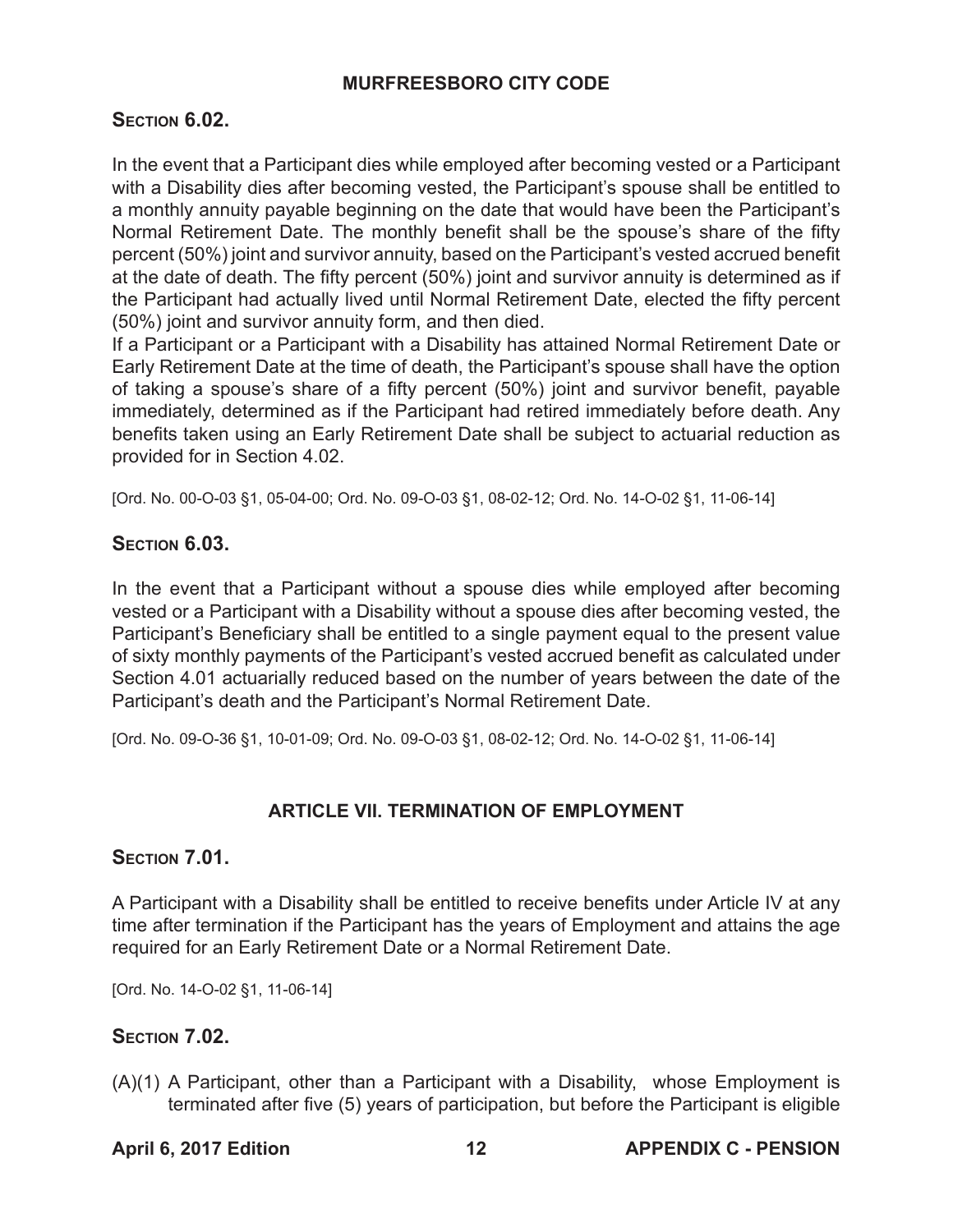to receive benefits under Articles IV, or VI shall be entitled to a deferred vested benefit. The deferred vested benefit shall be payable on the Participant's sixty-fifth (65th) birthday, if the Participant is then living, and on the first day of each calendar month thereafter during the Participant's lifetime, with the first sixty (60) monthly payments guaranteed.

- (2) The amount of the deferred vested benefit shall be the amount of benefits calculated pursuant to Section 4.01 (accrued benefits) at the date of termination. A Participant is fully vested after five (5) years participation. All years of service as an officer of the Employer, or as an employee of the Employer satisfying the requirements of 1.13, shall be included for the purposes of vesting, and accrual of benefits pursuant to Section 4.01.
- (3) In lieu of the benefit under subsection 7.02(A)(2), a Participant may elect to receive a refund of the Participant's entire contributions to the Plan, together with interest compounded annually at the rate of seven and one-half percent (7.5%) per annum. If the Participant makes this election under subsection 7.02(A)(3) the Participant shall forfeit any other benefit due under any other terms of this Plan.
- (4) A Participant whose Employment is terminated when the Participant is eligible to receive benefits under Article IV, may elect to receive those benefits at any time after termination.
- (B) Notwithstanding subsection 7.02(A), if a vested former employee dies before age 65 without a spouse surviving, the former employee's Beneficiary shall be entitled to a single payment equal to the present value of sixty monthly payments of the former employee's vested accrued benefit as calculated under Section 4.01 actuarially reduced based on the number of years between the date of the former employee's death and the former employee's sixty-fifth (65th) birthday.
- (C)Notwithstanding subsection 7.02(A), if a vested former employee dies before age 65 with a spouse surviving and the Participant is entitled to a deferred vested benefit under this Plan, the surviving spouse shall receive a monthly annuity benefit starting at the time the Participant would have reached age 65 and the monthly annuity shall be calculated based upon the benefit the former employee would have been entitled to on such employee's 65th birthday as if the former employee had made an election for joint and fifty percent survivor annuity with the surviving spouse as contingent annuitant.

[Ord. No. 90-29 §1, 06-21-90; Ord. No. 91-13 §1, 02-14-91; Ord. No. 93-O-40 §9, 08-12-93; Ord. No. 01- O-54 §7, 08-23-01; Ord. No. 09-O-36 §2, 10-01-09; Ord. No. 09-O-03 §1, 08-02-12; Ord. No. 14-O-02 §1, 11-06-14]

## **ARTICLE VIII. CONTRIBUTIONS**

**Section 8.01.**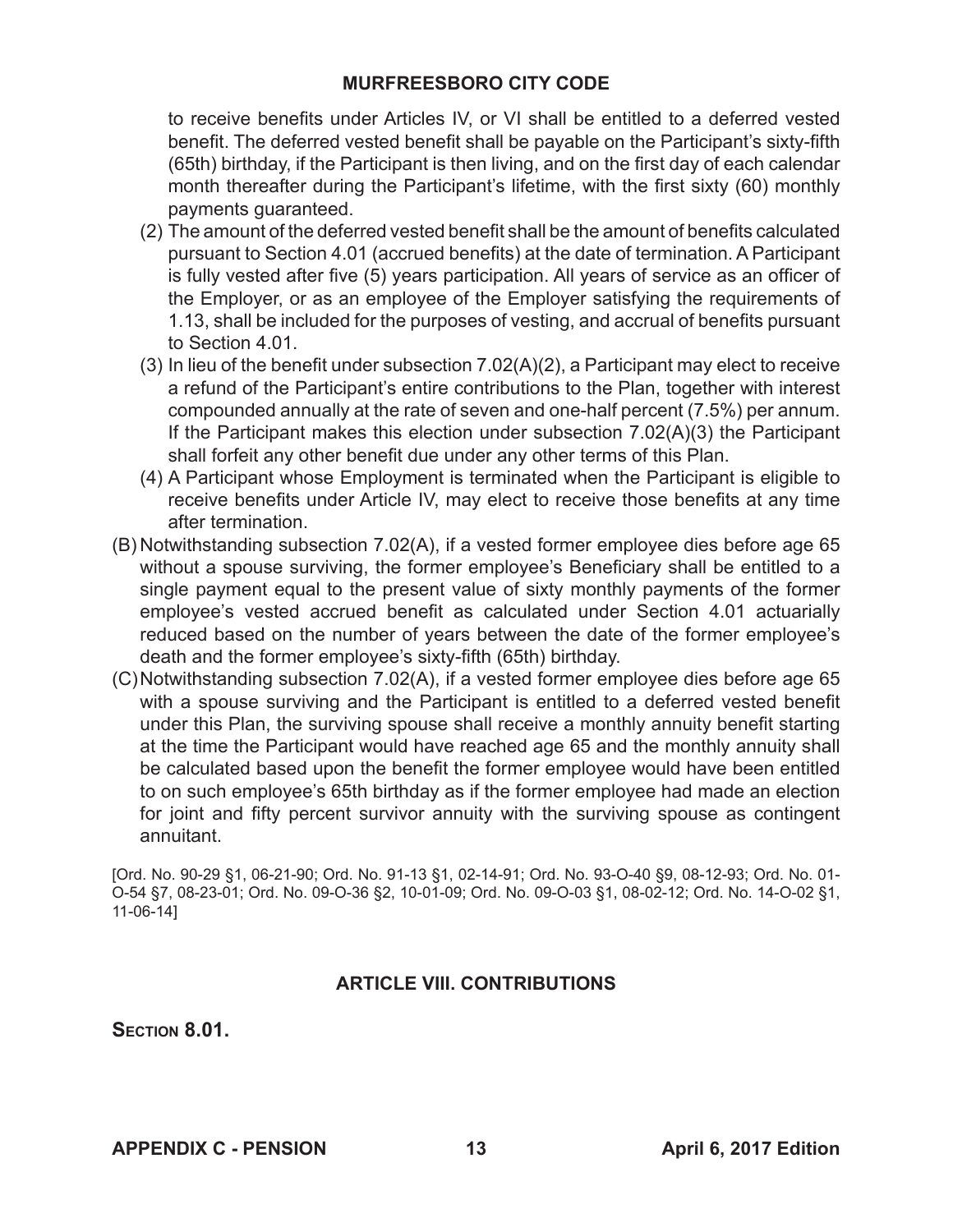The Employer shall contribute the cost of the Plan, such contributions to be made on an annual or monthly basis or as otherwise determined by the Employer. In addition, the Employer shall pay any and all costs incident to the operation of the Plan.

[Ord. No. 88-39 §2, 07-20-88; Ord. No. 09-O-03 §1, 08-02-12; Ord. No. 14-O-02 §1, 11-06-14]

## SECTION 8.02 RESERVED.

[Ord. No. 88-39 §2, 07-20-88; Ord. No. 09-O-03 §1, 08-02-12; Ord. No. 14-O-02 §1, 11-06-14]

## **Section 8.03.**

Upon the request of the Employer, the Pension Committee shall obtain actuarial computations and review of the Plan. Such actuarial computations shall be such as are acceptable to the Internal Revenue Service.

[Ord. No. 88-39 §2, 07-20-88; Ord. No. 09-O-03 §1, 08-02-12; Ord. No. 14-O-02 §1, 11-06-14]

## **Section 8.04.**

All amounts which are contributed by the Employer to the Trustee shall be irrevocable contributions to this trust.

[Ord. No. 88-39 §2, 07-20-88; Ord. No. 09-O-03 §1, 08-02-12; Ord. No. 14-O-02 §1, 11-06-14]

## **Section 8.05.**

The right is reserved by the Employer at any time to reduce, suspend or discontinue its contributions hereunder.

[Ord. No. 88-39 §2, 07-20-88; Ord. No. 09-O-03 §1, 08-02-12; Ord. No. 14-O-02 §1, 11-06-14]

## **ARTICLE IX. LIMITATIONS AND QUALIFICATION REQUIREMENTS**

## **Section 9.01.**

This Section describes the benefit limitations based on Code Section 415. Capitalized terms, if not defined in Article I, are defined in subsection (E) of this Section except as otherwise indicated.

- (A) The limitations of this Section 9.01 shall apply in Limitation Years beginning on or after July 1, 2007, except as otherwise provided herein.
- (B) The Annual Benefit otherwise payable to a Participant at any time shall not exceed the Maximum Permissible Benefit. If the benefit the Participant would otherwise accrue in a Limitation Year would produce an Annual Benefit in excess of the Maximum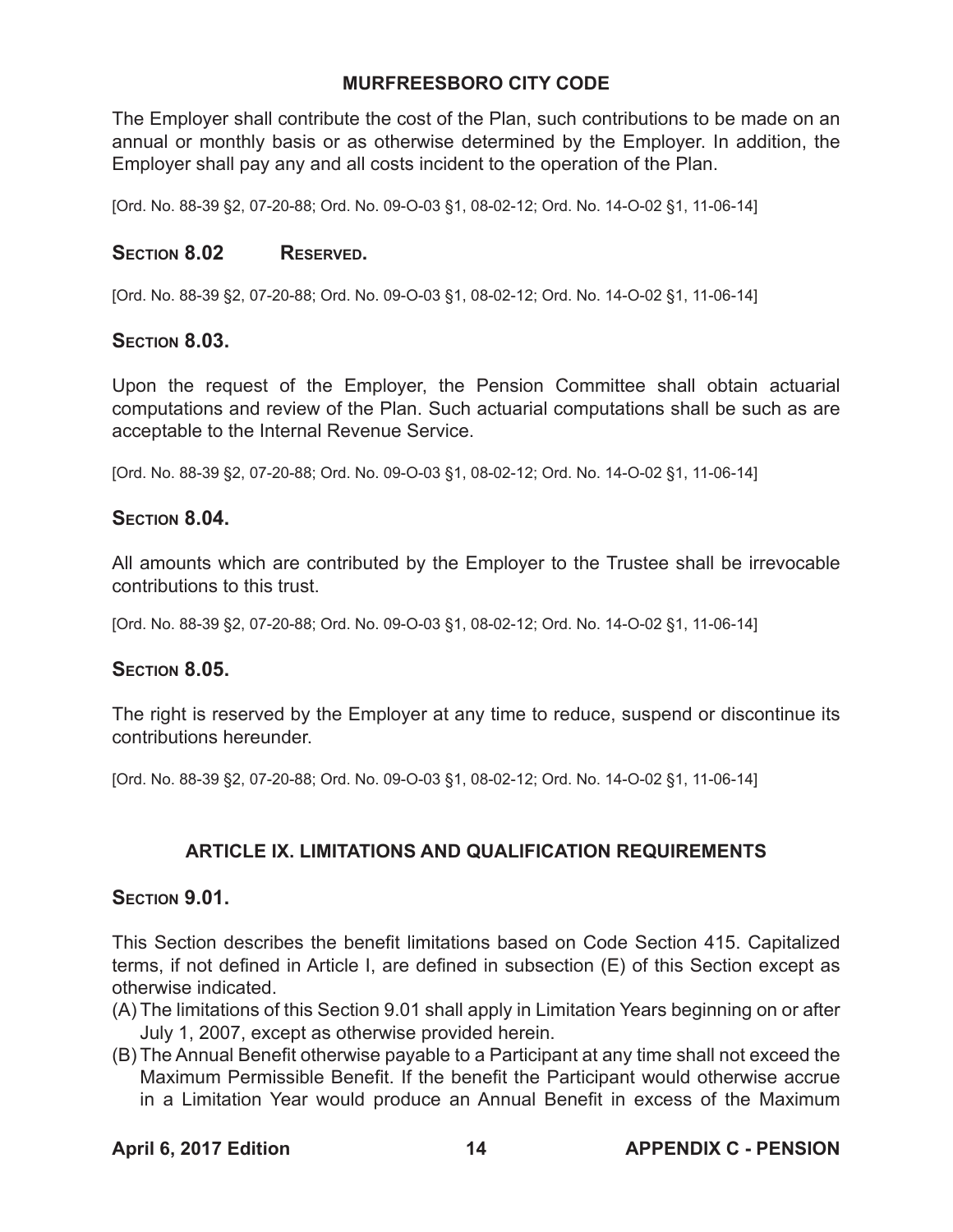Permissible Benefit, the benefit shall be limited (or the rate of accrual reduced) to the extent necessary so that the benefit does not exceed the Maximum Permissible Benefit.

- (C)If the Participant is, or has ever been, a Participant in another qualified defined benefit plan maintained by the Employer (or a predecessor employer), the sum of the Participant's Annual Benefits from all such plans may not exceed the Maximum Permissible Benefit. Where the Participant's Employer-provided benefits under all such defined benefit plans (determined as of the same age) would exceed the Maximum Permissible Benefit applicable at that age, the Employer will reduce the rate of accrual in this Plan to the extent necessary so that the total Annual Benefit payable at any time under such plans will not exceed the Maximum Permissible Benefit.
- (D)The application of the provisions of this Section 9.01 shall not cause the Maximum Permissible Benefit for any Participant to be less than the Participant's Accrued Benefit under all the defined benefit plans of the Employer as of the end of the last Limitation Year beginning before July 1, 2007, under provisions of the plans that were both adopted and in effect before April 5, 2007. The preceding sentence applies only if the provisions of such defined benefit plans that were both adopted and in effect before April 5, 2007, satisfied the applicable requirements of statutory provisions, regulations, and other published guidance relating to Code section 415 in effect as of the end of the last Limitation Year beginning before July 1, 2007, as described in section 1.415(a)-1(g)(4) of the Regulations.
- (E) Definitions. For purposes of this Section 9.01, the following terms shall be defined as follows:
	- (1) Annual Benefit: shall mean a benefit that is payable annually in the form of a straightlife annuity. Except as provided below, where a benefit is payable in a form other than a straight-life annuity, the benefit shall be adjusted to an actuarially equivalent straight-life annuity that begins at the same time as such other form of benefit and is payable on the first day of each month, before applying the limitations of this Section 9.01. For a Participant who has or will have distributions commencing at more than one annuity starting date, the Annual Benefit shall be determined as of each such annuity starting date (and shall satisfy the limitations of this Section 9.01 as of each such date), actuarially adjusting for past and future distributions of benefits commencing at the other annuity starting dates. For this purpose, the determination of whether a new starting date has occurred shall be made without regard to section 1.401(a)-20, Q&A 10(d), and with regard to section 1.415(b)1(b) (1)(iii)(B) and (C) of the Regulations.

No actuarial adjustment to the benefit shall be made for (i) survivor benefits payable to a surviving spouse under a qualified joint and survivor annuity to the extent such benefits would not be payable if the Participant's benefit were paid in another form; (ii) benefits that are not directly related to retirement benefits (such as a qualified disability benefit, preretirement incidental death benefits, and postretirement medical benefits); or (iii) the inclusion in the form of benefit of an automatic benefit increase feature, provided the form of benefit is not subject to Code section 417(e) (3) and would otherwise satisfy the limitations of this Section 9.01, and the Plan

**APPENDIX C - PENSION 15 April 6, 2017 Edition**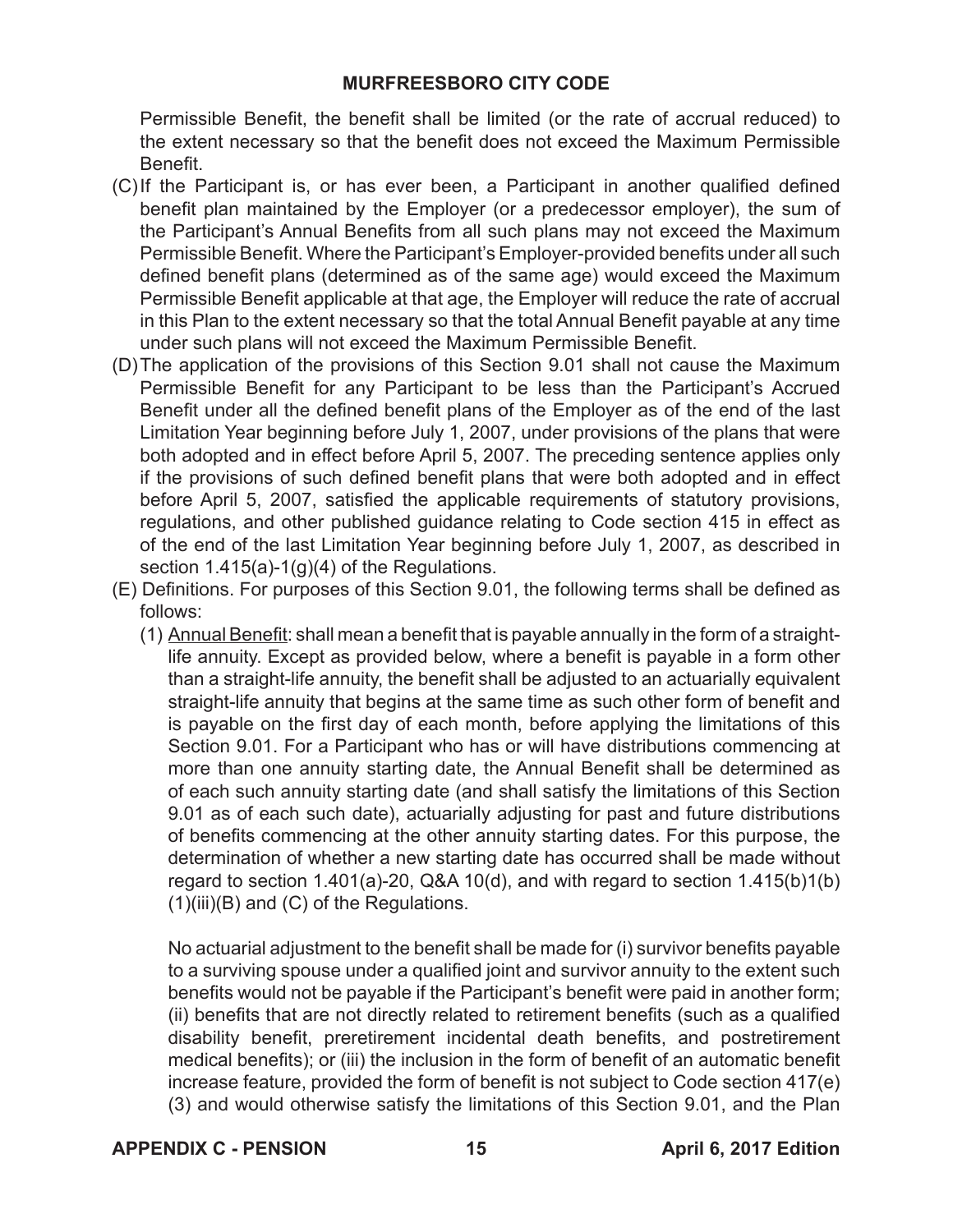provides that the amount payable under the form of benefit in any Limitation Year shall not exceed the limits of this Section 9.01 applicable at the annuity starting date, as increased in subsequent years pursuant to Code section 415(d). For this purpose, an automatic benefit increase feature is included in a form of benefit if the form of benefit provides for automatic, periodic increases to the benefits paid in that form.

The determination of the Annual Benefit shall take into account social security supplements described in Code section 411(a)(9) and benefits transferred from another defined benefit plan, other than transfers of distributable benefits pursuant section 1.411(d)-4, Q&A-3(c) of the Regulations, but shall disregard benefits attributable to employee contributions or rollover contributions.

Effective for distributions in Plan Years beginning after December 31, 2003, the determination of actuarial equivalence of forms of benefit other than a straight-life annuity shall be made in accordance with subsections (a) or (b) below.

- (a) Benefit Forms Not Subject to  $\frac{6}{5}$  417(e)(3). The straight-life annuity that is actuarially equivalent to the Participant's form of benefit shall be determined under this subsection (a) if the form of the Participant's benefit is either (1) a nondecreasing annuity (other than a straight-life annuity) payable for a period of not less than the life of the Participant (or, in the case of a qualified preretirement survivor annuity, the life of the surviving spouse), or (2) an annuity that decreases during the life of the Participant merely because of (a) the death of the survivor annuitant (but only if the reduction is not below 50% of the benefit payable before the death of the survivor annuitant), or (b) the cessation or reduction of Social Security supplements or qualified disability payments (as defined in Code section 401(a)(11)).
	- [1] Limitation Years beginning before July 1, 2007. For Limitation Years beginning before July 1, 2007, the actuarially equivalent straight-life annuity is equal to the annual amount of the straight-life annuity commencing at the same annuity starting date that has the same actuarial present value as the Participant's form of benefit computed using whichever of the following produces the greater annual amount: (I) the interest rate and mortality table (or other tabular factor) specified in Section 4.05 of the Plan for adjusting benefits in the same form; and (II) a 5-percent (5%) interest rate assumption and the applicable mortality table defined in Section 4.05 of the Plan for that annuity starting date.
	- [2] Limitation Years beginning on or after July 1, 2007. For Limitation Years beginning on or after July 1, 2007, the actuarially equivalent straight-life annuity is equal to the greater of (I) the annual amount of the straight-life annuity (if any) payable to the Participant under the Plan commencing at the same annuity starting date as the Participant's form of benefit; and (II) the annual amount of the straight-life annuity commencing at the same annuity starting date that has the same actuarial present value as the Participant's form of benefit, computed using a 5-percent (5%) interest rate assumption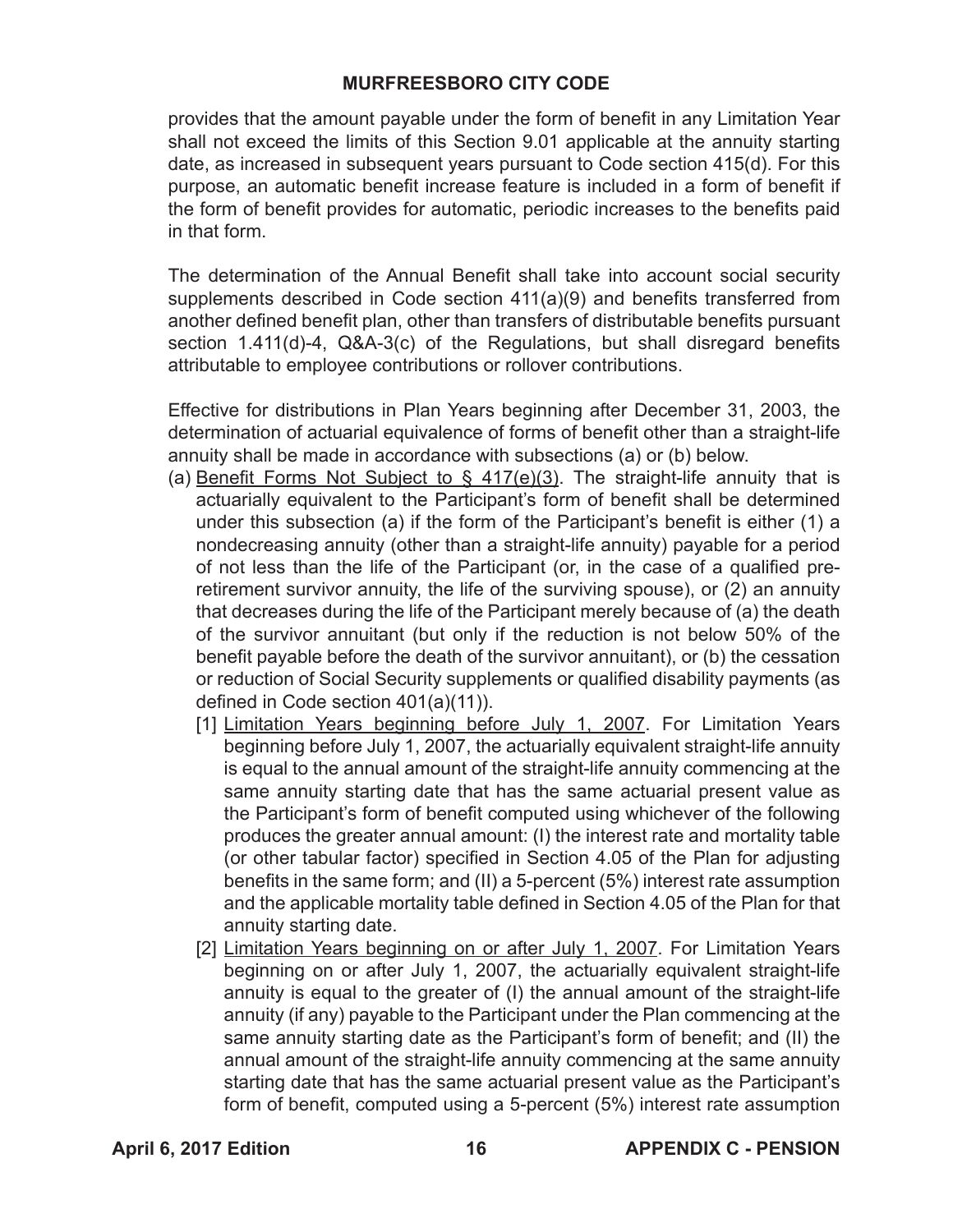and the applicable mortality table defined in Section 4.05 of the Plan for that annuity starting date.

- (b) Benefit Forms Subject to § 417(e)(3). As a governmental plan there are no benefits subject to Code section 417(e)(3).
- (2) Compensation: shall mean all of a Participant's wages within the meaning of Code section 3401(a) for the purposes of income tax withholding at the source but determined without regard to any rules that limit the remuneration included in wages based on the nature or location of the employment or the services performed (such as the exception for agricultural labor in Code section 3401(a)(2).

For any self-employed individual, "Compensation" will mean earned income. Except as provided herein, for Limitation Years beginning after December 31, 1991, Compensation for a limitation year is the Compensation actually paid or made available during such limitation year.

For Limitation Years beginning on or after July 1, 2007, Compensation for a Limitation Year shall also include Compensation paid by the later of 2 1/2 months after an Employee's severance from employment with the Employer or the end of the Limitation Year that includes the date of the Employee's severance from employment with the Employer, if:

- (a) the payment is regular Compensation for services during the Employee's regular working hours, or Compensation for services outside the Employee's regular working hours (such as overtime or shift differential), commissions, bonuses, or other similar payments, and, absent a severance from employment, the payments would have been paid to the Employee while the Employee continued in employment with the Employer; or,
- (b) the payment is for unused accrued bona fide sick, vacation or other leave that the employee would have been able to use if employment had continued; or
- (c) the payment is received by the Employee pursuant to a nonqualified unfunded deferred compensation plan and would have been paid at the same time if employment had continued, but only to the extent includible in gross income.

Any payments not described above shall not be considered Compensation if paid after severance from employment, even if they are paid by the later of 2 1/2 months after the date of severance from employment or the end of the Limitation Year that includes the date of severance from employment, except, (i) payments to an individual who does not currently perform services for the Employer by reason of qualified military service (within the meaning of Code section  $414(u)(1)$  to the extent these payments do not exceed the amounts the individual would have received if the individual had continued to perform services for the Employer rather than entering qualified military service; or (ii) compensation paid to a Participant who is permanently and totally disabled, as defined in Code section 22(e)(3), provided, salary continuation applies to all Participants who are permanently and totally disabled for a fixed or determinable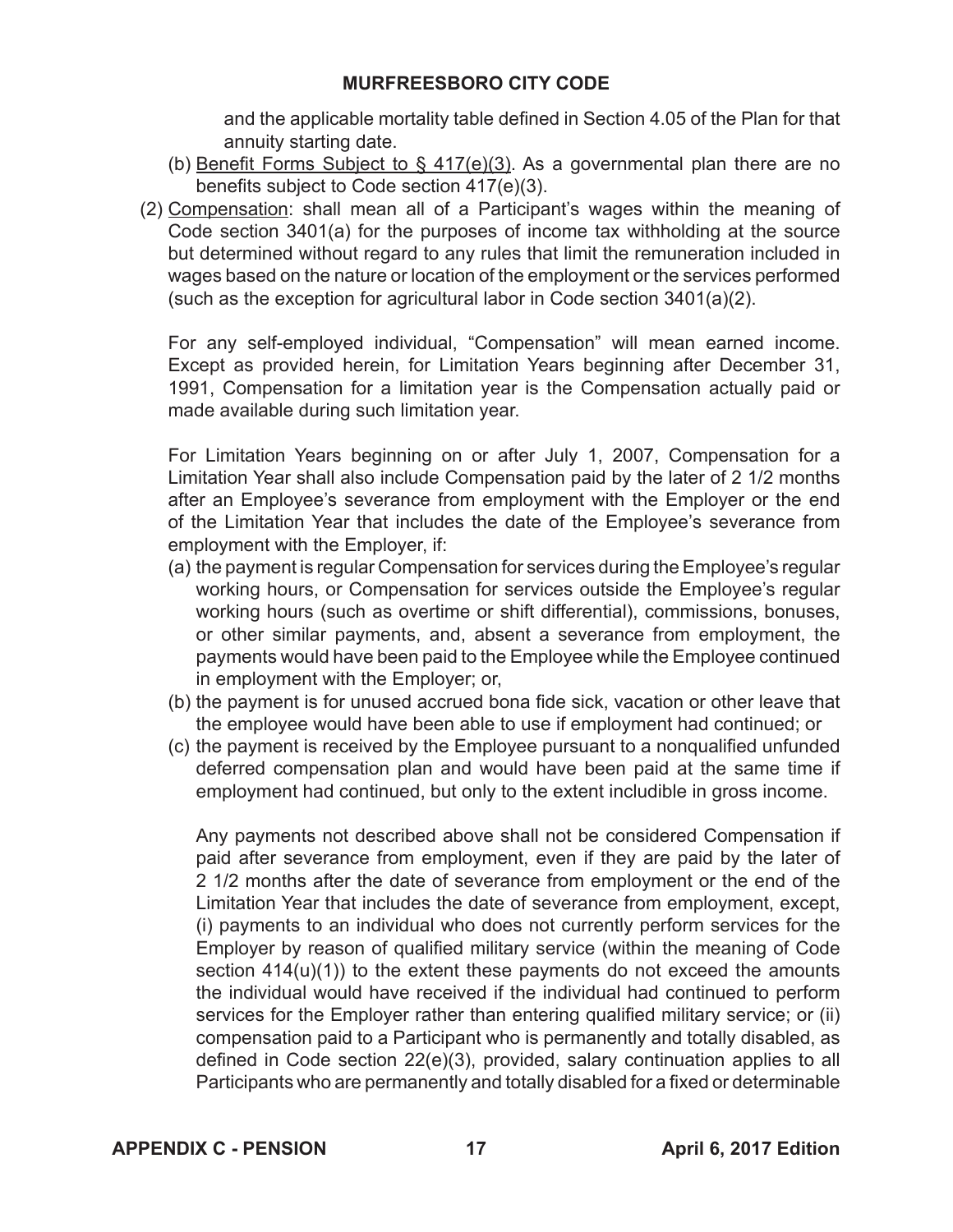period, or the Participant was not a highly compensated employee, as defined in Code section 414(q), immediately before becoming disabled.

Back pay, within the meaning of section 1.415(c)-2(g)(8) of the Regulations, shall be treated as compensation for the Limitation Year to which the back pay relates to the extent the back pay represents wages and compensation that would otherwise be included under this definition.

For Limitation Years beginning after December 31, 1997, compensation paid or made available during such Limitation Year shall include amounts that would otherwise be included in Compensation, but for an election under Code sections 125(a), 402(e)(3), 402(h)(1)(B), 402(k) or 457(b).

For Limitation Years beginning on and after January 1, 2001, Compensation also shall include elective amounts that are not includible in the gross income of the Employee by reason of Code section 132(f)(4).

- (3) Defined Benefit Compensation Limitation: As a governmental plan, this Plan is not subject to the 100% compensation limit of Code Section 415(b).
- (4) Defined Benefit Dollar Limitation: shall mean, as of the effective date of this restatement, two hundred five thousand dollars (\$205,000) (the limit for the 2013 fiscal year), as may be automatically adjusted, effective January 1 of each year, by the Secretary of the Treasury under Code section 415(d) in such manner as the Secretary shall prescribe, and payable in the form of a straight-life annuity. A limitation as adjusted under Code section 415(d) will apply to Limitation Years ending with or within the calendar year for which the adjustment applies, but a Participant's benefits shall not reflect the adjusted limit prior to January 1 of that calendar year. The automatic annual adjustment provided under Code section 415(d) shall apply to Participants who have had a separation from employment.
- (5) Employer: shall, for purposes of this Section 9.01, mean the Employer that adopts this Plan, and all Participants of a Controlled Group (as modified by Code section 415(h)) of which the Employer is a Participant.
- (6) Limitation Year: shall mean the Plan Year. All qualified plans maintained by the Employer shall use the same Limitation Year. If the Limitation Year is amended to a different twelve (12) consecutive month period, then the new Limitation Year shall begin on a date within the Limitation Year in which the amendment is made.
- (7) Maximum Permissible Amount: shall mean the Defined Benefit Dollar Limitation adjusted where required and to the extent applicable pursuant to subsections (a) and (b) below.
	- (a) Adjustment for Less Than 10 Years of Participation or Service. If the Participant has less than ten (10) Years of Participation in the Plan, the Defined Benefit Dollar Limitation shall be multiplied by a fraction (i) the numerator of which is the number of Years (or part thereof, but not less than one (1) year) of Participation in the Plan, and (ii) the denominator of which is 10.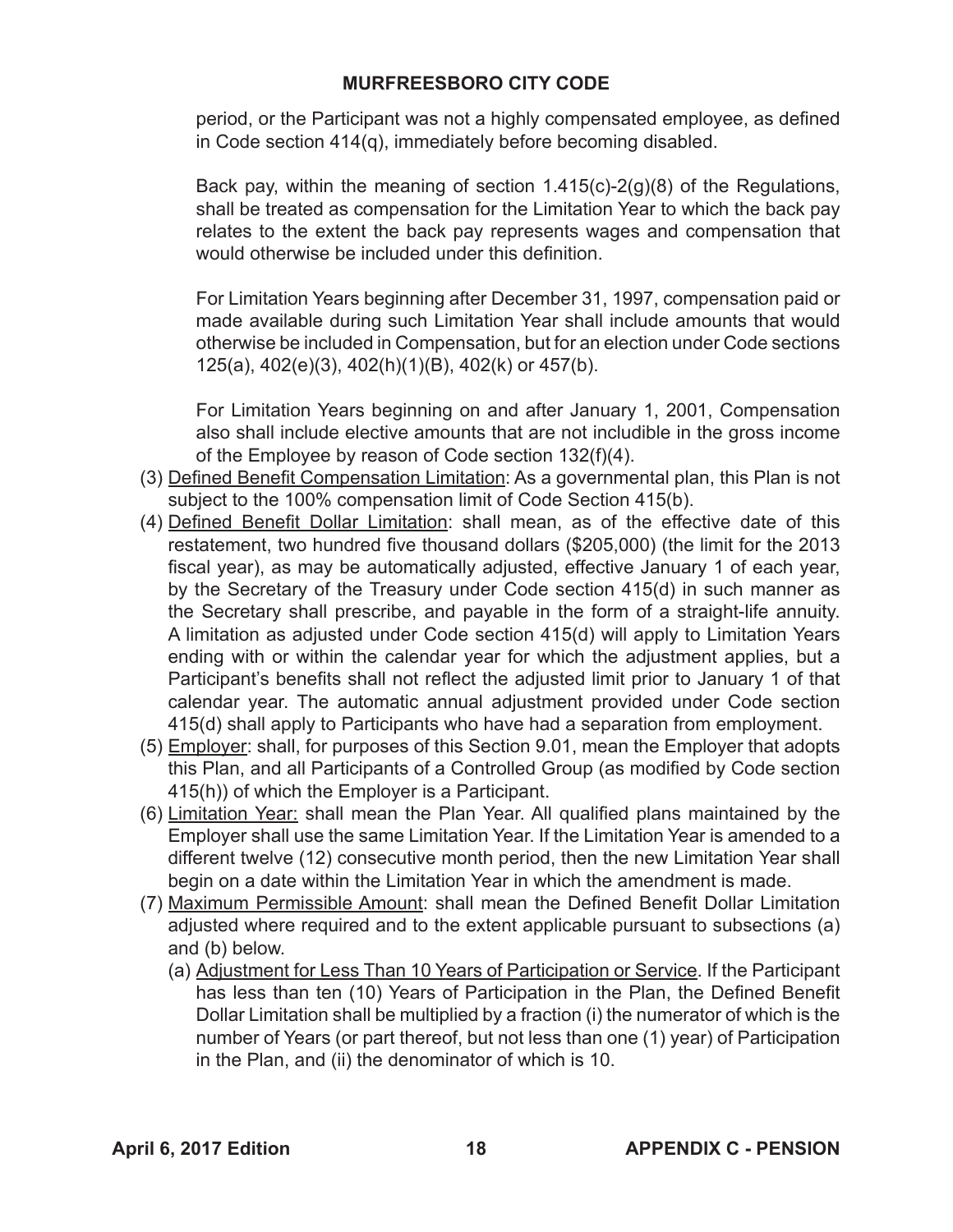- (b) Adjustment of Defined Benefit Dollar Limitation for Benefit Commencement after Age 65. The Defined Benefit Dollar Limitation shall be adjusted if the annuity starting date of the Participant's benefit is after age 65, as follows:
	- [1] *Limitation Years Beginning Before July 1, 2007*. If the annuity starting date for the Participant's benefit is after age 65 and occurs in a Limitation Year beginning before July 1, 2007, the Defined Benefit Dollar Limitation for the Participant's annuity starting date is the annual amount of a benefit payable in the form of a straight-life annuity commencing at the Participant's annuity starting date that is the actuarial equivalent of the Defined Benefit Dollar Limitation (adjusted under Subsection (7)(A) above for years of participation less than 10, if required) with actuarial equivalence computed using whichever of the following produces the smaller annual amount: (1) the interest rate and the mortality table (or other tabular factor) specified in Section 4.05 of the Plan; or (2) a five-percent (5%) interest rate assumption and the applicable mortality table defined in Section 4.05 of the Plan.
	- [2] *Limitation Years Beginning on or after July 1, 2007*.
		- (i) Plan Does Not Have Immediately Commencing Straight-Life Annuity Payable at Both Age 65 and the Age of Benefit Commencement. If the annuity starting date for the Participant's benefit is after age 65 and occurs in a Limitation Year beginning on or after July 1, 2007, and the Plan does not have an immediately commencing straight-life annuity payable at both age 65 and the age of benefit commencement, the Defined Benefit Dollar Limitation at the Participant's annuity starting date is the annual amount of a benefit payable in the form of a straight-life annuity commencing at the Participant's annuity starting date that is the actuarial equivalent of the Defined Benefit Dollar Limitation (adjusted under Subsection (7)(a) above for Years of Participation less than 10, if required), with actuarial equivalence computed using a five percent (5%) interest rate assumption and the applicable mortality table for that annuity starting date as defined in Section 4.05 of the Plan (and expressing the Participant's age based on completed calendar months as of the annuity starting date).

(ii) Plan Has Immediately Commencing Straight-Life Annuity Payable at Both Age 65 and the Age of Benefit Commencement. If the annuity starting date for the Participant's benefit is after age 65 and occurs in a Limitation Year beginning on or after July 1, 2007, and the Plan has an immediately commencing straight-life annuity payable at both age 65 and the age of benefit commencement, the Defined Benefit Dollar Limitation at the Participant's annuity starting date is the lesser of the limitation determined under Subsection (7)(b)[2][(i) and the Defined Benefit Dollar Limitation (adjusted under Subsection (7)(a) above for Years of Participation less than 10, if required) multiplied by the ratio of the annual amount of the adjusted immediately commencing straight-life annuity under the Plan at the Participant's annuity starting date to the annual amount of the adjusted immediately commencing straight-life annuity under the Plan at age 65, both determined without applying the limitations of this Section 9.01. For

**APPENDIX C - PENSION 19 April 6, 2017 Edition**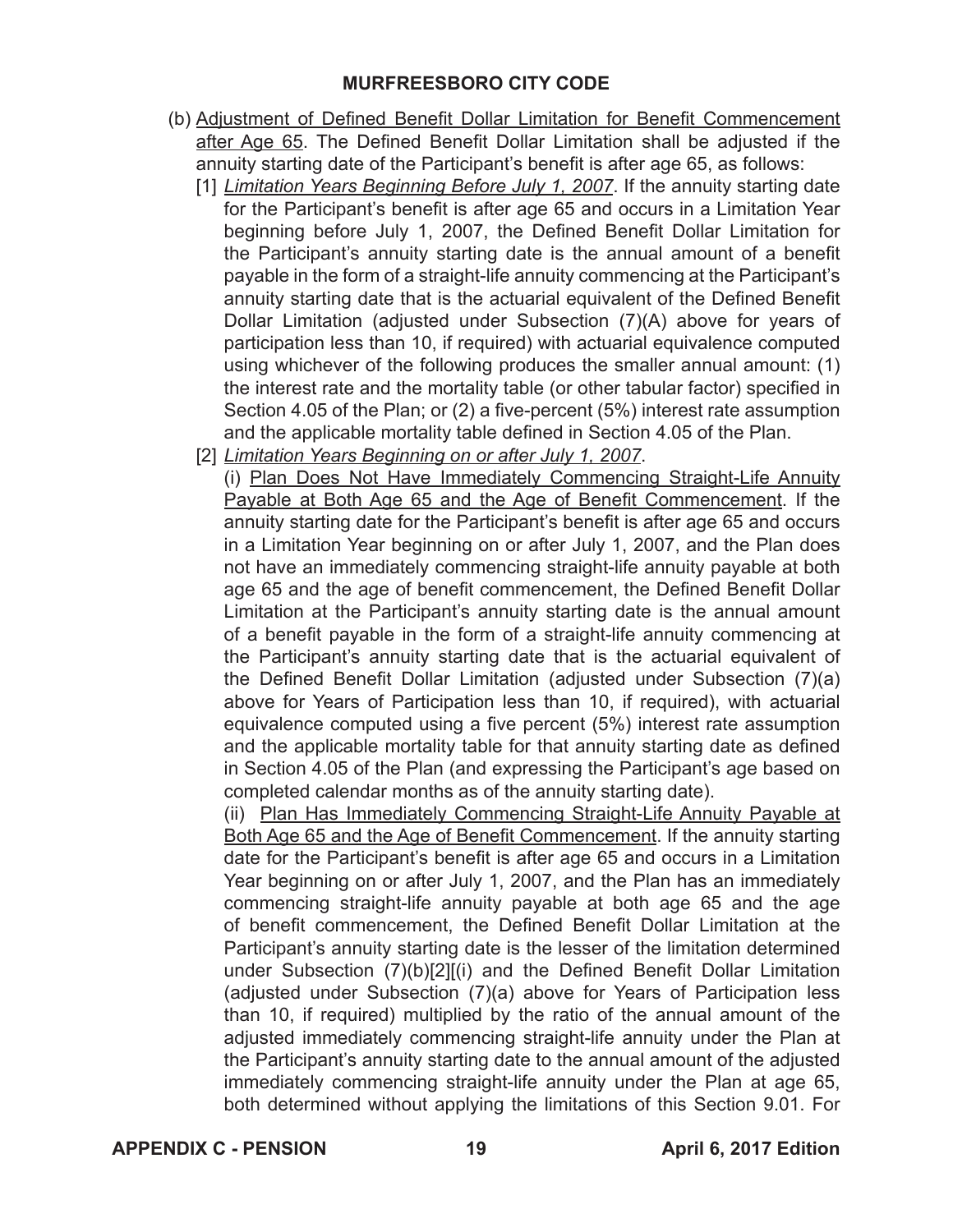this purpose, the adjusted immediately commencing straight-life annuity under the Plan at the Participant's annuity starting date is the annual amount of such annuity payable to the Participant, computed disregarding the Participant's accruals after age 65 but including actuarial adjustments even if those actuarial adjustments are used to offset accruals; and the adjusted immediately commencing straight-life annuity under the Plan at age 65 is the annual amount of such annuity that would be payable under the Plan to a hypothetical Participant who is age 65 and has the same accrued benefit as the Participant.

- (c) Notwithstanding the other requirements of this Subsection (7)(b), in adjusting the Defined Benefit Dollar Limitation for the Participant's annuity starting date under Subsections (7)(B)(1) and (7)(B)(2)(i), no adjustments shall be made to reflect the probability of a Participant's death between age 65 and the annuity starting date if benefits are not forfeited upon the death of the Participant prior to the annuity starting date. To the extent benefits are forfeited upon death before the annuity starting date, such an adjustment shall be made. For this purpose, no forfeiture shall be treated as occurring upon the Participant's death if the Plan does not charge Participants for providing a qualified preretirement survivor annuity, as defined in Code section 417(c) upon the Participant's death.
- (8) Minimum benefit permitted. Notwithstanding anything else in this definition to the contrary, the benefit otherwise accrued or payable to a Participant under this Plan shall be deemed not to exceed the Maximum Permissible Benefit if:
	- [1] the retirement benefits payable for a Limitation Year under any form of benefit with respect to such Participant under this Plan and under all other defined benefit plans (without regard to whether a plan has been terminated) ever maintained by the Employer do not exceed \$10,000 multiplied by a fraction (I) the numerator of which is the Participant's number of Years (or part thereof, but not less than one (1) year) of Service (not to exceed 10) with the Employer, and (II) the denominator of which is 10; and
	- [2] the Employer (or a predecessor employer) has not at any time maintained a defined contribution plan in which the Participant participated (for this purpose, mandatory employee contributions under a defined benefit plan, individual medical accounts under Code section § 401(h), and accounts for postretirement medical benefits established under Code section § 419A(d)(1) are not considered a separate defined contribution plan).
- (F) Notwithstanding any provision of this Section 9.01, the application of this Section shall be subject to such rules as may be prescribed by the Secretary of the Treasury.

[Ord. No. 00-O-74 §4, 01-18-01; Ord. No. 02-O-44 §1, 06-20-02; Ord. No. 05-O-57 §2, 09-15-05 Ord. No. 09-O-03 §1, 08-02-12; Ord. No. 14-O-02 §1, 11-06-14]

## **Section 9.02 Limitation On Compensation.**

For purposes of computing any benefit under the Plan or any contribution made to the Plan, there shall be a limit on the amount of compensation that may be considered in any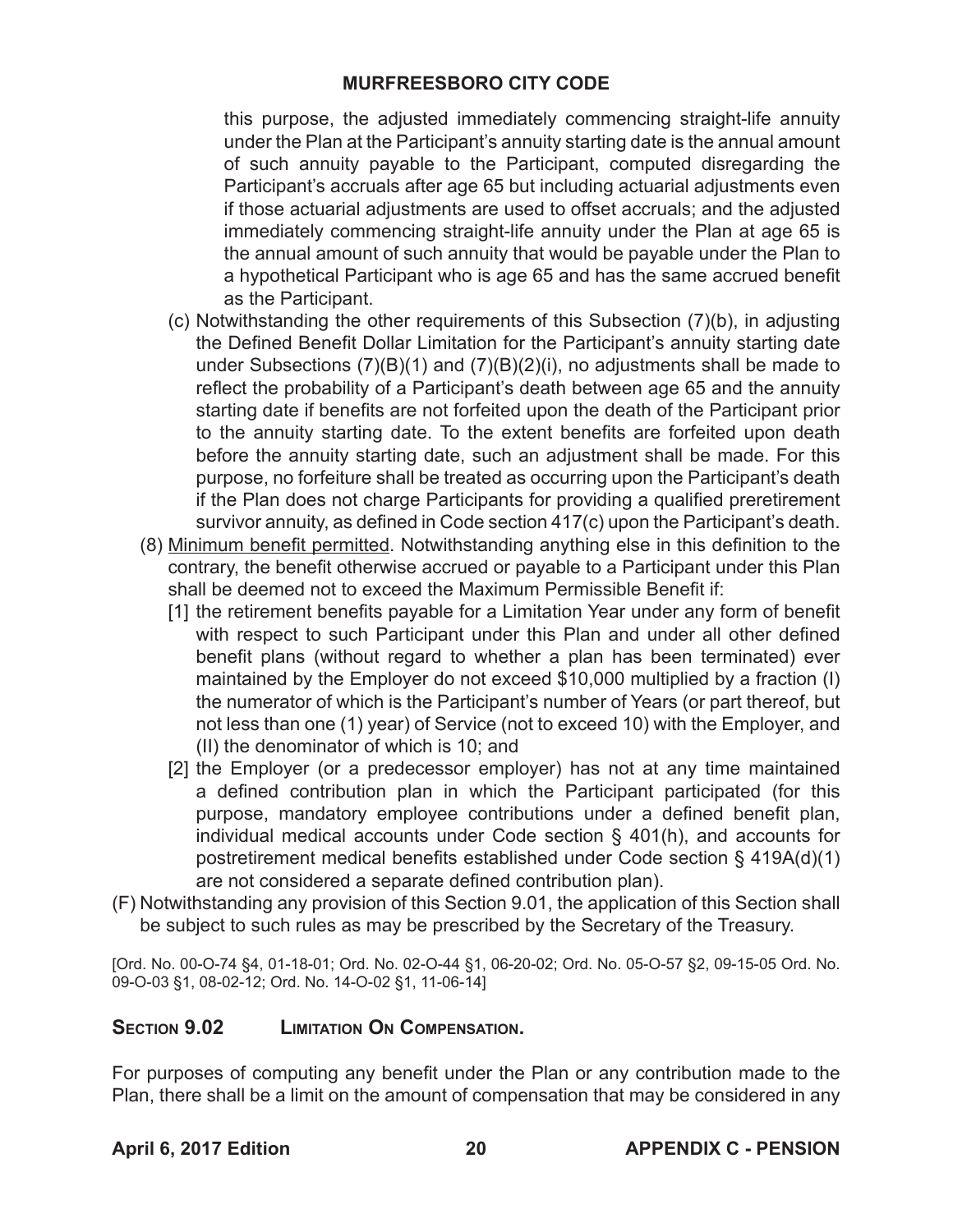Plan Year for any Participant. The limit shall be the amount specified in this section as described below. The limit contained in this section 9.02 shall apply to compensation as defined in section 1.05 and to compensation as defined in section 9.01(E)(2).

- (A) For any Plan Year commencing before January 1, 1994, the annual compensation of each Participant taken into account under the Plan for any such year shall not exceed Two Hundred Thousand and 00/100 Dollars (\$200,000.00), as adjusted by the Secretary of the Treasury at the same time and in the same manner as under section 415(d) of the Code, except that the dollar increase on January 1 of any calendar year is effective for years beginning in such calendar year and the first adjustment to the \$200,000 limitation is effective on January 1, 1990. If the Plan determines compensation on a period of time that contains fewer than twelve (12) calendar months, then the annual compensation limit is an amount equal to the annual compensation limit for the calendar year in which the compensation period begins multiplied by the ratio obtained by dividing the number of full months in the period by twelve (12). In determining the compensation of a Participant for purposes of this limitation, the rules of section 414(q)(6) of the Code shall apply, except in applying such rules, the term "family" shall include only the Spouse of the Participant and any lineal descendants of the Participant who have not attained age nineteen (19) before the close of the year. If, as a result of the application of such rules, the adjusted \$200,000 limitation is exceeded, then the limitation shall be prorated among the affected individuals in proportion to each such individual's compensation as determined under this section prior to the application of this limitation. The application of this paragraph shall be subject to such rules as may be prescribed by the Secretary of the Treasury. If compensation for any year prior to 1989 is taken into account in determining an employee's benefits for the current year, the compensation for such prior year is subject to the applicable annual compensation limit in effect for that prior year. For this purpose, for years beginning before January 1, 1989, the applicable annual compensation limit is \$200,000.
- (B) This subsection is effective for Plan Years commencing after December 31, 1993. For any Plan Year, the annual compensation of each Participant taken into account under the Plan for any such year shall not exceed One Hundred Fifty Thousand and 00/100 Dollars (\$150,000.00), as adjusted by the Secretary of the Treasury at the same time and in the same manner as under section 401(a)(17)(B) of the Code, provided that the dollar increase on January 1 of any calendar year is effective for years beginning in such calendar year and the first adjustment to the \$150,000 limitation is effective on January 1, 1995. If the Plan determines compensation on a period of time that contains fewer than twelve (12) calendar months, then the annual compensation limit is an amount equal to the annual compensation limit for the calendar year in which the compensation period begins multiplied by the ratio obtained by dividing the number of full months in the period by twelve (12). The application of this paragraph shall be subject to such rules as may be prescribed by the Secretary of the Treasury. If compensation for any year prior to 1994 is taken into account in determining an employee's benefits for the current year, the compensation for such prior year is subject to the applicable annual compensation limit in effect for that prior year. For this purpose, for years beginning before January 1, 1994, the applicable annual compensation limit is \$150,000.

**APPENDIX C - PENSION 21 April 6, 2017 Edition**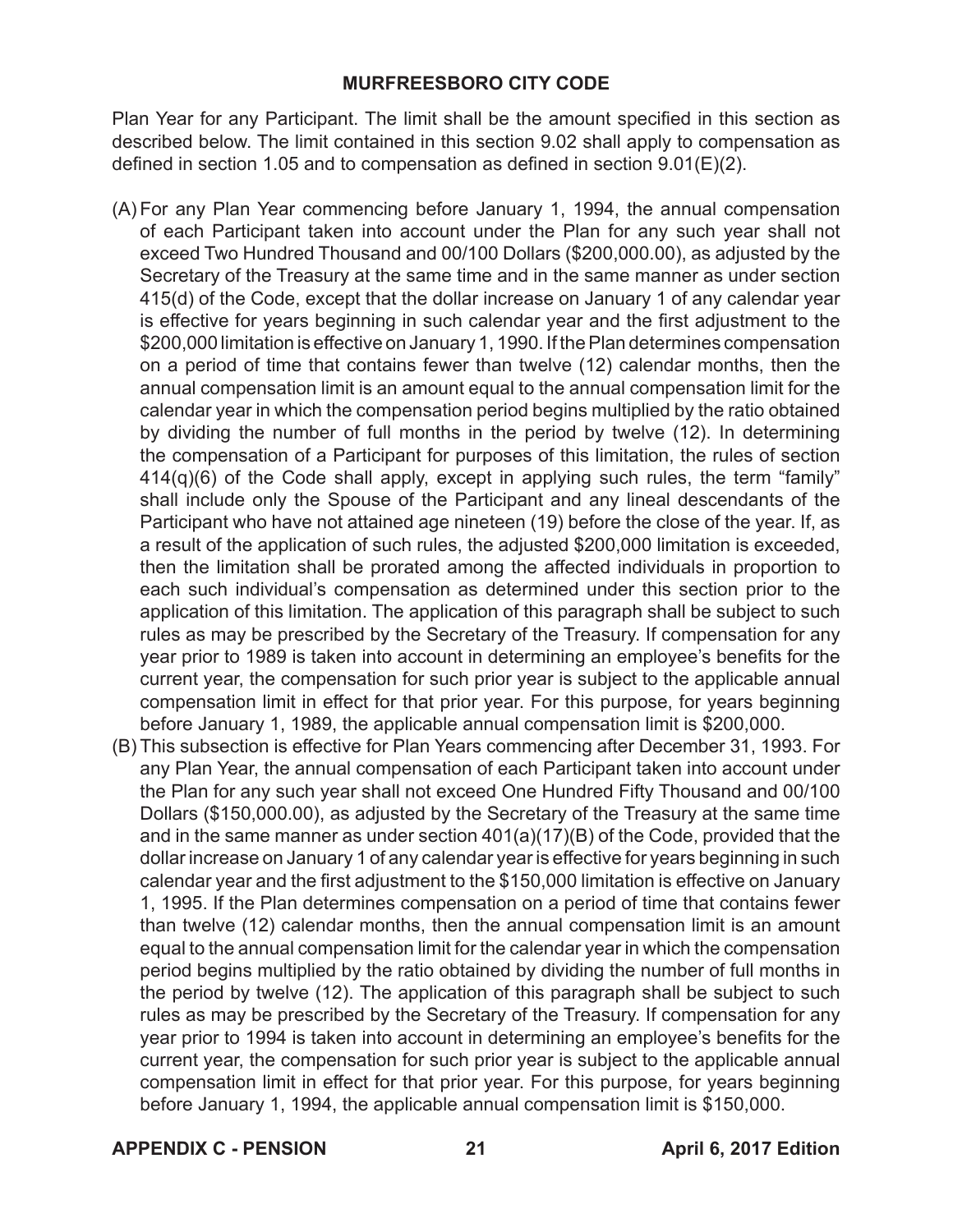- (C)This subsection is effective only for Plan Years commencing after December 31, 1993 but before January 1, 1997. In determining the compensation of a Participant for purposes of subsection (B) above, the rules of section 414(q)(6) (as in effect prior to January 1, 1997) of the Code shall apply, except in applying such rules, the term "family" shall include only the spouse of the Participant and any lineal descendants of the Participant who have not attained age nineteen (19) before the close of the year. If, as a result of the application of such rules, the adjusted One Hundred Fifty Thousand and 00/100 Dollar (\$150,000.00) limitation is exceeded, then the limitation shall be prorated among the affected individuals in proportion to each such individual's compensation as determined under this section prior to the application of this limitation.
- (D)This subsection is effective for Plan Years beginning after December 31, 2001. The annual compensation of each Participant taken into account in determining benefit accruals in any Plan Year beginning after December 31, 2001, shall not exceed \$200,000. Annual compensation means compensation during the Plan Year or such other consecutive 12-month period over which compensation is otherwise determined under the Plan (the determination period). For purposes of determining benefit accruals in a Plan Year beginning after December 31, 2001, the annual compensation limit under this section for determination periods beginning before January 1, 2002, shall be \$200,000.

The \$200,000 limit on annual compensation in this subsection (D) shall be adjusted for cost-of-living increases in accordance with section 401(a)(17)(B) of the Code. The cost-of-living adjustment in effect for a calendar year applies to annual compensation for the determination period that begins with or within such calendar year.

[Ord. No. 00-O-74 §4, 01-18-01; Ord. No. 05-O-57 §2, 09-15-05; Ord. No. 09-O-03 §1, 08-02-12; Ord. No. 14-O-02 §1, 11-06-14]

## **Section 9.03 Minimum Distributions.**

## (A) **General Rules**.

- (1) **Precedence**. The requirements of this Section shall apply to any distribution of a Participant's interest and will take precedence over any inconsistent provisions of the Plan.
- (2) **Requirements of Regulations incorporated**. All distributions required under this Section shall be determined and made in accordance with Code section 401(a)(9), as applicable, including the incidental death benefit requirement in Code section 401(a)(9)(G) and the Regulations thereunder, all of which are incorporated herein by reference. The Plan shall be treated as having complied with Code section 401(a)(9) for all years to which Code section 401(a)(9) applies to the Plan so long as the Plan complies with a reasonable and good faith interpretation of Section 401(a)(9). These rules are summarized in this Section 4.07.
- (3) **Limits on Distribution Periods.** As of the first distribution calendar year, distributions to a Participant, if not made in a single sum, may only be made over one of the following periods: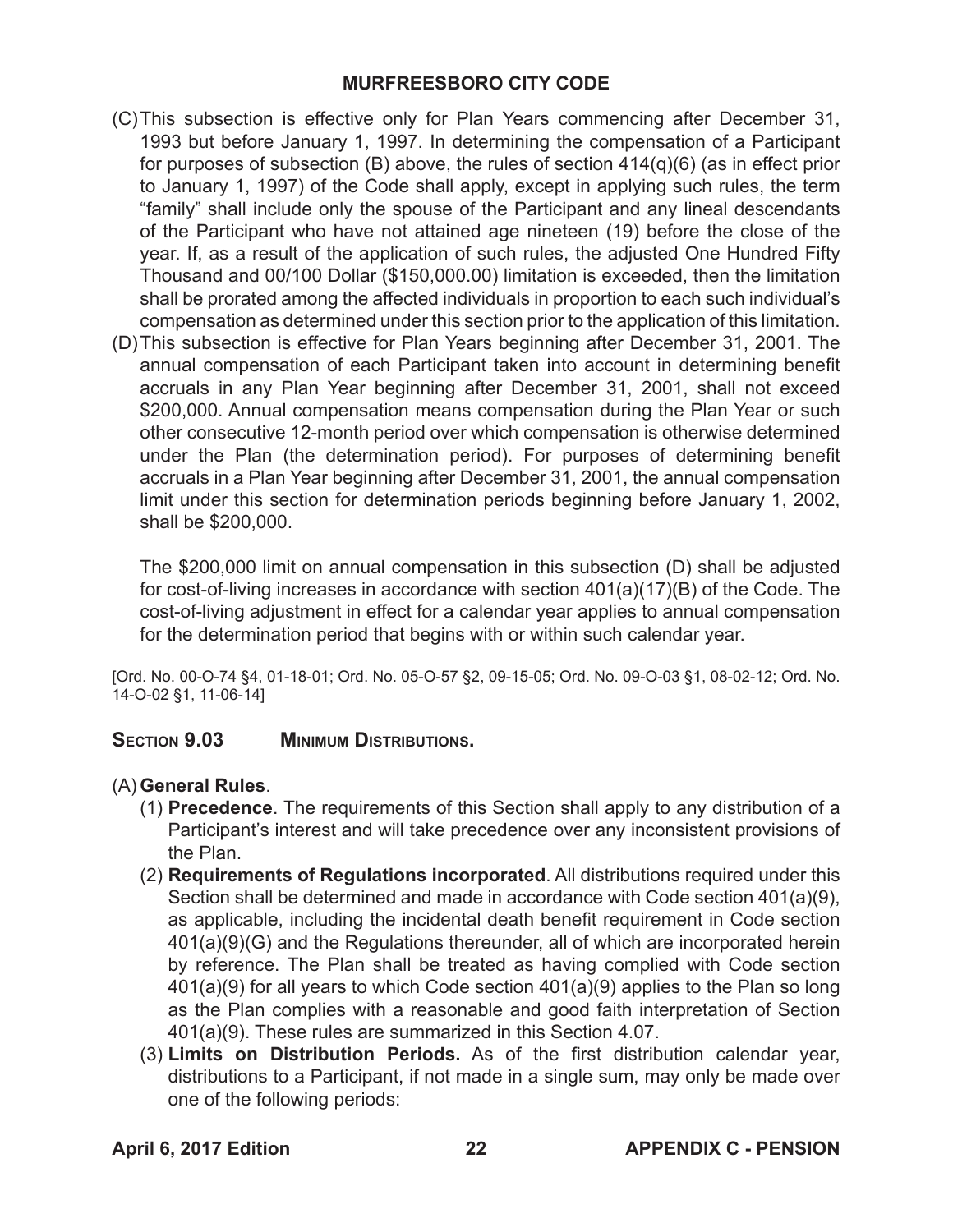(i) the life of the Participant,

- (ii) the joint lives of the Participant and a Designated Beneficiary,
- (iii) a period certain not extending beyond the life expectancy of the Participant, or
- (iv) a period certain not extending beyond the joint life and last survivor expectancy of the Participant and a Designated Beneficiary.

# (4) **TEFRA Section 242(b)(2) elections**.

- (i) Notwithstanding the other requirements of this Section, distribution on behalf of any employee who has made a designation under Section 242(b)(2) of the Tax Equity and Fiscal Responsibility Act (a "Section 242(b)(2) election") may be made in accordance with all of the following requirements (regardless of when such distribution commences):
	- (A) The distribution by the Plan is one which would not have disqualified such plan under Code section 401(a)(9) as in effect prior to amendment by the Deficit Reduction Act of 1984.
	- (B) The distribution is in accordance with a method of distribution designated by the employee whose interest in the Plan is being distributed or, if the employee is deceased, by a beneficiary of such employee.
	- (C)Such designation was in writing, was signed by the employee or beneficiary, and was made before January 1, 1984.
	- (D)The employee had accrued a benefit under the Plan as of December 31, 1983.
	- (E) The method of distribution designated by the employee or the beneficiary specifies the time at which distribution will commence, the period over which distributions will be made, and in the case of any distribution upon the employee's death, the beneficiaries of the employee listed in order of priority.
- (ii) A distribution upon death will not be covered by the transitional rule of this Subsection (4) unless the information in the designation contains the required information described above with respect to the distributions to be made upon the death of the employee.
- (iii) For any distribution which commences before January 1, 1984, but continues after December 31, 1983, the employee, or the beneficiary, to whom such distribution is being made, will be presumed to have designated the method of distribution under which the distribution is being made if the method of distribution was specified in writing and the distribution satisfies the requirements in (i)(A) and (i)(E) above.
- (iv)If a designation is revoked, any subsequent distribution must satisfy the requirements of Code section 401(a)(9) and the Regulations thereunder. If a designation is revoked subsequent to the date distributions are required to begin, the Plan must distribute by the end of the calendar year following the calendar year in which the revocation occurs the total amount not yet distributed which would have been required to have been distributed to satisfy Code section 401(a)(9) and the Regulations thereunder, but for the Section 242(b)(2) election. For calendar years beginning after December 31, 1988, such distributions must meet the minimum distribution incidental benefit requirements. Any changes

**APPENDIX C - PENSION 23 April 6, 2017 Edition**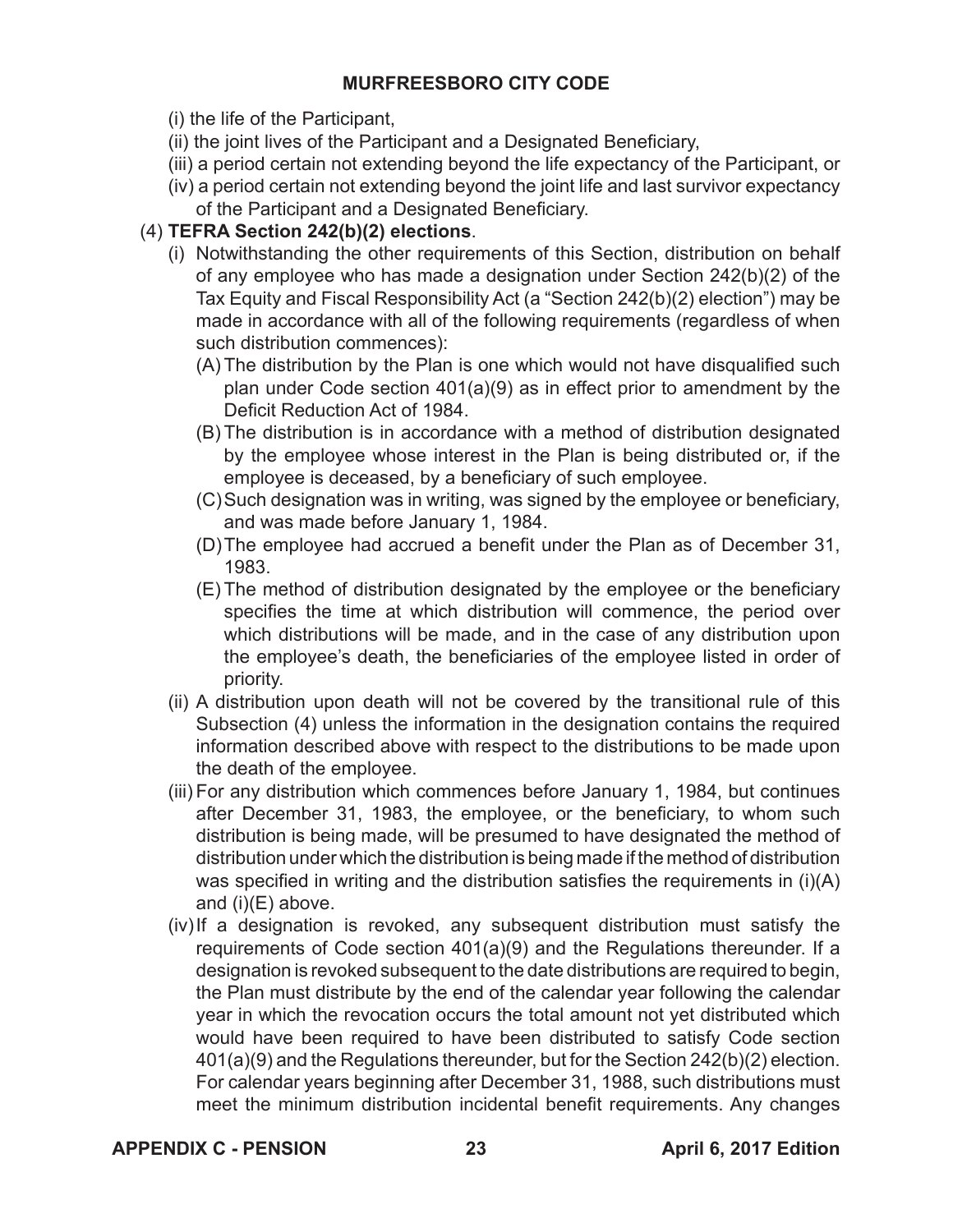in the designation will be considered to be a revocation of the designation. However, the mere substitution or addition of another beneficiary (one not named in the designation) under the designation will not be considered to be a revocation of the designation, so long as such substitution or addition does not alter the period over which distributions are to be made under the designation, directly or indirectly (for example, by altering the relevant measuring life).

- (v) In the case in which an amount is transferred or rolled over from one plan to another plan, the rules in Regulation Section 1.401(a)(9) 8, Q&A 14 and Q&A 15, shall apply.
- (b) **Time and manner of distribution**.
	- (1) **Required beginning date**. The Participant's entire interest will be distributed, or begin to be distributed, to the Participant no later than the Participant's "Required Beginning Date."
	- (2) **Death of Participant before distributions begin.** If the Participant dies before distributions begin, the Participant's entire interest will be distributed, or begin to be distributed, no later than as follows:
		- (i) **Life expectancy rule, spouse is Beneficiary**. If the Participant's surviving spouse is the Participant's sole "Designated Beneficiary," then distributions to the surviving spouse will begin by December 31 of the calendar year immediately following the calendar year in which the Participant died, or by December 31 of the calendar year in which the Participant would have attained age 70 1/2, if later.
		- (ii) **Life Expectancy Rule, Spouse is not Beneficiary**. If the Participant's surviving spouse is not the Participant's sole "Designated Beneficiary," then distributions to the "Designated Beneficiary" will begin by December 31 of the calendar year immediately following the calendar year in which the Participant died.
		- (iii) **No Designated Beneficiary, 5-Year Rule**. If there is no "Designated Beneficiary" as of September 30 of the year following the year of the Participant's death, the Participant's entire interest will be distributed by December 31 of the calendar year containing the fifth anniversary of the Participant's death.
		- (iv)**Surviving Spouse dies before Distributions Begin**. If the Participant's surviving spouse is the Participant's sole "Designated Beneficiary" and the surviving spouse dies after the Participant but before distributions to the surviving spouse begin, then this Subsection (b), other than Subsection 2(i), will apply as if the surviving spouse were the Participant.

For purposes of this Subsection (b)(2) and Subsection (c)(4), unless Subparagraph (2)(iv) above applies, distributions are considered to begin on the Participant's "Required Beginning Date." If Subparagraph (2)(iv) applies, distributions are considered to begin on the date distributions are required to begin to the surviving spouse under Subparagraph (2)(i). If distributions under an annuity meeting the requirements of this Section 9.03 commence to the Participant before the Participant's "Required Beginning Date" (or to the Participant's surviving spouse before the date distributions are required to begin to the surviving spouse under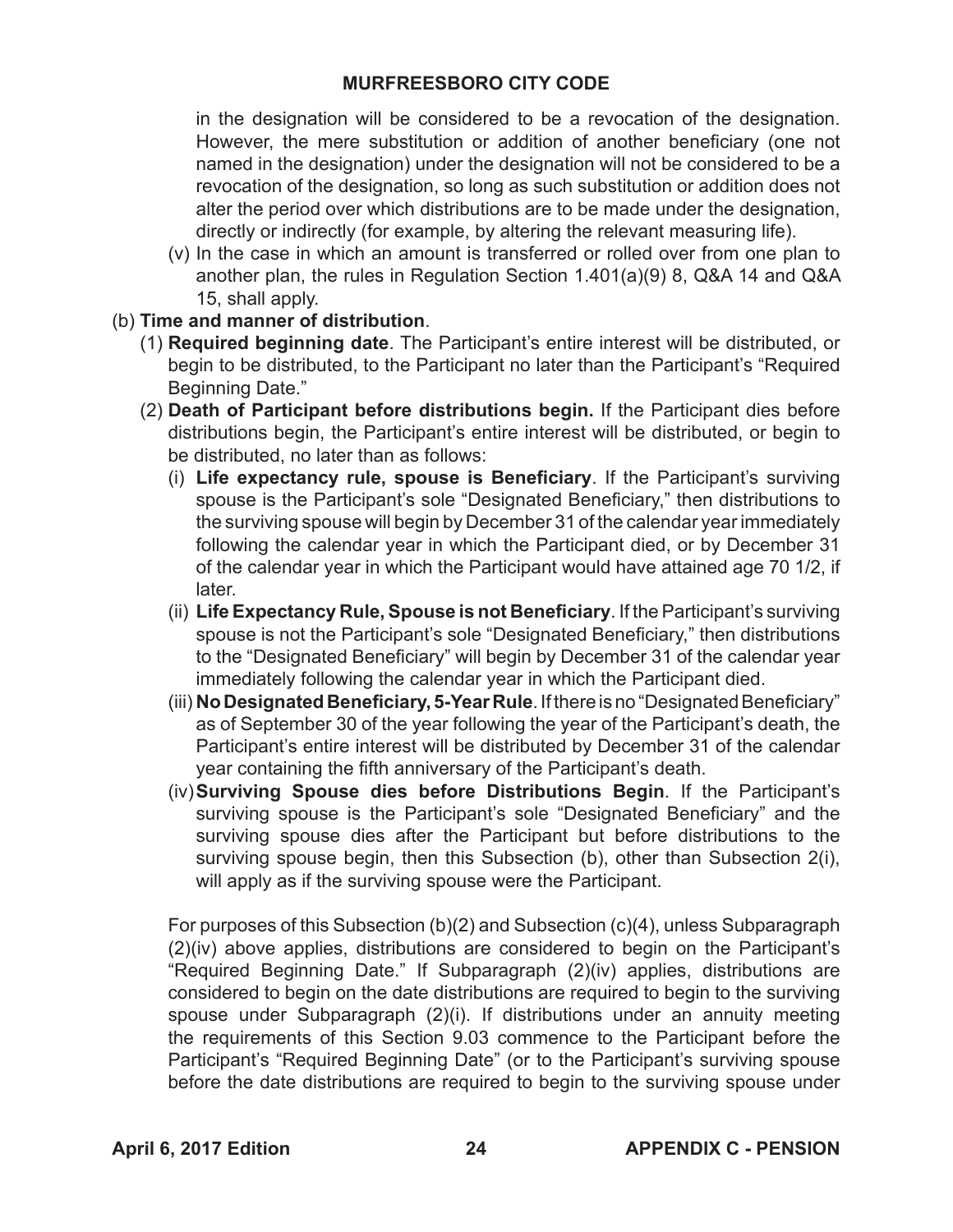Subparagraph (2)(i), the date distributions are considered to begin is the date distributions actually commence.

- (3) **Form of distribution**. Unless the Participant's interest is distributed in the form of an annuity purchased from an insurance company or in a single sum on or before the "Required Beginning Date," as of the first "Distribution Calendar Year," distributions will be made in accordance with Sections 9.03(c), 9.03(d), and 9.03(e). If the Participant's interest is distributed in the form of an annuity purchased from an insurance company, distributions thereunder will be made in accordance with the requirements of Code section 401(a)(9) and the Regulations thereunder.
- (c) **Determination of amount to be distributed each year**.
	- (1) **General annuity requirements**. If the Participant's interest is to be paid in the form of annuity distributions under the Plan, payments under the annuity shall satisfy the following requirements:
		- (i) The annuity distributions will be paid in periodic payments made at intervals not longer than one year.
		- (ii) The distribution period will be over a life (or lives) or over a period certain not longer than the period described in Section 9.03(d) or (e).
		- (iii) Once payments have begun over a period, the period will be changed only in accordance with Section 9.03(f).
		- (iv)Payments will either be nonincreasing or increase as follows:
			- (A) by an annual percentage increase that does not exceed the percentage increase in an "Eligible Cost of Living Index" for a 12 month period ending in the year during which the increase occurs or the prior year;
			- (B) by a percentage increase that occurs at specified times (e.g., at specified ages) and does not exceed the cumulative total of annual percentage increases in an "Eligible Cost of Living Index" since the annuity starting date, or if later, the date of the most recent percentage increase. In cases providing such a cumulative increase, an actuarial increase may not be provided to reflect the fact that increases were not provided in the interim years;
			- (C)by a constant percentage of less than five percent (5%) per year, applied not less frequently than annually;
			- (D)as a result of dividend or other payments that result from "Actuarial Gains," provided:
				- (i) "Actuarial Gain" is measured not less frequently than annually;
				- (ii) the resulting dividend or other payments are either paid no later than the year following the year for which the actuarial experience is measured or paid in the same form as the payment of the annuity over the remaining period of the annuity (beginning no later than the year following the year for which the actuarial experience is measured);
				- (iii) the "Actuarial Gain" taken into account is limited to "Actuarial Gain" from investment experience;
				- (iv)the assumed interest rate used to calculate such "Actuarial Gains" is not less than three percent (3%); and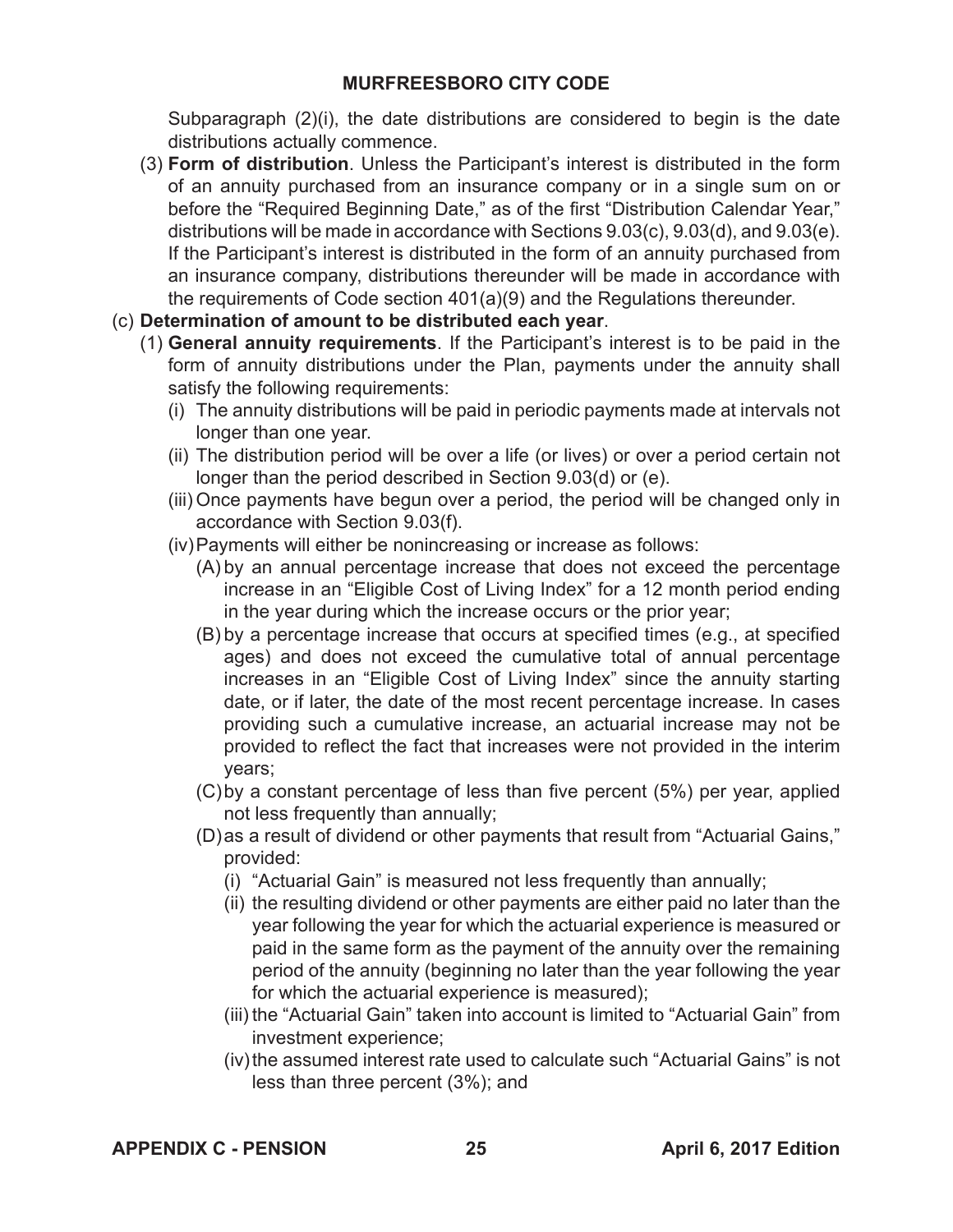- (v) the annuity payments are not also being increased by a constant percentage as described in this Subsection (iv);
- (E) to the extent of the reduction in the amount of the Participant's payments to provide for a survivor benefit upon death, but only if the Beneficiary whose life was being used to determine the distribution period described in Section 9.03(d) dies or is no longer the Participant's Beneficiary pursuant to a qualified domestic relations order as described in Section 4.10;
- (F) to provide a final payment upon the Participant's death not greater than the excess of the actuarial present value of the Participant's accrued benefit (within the meaning of Code section 411(a)(7)) calculated as of the annuity starting date using the applicable interest rate and the applicable mortality table under Code section 417(e) over the total of payments before the Participant's death;
- (G)to allow a Beneficiary to convert the survivor portion of a joint and survivor annuity into a single sum distribution upon the Participant's death;
- (H)to pay increased benefits that result from a plan amendment; or
- (I) as a governmental plan, a percentage adjustment based on an increase in compensation for the position held by the Participant at the time of retirement.
- (2) **Amount required to be distributed by required beginning date and Later Payment Intervals**.
	- (i) The amount that must be distributed on or before the Participant's "Required Beginning Date" (or, if the Participant dies before distributions begin, the date distributions are required to begin under Section 9.03(b)(2)(i) or (ii)) is the payment that is required for one payment interval. The second payment need not be made until the end of the next payment interval even if that payment interval ends in the next calendar year. All of the Participant's benefit accruals as of the last day of the first "Distribution Calendar Year" will be included in the calculation of the amount of the annuity payments for payment intervals ending on or after the Participant's "Required Beginning Date."
- (3) **Additional accruals after first distribution calendar year**. Any additional benefits accruing to the Participant in a calendar year after the first "Distribution Calendar Year" will be distributed beginning with the first payment interval ending in the calendar year immediately following the calendar year in which such benefit accrues.
- (d) **Annuity distributions that commence during Participant's lifetime**.
	- (1) **Joint life annuities where the Beneficiary is not the Participant's Spouse**. If the Participant's interest is being distributed in the form of a joint and survivor annuity for the joint lives of the Participant and a nonspouse Beneficiary, annuity payments to be made on and after the Participant's "Required Beginning Date" to the Designated Beneficiary after the Participant's death must not at any time exceed the applicable percentage of the annuity payment for such period that would have been payable to the Participant, using the table set forth in Q&A 2(c)(2) of Regulation 1.401(a)(9) 6, in the manner described in Q&A 2(c)(1), to determine the applicable percentage. If the form of distribution combines a joint and survivor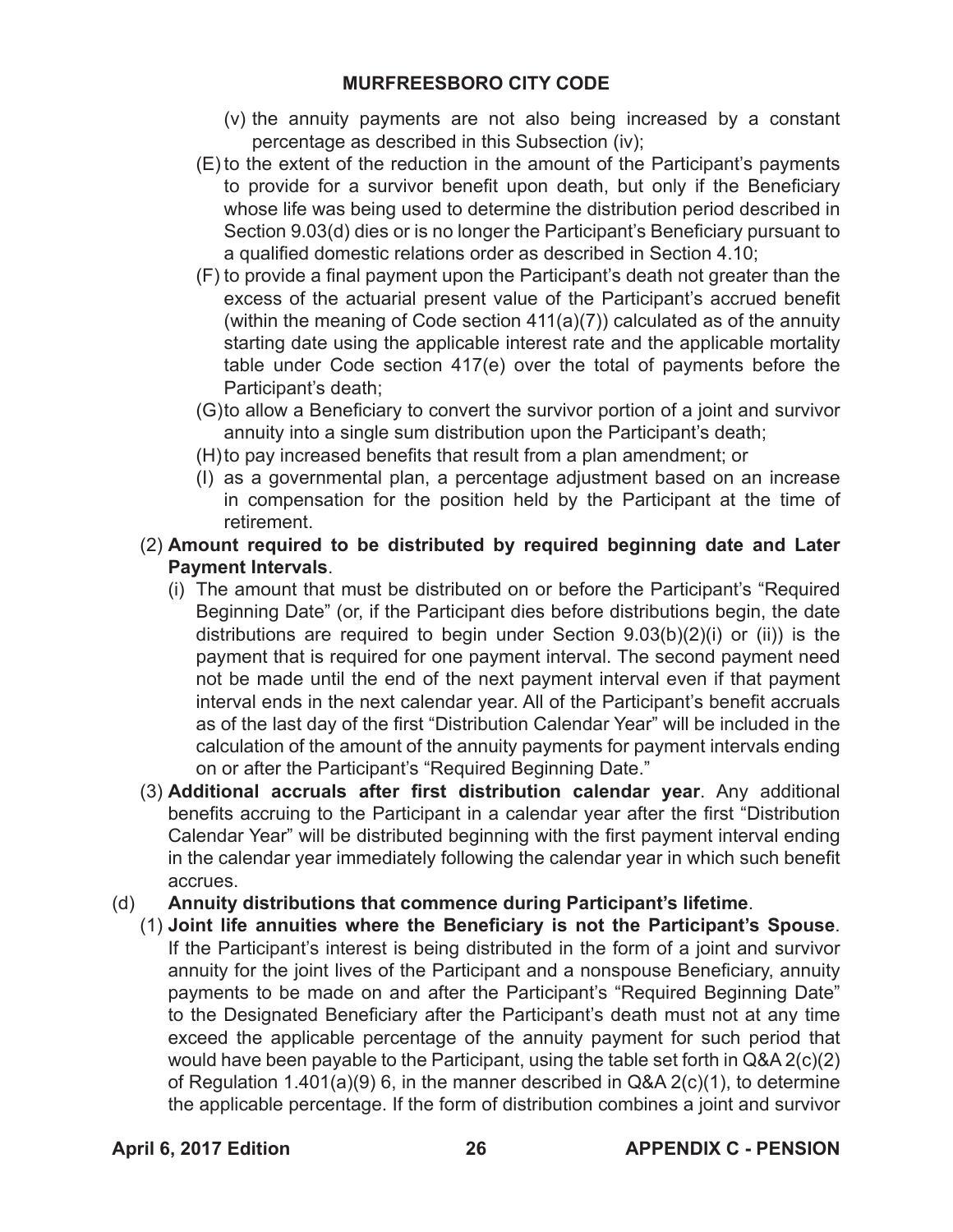annuity for the joint lives of the Participant and a nonspouse Beneficiary and a period certain annuity, the preceding requirements will apply to annuity payments to be made to the "Designated Beneficiary" after the expiration of the period certain.

(2) **Period certain annuities**. Unless the Participant's spouse is the sole "Designated Beneficiary" and the form of distribution is a period certain and no life annuity, the period certain for an annuity distribution commencing during the Participant's lifetime may not exceed the applicable distribution period for the Participant under the Uniform Lifetime Table set forth in Regulation 1.401(a)(9) 9, Q&A 2, for the calendar year that contains the annuity starting date. If the annuity starting date precedes the year in which the Participant reaches age 70, the applicable distribution period for the Participant is the distribution period for age 70 under the Uniform Lifetime Table set forth in Regulation 1.401(a)(9) 9, Q&A 2, plus the excess of 70 over the age of the Participant as of the Participant's birthday in the year that contains the annuity starting date. If the Participant's spouse is the Participant's sole "Designated Beneficiary" and the form of distribution is a period certain and no life annuity, the period certain may not exceed the longer of the Participant's applicable distribution period, as determined under this Section 4.07(d)(2), or the joint life and last survivor expectancy of the Participant and the Participant's spouse as determined under the Joint and Last Survivor Table set forth in Regulation 1.401(a)(9) 9, Q&A 3, using the Participant's and spouse's attained ages as of the Participant's and spouse's birthdays in the calendar year that contains the annuity starting date.

## (e) **Minimum distributions after Participant's Death**.

- (1) **Death after distributions begin**. If a Participant dies after distribution of the Participant's interest begins in the form of an annuity meeting the requirements of this Section 9.03, the remaining portion of the Participant's interest will continue to be distributed over the remaining period over which distributions commenced.
- (2) **Death before distributions begin**.
	- (i) *Participant Survived by Designated Beneficiary*. If the Participant dies before the date distribution of his or her interest begins and there is a "Designated Beneficiary," the Participant's entire interest will be distributed, beginning no later than the time described in Section 4.07(b)(2)(i) or (ii), over the life of the "Designated Beneficiary" or over a period certain not exceeding:
		- (A) unless the annuity starting date is before the first "Distribution Calendar Year," the "Life Expectancy" of the "Designated Beneficiary" determined using the beneficiary's age as of the beneficiary's birthday in the calendar year immediately following the calendar year of the Participant's death; or
		- (B) if the annuity starting date is before the first "Distribution Calendar Year," the "Life Expectancy" of the "Designated Beneficiary" determined using the beneficiary's age as of the beneficiary's birthday in the calendar year that contains the annuity starting date.
	- (ii) *No Designated Beneficiary.* If the Participant dies before the date distributions begin and there is no "Designated Beneficiary" as of September 30 of the year following the year of the Participant's death, distribution of the Participant's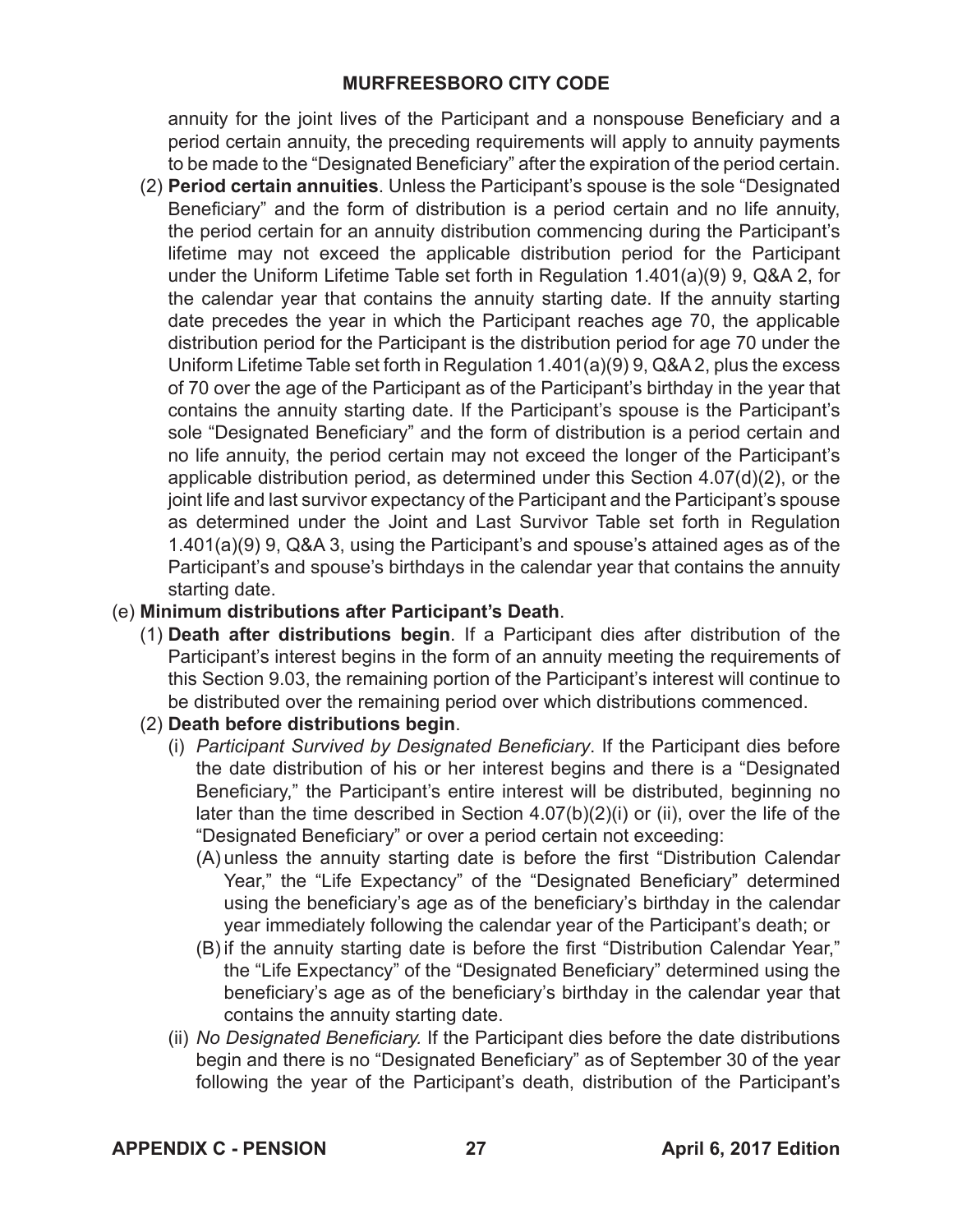entire interest will be completed by December 31 of the calendar year containing the fifth anniversary of the Participant's death.

(iii) *Death of Surviving Spouse Before Distributions to Surviving Spouse Begin.* If the Participant dies before the date distribution of his or her interest begins, the Participant's surviving spouse is the Participant's sole "Designated Beneficiary," and the surviving spouse dies before distributions to the surviving spouse begin, this Subsection (e) will apply as if the surviving spouse were the Participant, except that the time by which distributions must begin will be determined without regard to Section 9.03(b)(2)(i).

# (f) **Changes to annuity payment period**.

- (1) **Permitted changes**. An annuity payment period may be changed only in association with an annuity payment increase described in Section 9.03(c)(1)(iv) or in accordance with Subsection (2) below.
- (2) **Reannuitization**. An annuity payment period may be changed and the annuity payments modified in accordance with that change if the conditions in Subsection (3) below are satisfied and:
	- (i) the modification occurs when the Participant retires or in connection with a plan termination; or
	- (ii) the payment period prior to modification is a period certain without life contingencies.
- (3) **Conditions**. The conditions in this Subsection (3) are satisfied if:
	- (i) the future payments after the modification satisfy the requirements of Code section 401(a)(9), Regulation 1.401(a)(9), and this Section 9.03 (determined by treating the date of the change as a new annuity starting date and the actuarial present value of the remaining payments prior to modification as the entire interest of the Participant);
	- (ii) for purposes of Code sections 415 and 417, the modification is treated as anew annuity starting date;
	- (iii) after taking into account the modification, the annuity (including all past and future payments) satisfies the requirements of Code section 415 (determined at the original annuity starting date, using the interest rates and mortality tables applicable to such date); and
	- (iv)the end point of the period certain, if any, for any modified payment period is not later than the end point available to the employee at the original annuity starting date under Code section 401(a)(9) and this Section 9.03.

# (g) **Payments to a surviving child**.

- (1) **Special rule**. For purposes of this Section 9.03, payments made to a Participant's surviving child until the child reaches the age of majority (or dies, if earlier) shall be treated as if such payments were made to the surviving spouse to the extent the payments become payable to the surviving spouse upon cessation of the payments to the child.
- (2) **Age of majority.** For purposes of this Subsection (g), a child shall be treated as having not reached the age of majority if the child has not completed a specified course of education and is under the age of 26. In addition, a child who is disabled within the meaning of Code section  $72(m)(7)$  when the child reaches the age of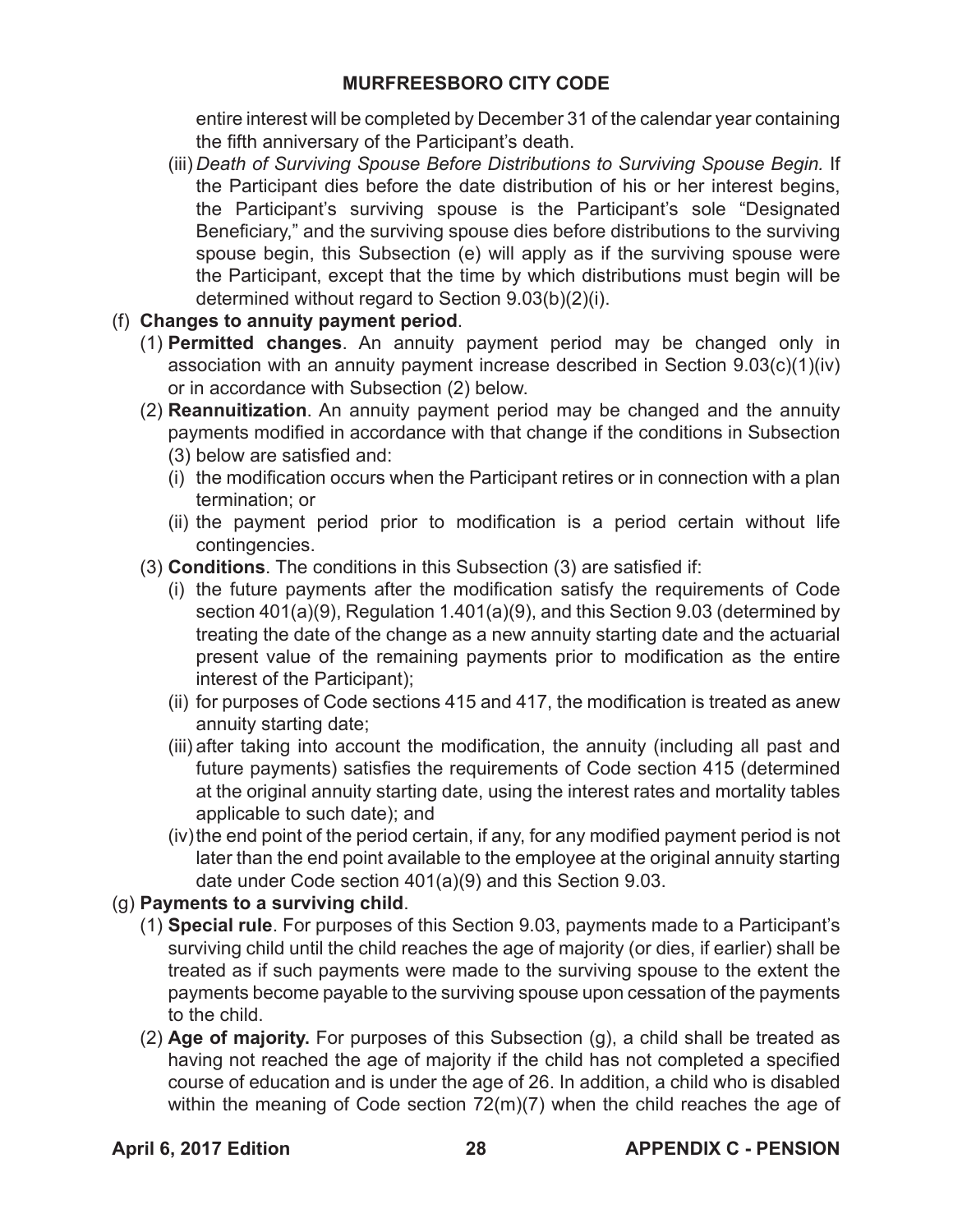majority shall be treated as having not reached the age of majority so long as the child continues to be disabled.

## (h) **Definitions**.

- (1) **Actuarial Gain**. "Actuarial Gain" means the difference between an amount determined using the actuarial assumptions (i.e., investment return, mortality, expense, and other similar assumptions) used to calculate the initial payments before adjustment for any increases and the amount determined under the actual experience with respect to those factors. Actuarial Gain also includes differences between the amount determined using actuarial assumptions when an annuity was purchased or commenced and such amount determined using actuarial assumptions used in calculating payments at the time the Actuarial Gain is determined.
- (2) **Designated Beneficiary**. "Designated Beneficiary" means the individual who is designated by the Participant (or the Participant's surviving spouse) as the Beneficiary of the Participant's interest under the Plan and who is the designated beneficiary under Code section 401(a)(9) and Regulation 1.401(a)(9) 4.
- (3) **Distribution Calendar Year**. "Distribution Calendar Year" means a calendar year for which a minimum distribution is required. For distributions beginning before the Participant's death, the first Distribution Calendar Year is the calendar year immediately preceding the calendar year which contains the Participant's "Required Beginning Date." For distributions beginning after the Participant's death, the first Distribution Calendar Year is the calendar year in which distributions are required to begin pursuant to Section 9.03(b)(2).
- (4) **Eligible Cost of Living Index**. An "Eligible Cost of Living Index" means an index described in paragraphs (b)(2), (b)(3) or (b)(4) of Regulation 1.401(a)(9)-6, Q&A 14.
- (5) **Life expectancy**. "Life Expectancy" means the life expectancy as computed by use of the Single Life Table in Regulation 1.401(a)(9) 9, Q&A-1.
- (6) **Regulations**. For purposes of this Section 9.03, "Regulations" means the Income Tax Regulations under Code section 401(a)(9) as promulgated by the Secretary of the Treasury or a delegate of the Secretary of the Treasury, and as amended from time to time.
- (7) **Required beginning date**. "Required Beginning Date" means the April 1st of the calendar year following the later of (1) the calendar year in which the Participant attains age 70 1/2, or (2) the calendar year in which the Participant retires.

[Ord. No. 00-O-74 §4, 01-18-01; Ord. No. 05-O-57 §2, 09-15-05; Ord. No. 09-O-03 §1, 08-02-12; Ord. No. 14-O-02 §1, 11-06-14; Ord. No. 15-O-53 §2, 10-15-15]

## **Section 9.04 Right To Direct Rollover.**

Notwithstanding any provision of the Plan to the contrary that would otherwise limit a distributee's election under this section, a distributee may elect, at the time and in the manner prescribed by the Pension Committee, to have any portion of an eligible rollover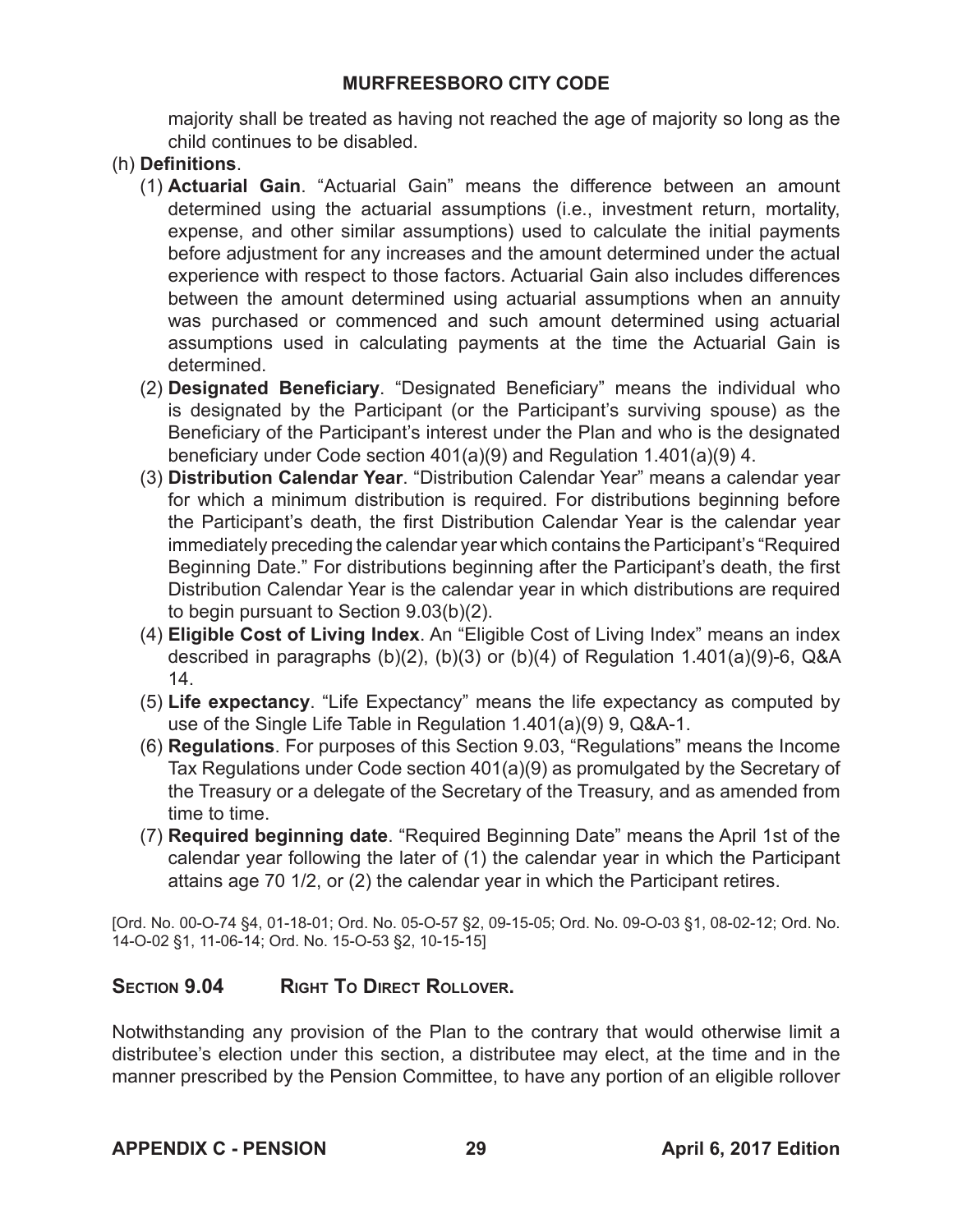distribution paid directly to an eligible retirement plan specified by the distributee in a direct rollover.

Notwithstanding anything herein to the contrary, any amount that is distributed on account of hardship shall not be an eligible rollover distribution and the distributee may not elect to have any portion of such a distribution paid directly to an eligible retirement plan.

A Participant may elect to transfer employee (after-tax) or Roth elective deferral contributions (if provided by the Plan) by means of a direct rollover to a qualified plan or to a 403(b) plan that agrees to account separately for amounts so transferred, including accounting separately for the portion of such distribution which is includible in gross income and the portion of such distribution which is not includible in gross income. For distributions made after December 31, 2007, a Participant or beneficiary may elect to roll over directly an eligible rollover distribution to a Roth IRA described in Code section 408A(b). For this purpose, the term "eligible rollover distribution" includes a nonspouse beneficiary rollover described in subsection (3) above, if applicable.

For purposes of this Section, the following definitions shall apply:

Eligible rollover distribution: An eligible rollover distribution is any distribution of all or any portion of the balance to the credit of the distributee, except that an eligible rollover distribution does not include: any distribution that is one of a series of substantially equal periodic payments (not less frequently than annually) made for the life (or life expectancy) of the distributee or the joint lives (or joint life expectancies) of the distributee and the distributee's designated beneficiary, or for a specified period of ten (10) years or more; any distribution to the extent such distribution is required under section 401(a)(9) of the Code; and the portion of any distribution that is not includable in gross income, any hardship distribution described in Code section 401(k)(2)(B)(i)(IV), and any other distribution that is reasonably expected to total less than \$200 during a year.

A portion of a distribution shall not fail to be an "eligible rollover distribution" merely because the portion consists of after tax Participant contributions which are not includible in gross income. However, such portion may be transferred only to an individual retirement account or annuity described in Code section 408(a) or (b), or to a qualified defined contribution plan described in Code section 401(a) or 403(a) that agrees to separately account for amounts so transferred, including separately accounting for the portion of such distribution which is includible in gross income and the portion of such distribution which is not so includible.

Eligible retirement plan: An eligible retirement plan is an individual retirement account described in Code section 408(a), an individual retirement annuity described in Code section 408(b), an annuity plan described in Code section 403(a), or a qualified trust described in Code section 401(a), that accepts the distributee's eligible rollover distribution. An eligible retirement plan shall also mean an annuity contract described in Code section 403(b) and an eligible plan under Code section 457(b) which is maintained by a state,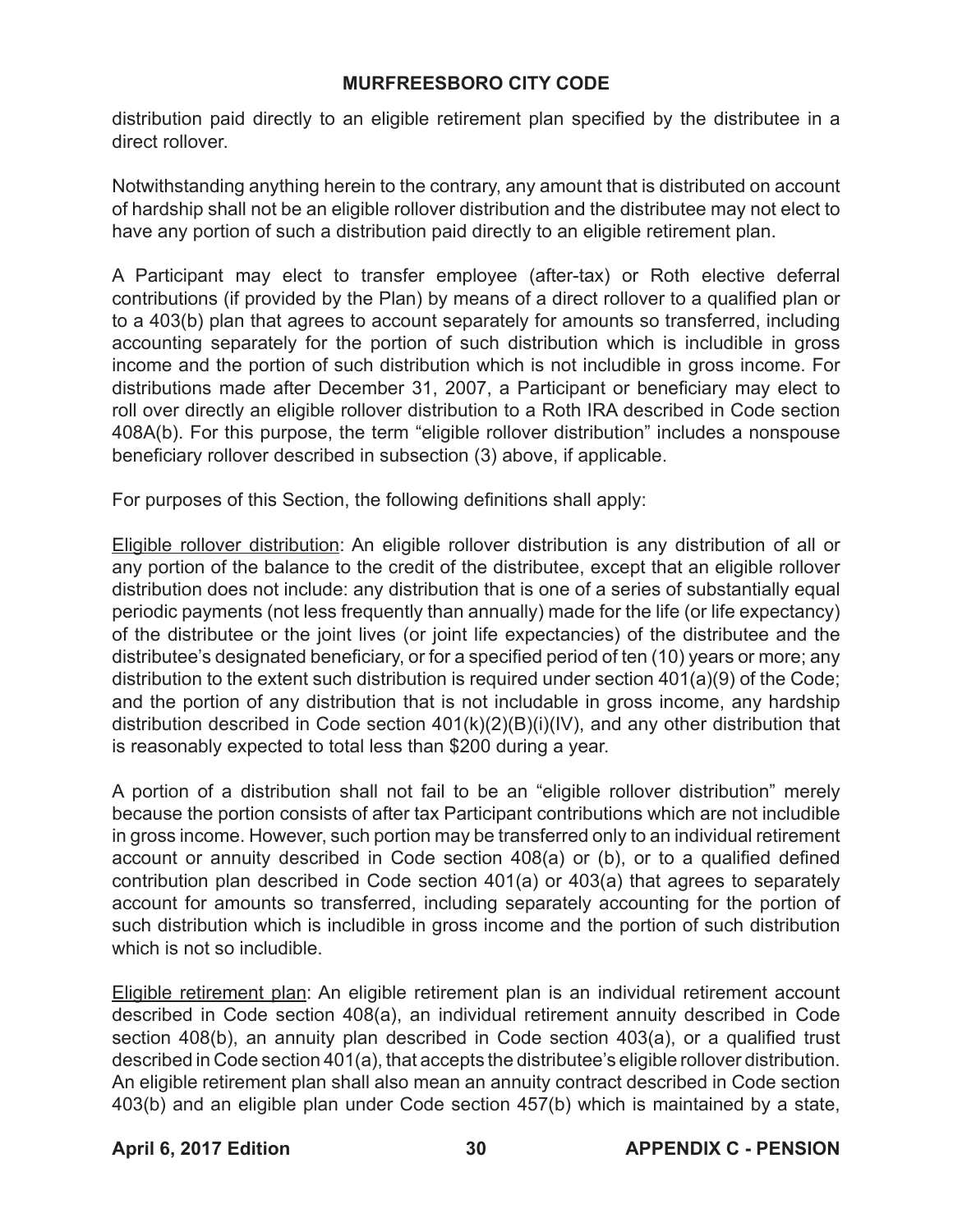political subdivision of a state, or any agency or instrumentality of a state or political subdivision of a state and which agrees to separately account for amounts transferred into such plan from the Plan. The definition of eligible retirement plan shall also apply in the case of a distribution to a surviving spouse, or to an alternate payee under a qualified domestic relations order, as described in Section 4.10.

Distributee: A distributee includes a Participant or former Participant. In addition, a "distributee" includes a Participant's or former Participant's surviving spouse and/or an alternate payee under a qualified domestic relations order, as described in Section 4.10.

Effective for distributions made after December 31, 2009, a distributee also includes Participant's nonspouse beneficiary. However, in the case of a nonspouse beneficiary, the rollover must be a direct rollover and only can be made to an individual retirement account or annuity described in Code section 408(a) or 408(b) ("IRA") that is established on behalf of the beneficiary and will be treated as an inherited IRA pursuant to Code section 402(c)(ii). Also, in the case of a nonspouse beneficiary, the determination of any required minimum distribution under Code section 401(a)(9) that is ineligible for rollover shall be made in accordance with IRS Notice 2007-7, Q&A 17 and 18. If a nonspouse beneficiary receives a distribution from the Plan, the distribution is not eligible for a 60-day (nondirect) rollover.

If the Participant's named beneficiary is a trust, the Plan may make a direct rollover to an IRA on behalf of the trust, provided the trust satisfies the requirements to be a designated beneficiary with the meaning of Code section 401(a)(9)(E).

Direct rollover: A direct rollover is a payment by the Plan to the eligible retirement plan specified by the distributee.

[Ord. No. 00-O-74 §4, 01-18-01; Ord. No. 05-O-57 §2, 09-15-05; Ord. No. 09-O-03 §1, 08-02-12; Ord. No. 14-O-02 §1, 11-06-14; Ord. No. 15-O-53 §3, 10-15-15; Ord. No. 17-O-06 §2, 04-06-17]

## **Section 9.05. Qualified Military Service.**

A Participant whose service under the Plan is interrupted by qualified military service shall accrue benefits, as described below. For purposes of this section, qualified military service means any service in the uniformed services (as defined in Chapter 43 of Title 38, United States Code) by an individual if such individual is entitled to reemployment rights under such chapter with respect to such service, and if the individual is actually reemployed under such chapter.

Upon reemployment following qualified military service, the Participant shall be credited with months or years of employment, and years of participation, (collectively referred to as "service") for purposes of section 1.08 and for purposes of computing benefits and eligibility for benefits in sections 4.01, 4.02, and 7.02, and any other sections of the Plan where service is used in the determination of a benefit, as described below. The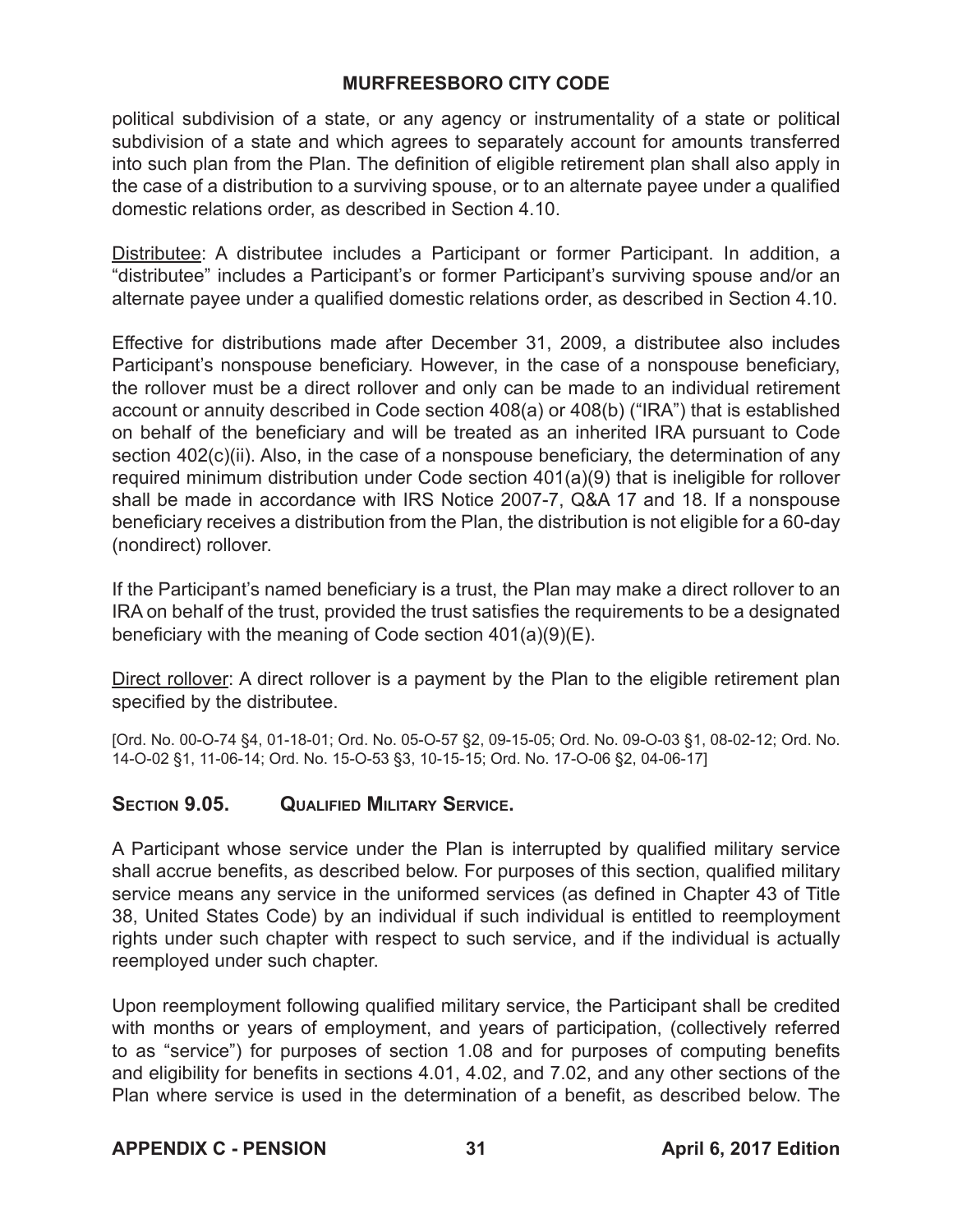Participant's service shall include all periods for which the Participant was credited on the last day before such qualified military service, subject to the repayment requirement below. In addition, the Participant's service shall include the period of qualified military service. If the Participant has been paid any benefit with respect to service before the qualified military leave, then the Participant's service following reemployment shall not include any such service unless the Participant repays such benefit (without interest) to the Plan within the period beginning with the date of reemployment and continuing for the lesser of (1) five years; or (2) an amount of time which is the period of qualified military service multiplied by three.

In addition, any contributions, benefits and service credit required to comply with the Heroes Earnings Assistance and Relief Tax Act of 2008 (HEART Act) shall be conferred upon an eligible Participant or Beneficiary.

For years beginning after December 31, 2008, (a) an individual receiving a differential wage payment (if provided by the City), as defined by Code section 3401(h)(2), shall be treated as an Employee of the City making the payment, (b) the differential wage payment shall be treated as compensation, and (c) the Plan shall not be treated as failing to meet the requirements of any provision described in Code section 414(u)(1)(C) by reason of any contribution or benefit which is based on the differential wage payment.

In the case of a disability occurring on or after January 1, 2007, if a Participant suffers a disability while performing qualified military service (as defined in Code section 414(u)), the Participant shall be entitled to any additional benefits (other than benefit accruals relating to the period of qualified military service) provided under the Plan as if the Participant had resumed employment on the day immediately preceding the date of disability and then terminated employment on the date of disability.

In the case of a death occurring on or after January 1, 2007, if a Participant dies while performing qualified military service (as defined in Code section 414(u)), the survivors of the Participant are entitled to any additional benefits (other than benefit accruals relating to the period of qualified military service) provided under the Plan as if the Participant had resumed employment on the day immediately preceding the date of death and then terminated employment on the date of death.

[Ord. No. 00-O-74 §4, 01-18-01; Ord. No. 01-O-54 §9, 08-23-01; Ord. No. 05-O-57 §2, 09-15-05; Ord. No. 09-O-03 §1, 08-02-12; Ord. No. 14-O-02 §1, 11-06-14]

## **Section 9.06 Suspension Of Benefits On Reemployment.**

In the event a Participant is in pay status with respect to a benefit granted under Section 4.01, 4.02, 7.02 or any other section of the Plan, and such Participant is reemployed by the Employer in a capacity under which the Participant qualifies to participate in the Plan in accordance with section 1.13, the Plan shall cease to pay benefits to such Participant for the period of reemployment.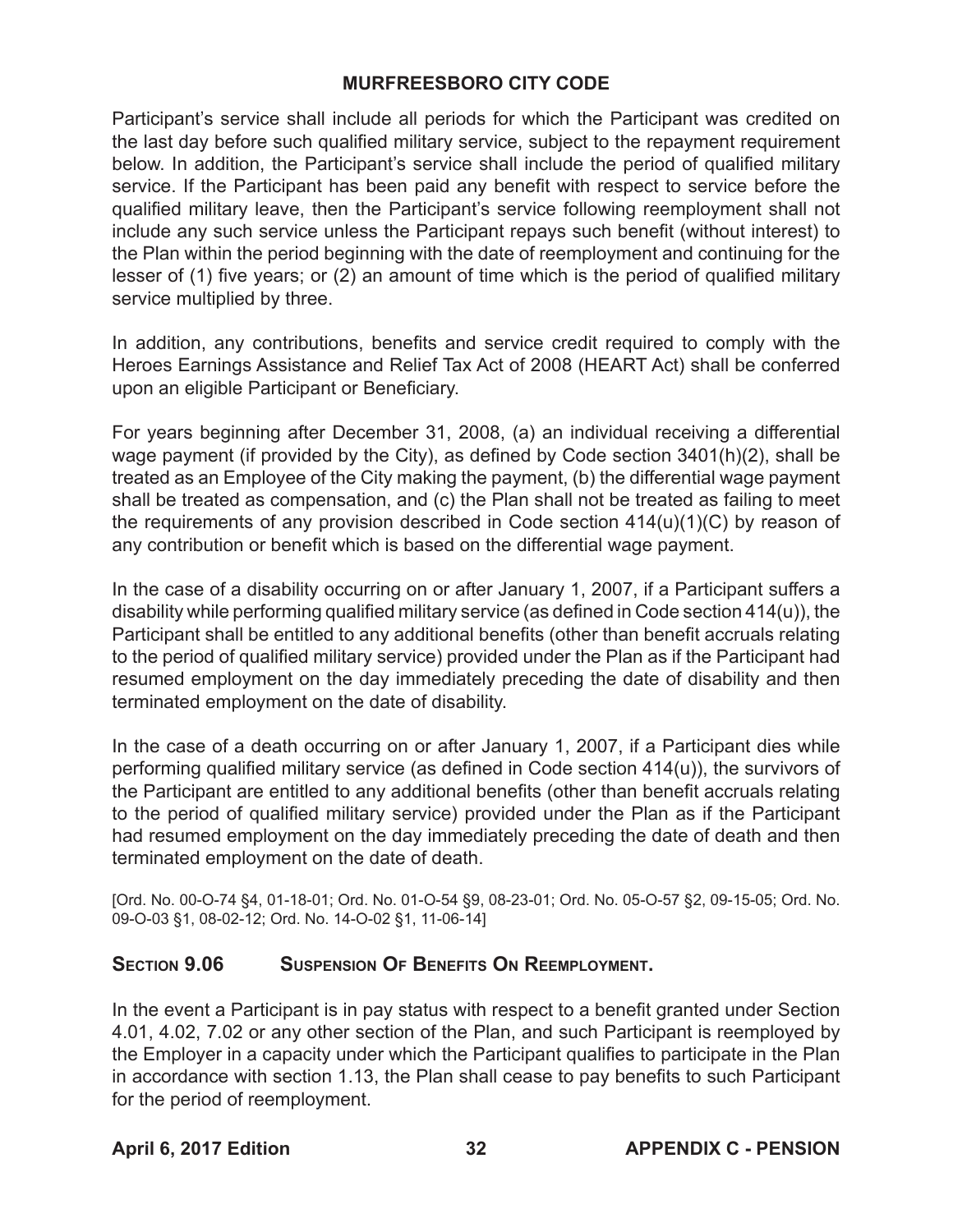[Ord. No. 00-O-74 §4, 01-18-01; Ord. No. 01-O-54 §10, 08-23-01; Ord. No. 09-O-03 §1, 08-02-12; Ord. No. 14-O-02 §1, 11-06-14]

## **Section 9.07 Definitions Applicable To This Article Ix.**

- (A) Plan Year: Shall mean each 12 month period commencing July 1 and ending on the next June 30.
- (B) Code: Shall mean the U.S. Internal Revenue Code as amended. All references to Code sections shall include any applicable rulings and regulations, and as of any future date shall automatically incorporate any amendments to such sections, and shall be deemed to refer to any comparable provisions of any future laws.

[Ord. No. 00-O-74 §4, 01-18-01; Ord. No. 05-O-57 §2, 09-15-05; Ord. No. 09-O-03 §1, 08-02-12; Ord. No. 14-O-02 §1, 11-06-14]

## **ARTICLE X. PENSION COMMITTEE**

#### **Section 10.01.**

The Employer shall appoint a Pension Committee consisting of eight (8) members, three (3) of whom shall be Participants in the Plan. One (1) of the Participant members shall not be an officer or department head of the Employer; this member shall be appointed for a one (1) year term of office. All other members of the Pension Committee shall be appointed for a three (3) year term of office.

[Ord. No. 86-25B §12, 08-28-86; Ord. No. 05-O-57 §3, 09-15-05; Ord. No. 09-O-03 §1, 08-02-12; Ord. No. 14-O-19 §1, 05-15-14; Ord. No. 14-O-02 §1, 11-06-14; Ord. No. 15-O-27 §1, 05-07-15]

## **Section 10.02.**

The Pension Committee shall elect a Chairman, who shall be a member of the Pension Committee, and a Secretary, who need not be a member of the Pension Committee, and minutes shall be kept of all its proceedings. The majority of the Pension Committee shall constitute a quorum. Any action by majority vote of all members shall constitute the action of the Pension Committee. The Pension Committee shall meet together upon call of its Chairman. Members may participate in a Pension Committee meeting by any means allowed under state law.

[Ord. No. 05-O-57 §3, 09-15-05; Ord. No. 09-O-03 §1, 08-02-12; Ord. No. 14-O-02 §1, 11-06-14]

**Section 10.03.**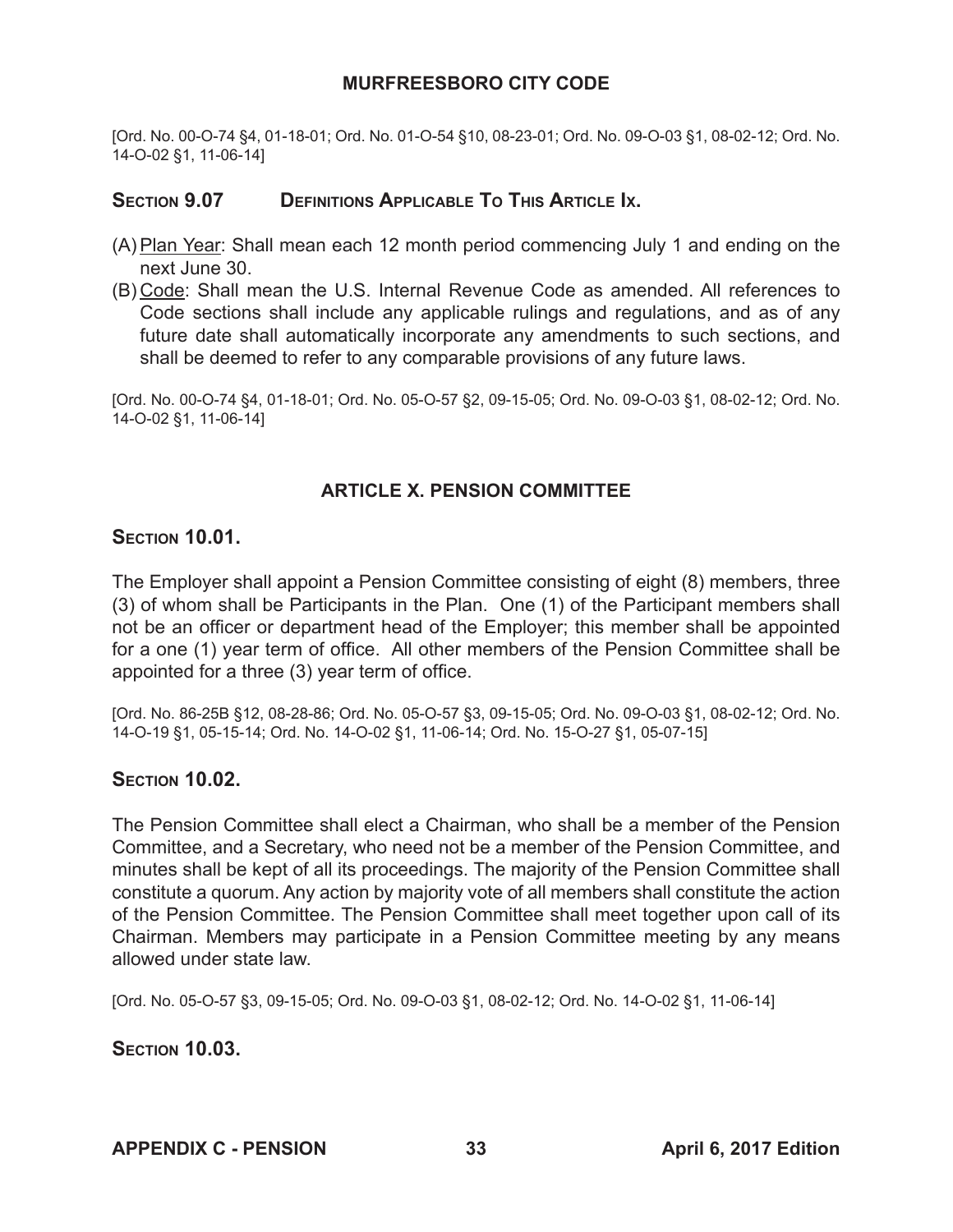The Pension Committee shall be charged with the exclusive duty and authority to interpret and construe the provisions of this Plan document, to determine any dispute which may arise with regard to the rights of employees or Participants under the Plan or the terms of this Plan, to give instructions and directions to the Trustee necessary hereunder, to direct the Trustee to pay for insurance coverage, to determine the validity of, and take action with respect to, any qualified domestic relations order (as described in Section 4.10) received by it, and in general, to direct the administration of the Plan. In addition, the Pension Committee shall also have the responsibility for overseeing the investing of the assets in the Plan and Trust. Such responsibilities will include the adoption of an investment policy statement to provide oversight and guidance for the investment decisions, to retain the services of actuaries, consultants and other vendors to assist them in those responsibilities, and to appoint investment advisors and Investment Managers to manage the investments. In accordance with the investment policy statement, the Pension Committee shall establish investment guidelines and an asset allocation policy, maintain the Plan's actual asset allocation in accordance with these policies, establish specific Investment Manager guidelines, meet periodically to review investment results and Investment Manager performance, periodically consult with Investment Managers to review performance and conformance with the policy statement, and select, hire and terminate Investment Managers and consultants. The consultants and investment advisors shall assist the Pension Committee in the preparation of the investment policy statement and assist the Pension Committee in carrying out its responsibilities under the investment policy statement. As noted in Article XI, all funds contributed to the Plan shall be held in a trust; however, the Pension Committee may appoint one or more entities that meet the requirements of Article XIV as custodians of part or all of the funds in the trust. All decisions of the Pension Committee as to the facts of any case and as to the meaning and intent of any of the provisions of the Plan shall be final and conclusive and binding on all parties concerned. The Pension Committee may from time to time formulate and issue such rules and regulations, not inconsistent with the declared purposes of this Plan as it may deem necessary to administer and carry out the same.

[Ord. No. 05-O-57 §3, 09-15-05; Ord. No. 09-O-03 §1, 08-02-12; Ord. No. 14-O-02 §1, 11-06-14; Ord. No. 15-O-53 §4, 10-15-15]

## **Section 10.04.**

The Pension Committee shall keep records containing all relevant data pertaining to all Participants and shall, upon request, make such records available to a Participant or Participant's legally authorized representative. The Employer may at any time inspect all records of the Pension Committee.

[Ord. No. 05-O-57 §3, 09-15-05; Ord. No. 09-O-03 §1, 08-02-12; Ord. No. 14-O-02 §1, 11-06-14]

**Section 10.05.**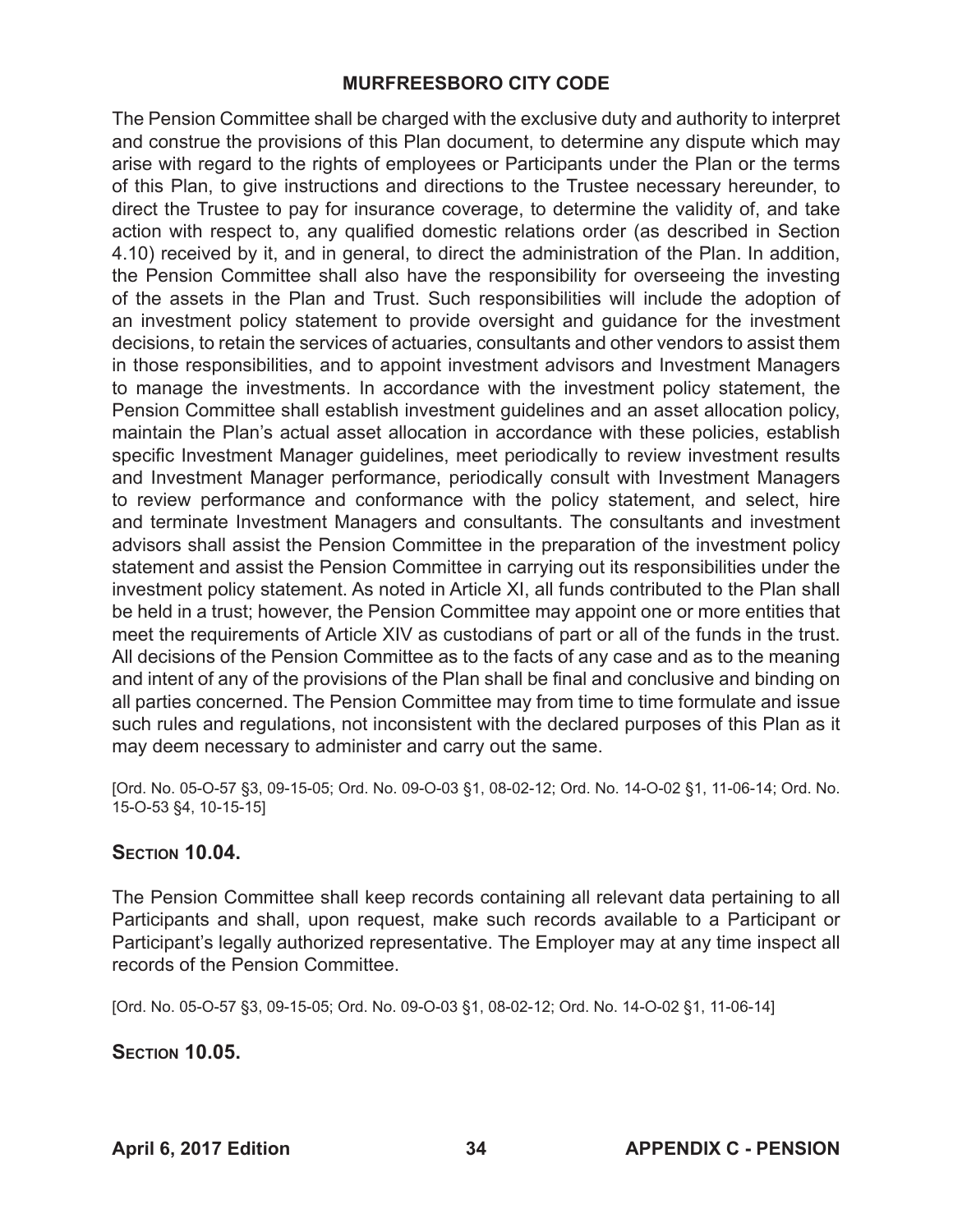Except for gross negligence, willful misconduct or willful breach of this Plan, no member of the Pension Committee shall incur any individual liability for any act or failure to act pursuant to this Plan. No member of the Pension Committee shall be liable for the act of any other member and the Pension Committee shall be relieved of all responsibility whatsoever for anything done or not done upon the written advice of counsel, who may be counsel for the Employer.

[Ord. No. 05-O-57 §3, 09-15-05; Ord. No. 09-O-03 §1, 08-02-12; Ord. No. 14-O-02 §1, 11-06-14]

## **Section 10.06.**

The members of the Pension Committee shall serve without compensation for services, but all expenses of the Pension Committee shall be paid by the Employer.

[Ord. No. 05-O-57 §3, 09-15-05; Ord. No. 09-O-03 §1, 08-02-12; Ord. No. 14-O-02 §1, 11-06-14]

## **ARTICLE Xl. TRUSTEE**

## **Section 11.01.**

All funds contributed to the Plan shall be in a trust. The Trustee of the trust shall be a bank or trust company authorized and doing business in the State of Tennessee. The Trustee shall be selected by the Employer and shall enter into its duties as Trustee upon its written acceptance of the provisions of this Plan.

[Ord. No. 76-15 §1, 05-13-76; Ord. No. 05-O-57 §4, 09-15-05; Ord. No. 09-O-03 §1, 08-02-12; Ord. No. 14-O-02 §1, 11-06-14]

## **Section 11.02.**

The Trustee shall have the powers necessary for the official performance of its duties, which include the following:

- (A) To invest the funds in the Plan in accordance with the directions of the Pension Committee and the investment policy statement adopted by the Pension Committee.
- (B) If so directed by the Pension Committee, to invest, manage and control assets assigned to the Trustee to be invested at its discretion subject to the objectives, standards and guidelines provided to it by the Pension Committee and in accordance with the investment policy statement.
- (C)It shall keep complete records and accounts of the administration of the trust, including records of receipts and disbursements and all expenses borne by the trust.
- (D)It shall receive the contributions of the Employer and apply such contributions in the manner herein provided.
- (E) It shall pay from the funds in the Plan the benefits provided for under the Plan to the Participants in the amounts and in the manner as so directed by the Employer

## **APPENDIX C - PENSION 35 April 6, 2017 Edition**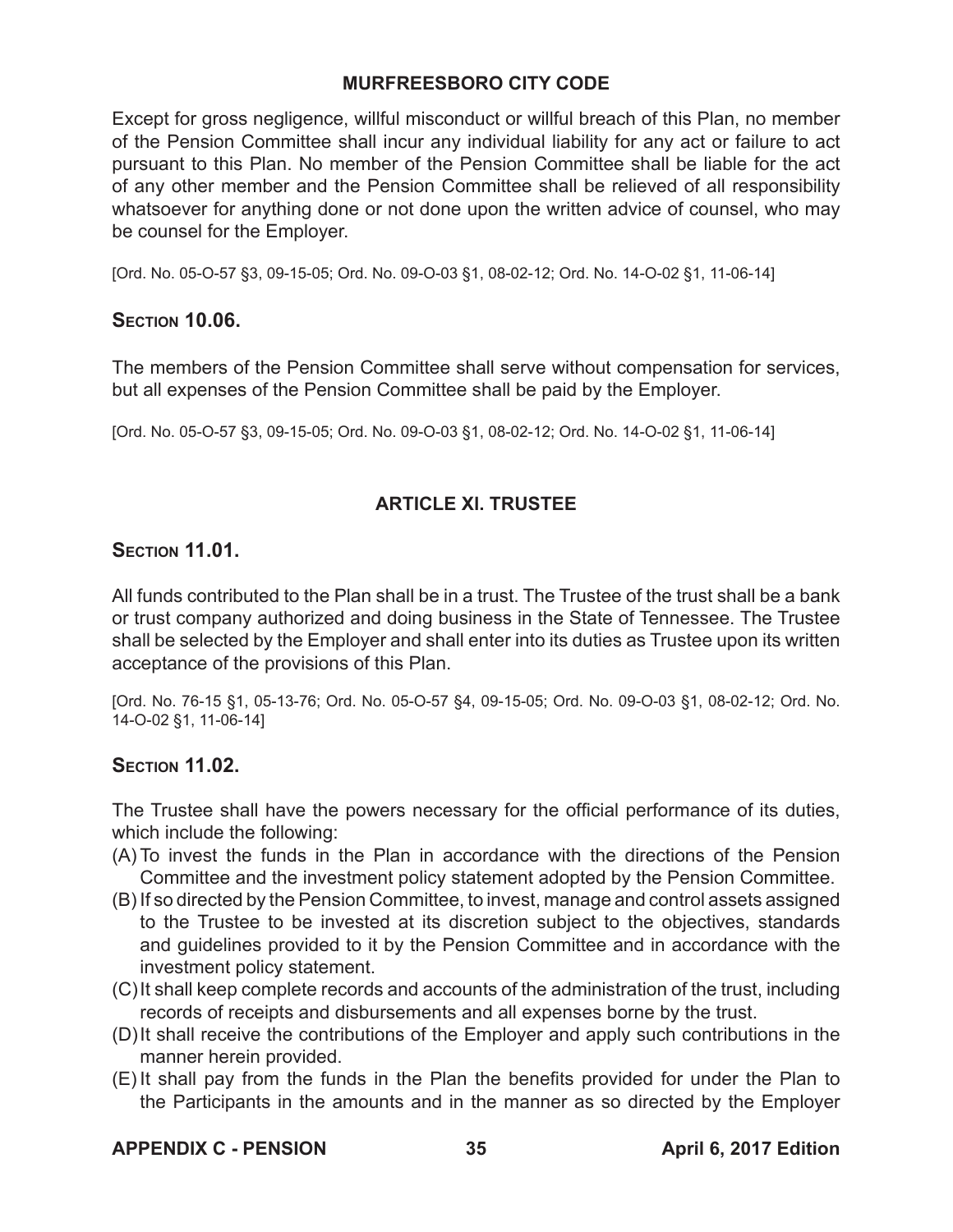and report to the Participants and the Internal Revenue Service such payments on the appropriate Internal Revenue Service forms and file such forms with the Internal Revenue Service.

- (F) It shall at least quarterly within thirty (30) days following the end of each calendar quarter furnish the Employer a complete report of the receipts and disbursements of the trust during the preceding quarter.
- (G)It shall be warranted in relying upon the existence of any fact or set of facts represented to it in writing by the Employer or by the Pension Committee.

[Ord. No. 05-O-57 §4, 09-15-05; Ord. No. 09-O-03 §1, 08-02-12; Ord. No. 14-O-02 §1, 11-06-14]

# **Section 11.03.**

Except to the extent the Trustee is delegated the responsibilities of managing a part of the assets assigned to it as provided in Section 11.02(B), the Trustee shall have no liability with respect to the investment of the trust assets, but shall be responsible only to execute such investment instructions as so directed.

[Ord. No. 05-O-57 §4, 09-15-05; Ord. No. 09-O-03 §1, 08-02-12; Ord. No. 14-O-02 §1, 11-06-14]

# **Section 11.04.**

The Trustee shall not be liable for any loss which may occur from error of omission or commission except for willful negligence, malfeasance or misfeasance.

[Ord. No. 05-O-57 §4, 09-15-05; Ord. No. 09-O-03 §1, 08-02-12; Ord. No. 14-O-02 §1, 11-06-14]

## **Section 11.05.**

Subject to the direction of the Pension Committee and the investment policy statement on the management of part of the funds by the Trustee, the Trustee may with regard to such funds invest in any common trust or collective funds operated by the Trustee. Such collective funds shall constitute an integral part hereof, and are hereby incorporated herein by reference.

[Ord. No. 05-O-57 §4, 09-15-05; Ord. No. 09-O-03 §1, 08-02-12; Ord. No. 14-O-02 §1, 11-06-14]

## **Section 11.06.**

The Trustee shall not be required to give any bond for the faithful performance of its duties hereunder, unless the same is required by the Employer, who shall pay the expense thereof.

[Ord. No. 05-O-57 §4, 09-15-05; Ord. No. 09-O-03 §1, 08-02-12; Ord. No. 14-O-02 §1, 11-06-14]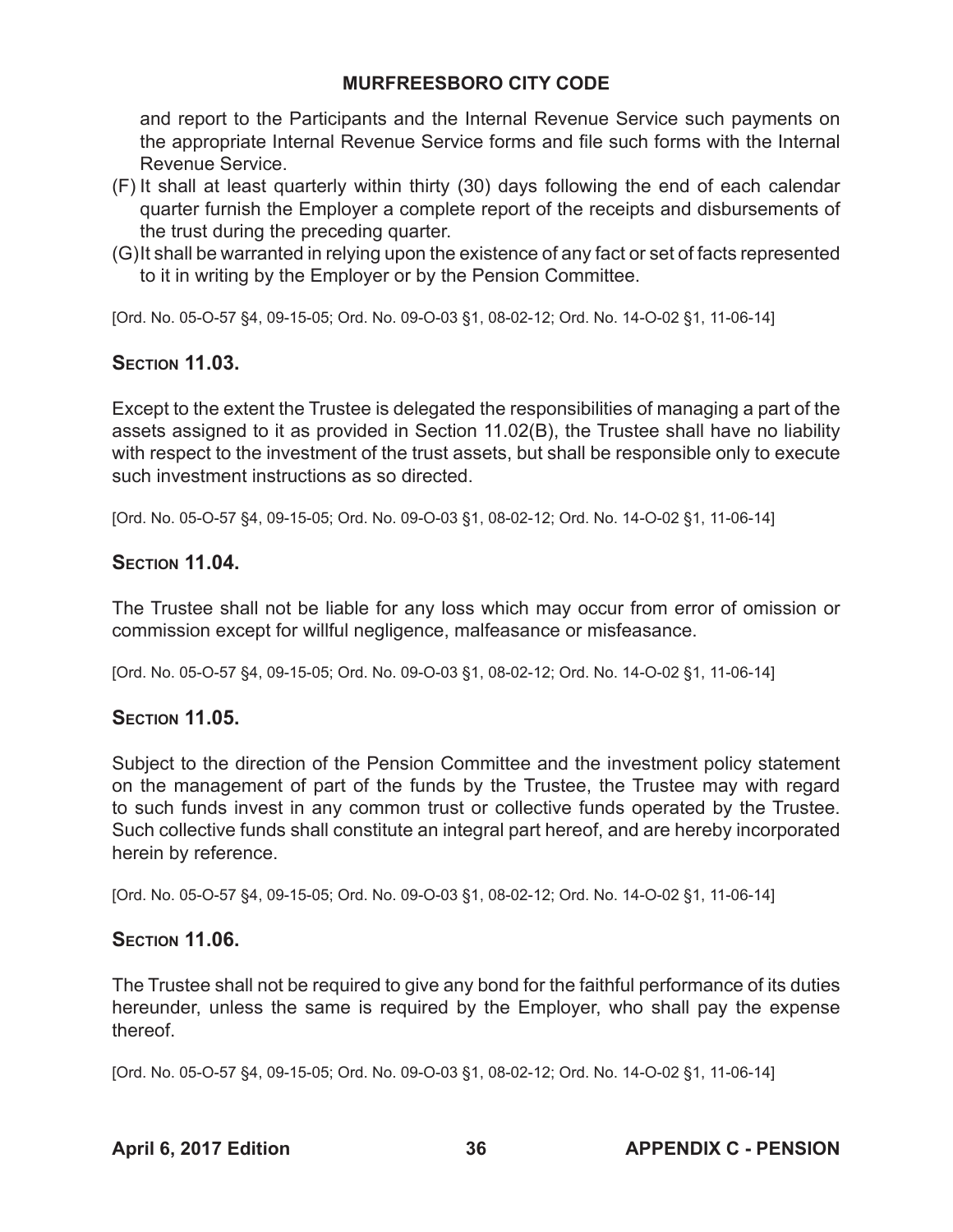## **Section 11.07.**

As noted in Article X, the Pension Committee shall administer the Plan and the Trustee shall not be responsible in any respect for administering the Plan except as otherwise stated in this Plan or in a separate written agreement, nor shall the Trustee be responsible for the adequacy of the funds in the trust to meet and discharge all payments and liabilities under the Plan. The Trustee shall be fully protected in relying upon any written notice, instruction, direction or other communication signed by a representative of the Pension Committee authorized to sign the same on its behalf. The Employer from time to time shall furnish the Trustee with the names of those persons authorized to execute documents and to give directions on behalf of the Employer and the Pension Committee. Until notified to the contrary, the Trustee shall be fully protected in relying upon the most recent list of the authorized representatives of the Pension Committee and officers of the Employer furnished to it by the Employer.

[Ord. No. 05-O-57 §4, 09-15-05; Ord. No. 09-O-03 §1, 08-02-12; Ord. No. 14-O-02 §1, 11-06-14]

## **Section 11.08.**

Unless the Trustee knowingly participates in, or knowingly undertakes to conceal, an act or omission of an Investment Manager, knowing such act or omission to be a breach of the fiduciary responsibility of the Investment Manager with respect to the Plan, the Trustee shall not be liable for any act or omission of any Investment Manager, and shall not be under any obligation to invest or otherwise manage the assets of the Plan that are subject to the management of any Investment Manager.

[Ord. No. 05-O-57 §4, 09-15-05; Ord. No. 09-O-03 §1, 08-02-12; Ord. No. 14-O-02 §1, 11-06-14]

## **Section 11.09.**

To do all other acts that the Trustee may deem necessary or proper to carry out any of its responsibilities set forth in this Article XI hereof, or otherwise in the best interests of the Plan.

[Ord. No. 05-O-57 §4, 09-15-05; Ord. No. 09-O-03 §1, 08-02-12; Ord. No. 14-O-02 §1, 11-06-14]

## **Section 11.10.**

The Trustee shall hold office until it shall resign by mailing written notice to the Employer ninety (90) or more days in advance of the date of such resignation, or until written notice of removal as Trustee is mailed by the Employer thirty (30) days or more in advance of the date of such removal. In the event of resignation or removal of the Trustee, the Trustee shall transfer, assign, convey and deliver the trust, assets and records to the successor Trustee who shall, upon acceptance of the trust, become vested with all the rights, powers, duties and obligations of the predecessor Trustee without further action,

## **APPENDIX C - PENSION 37 April 6, 2017 Edition**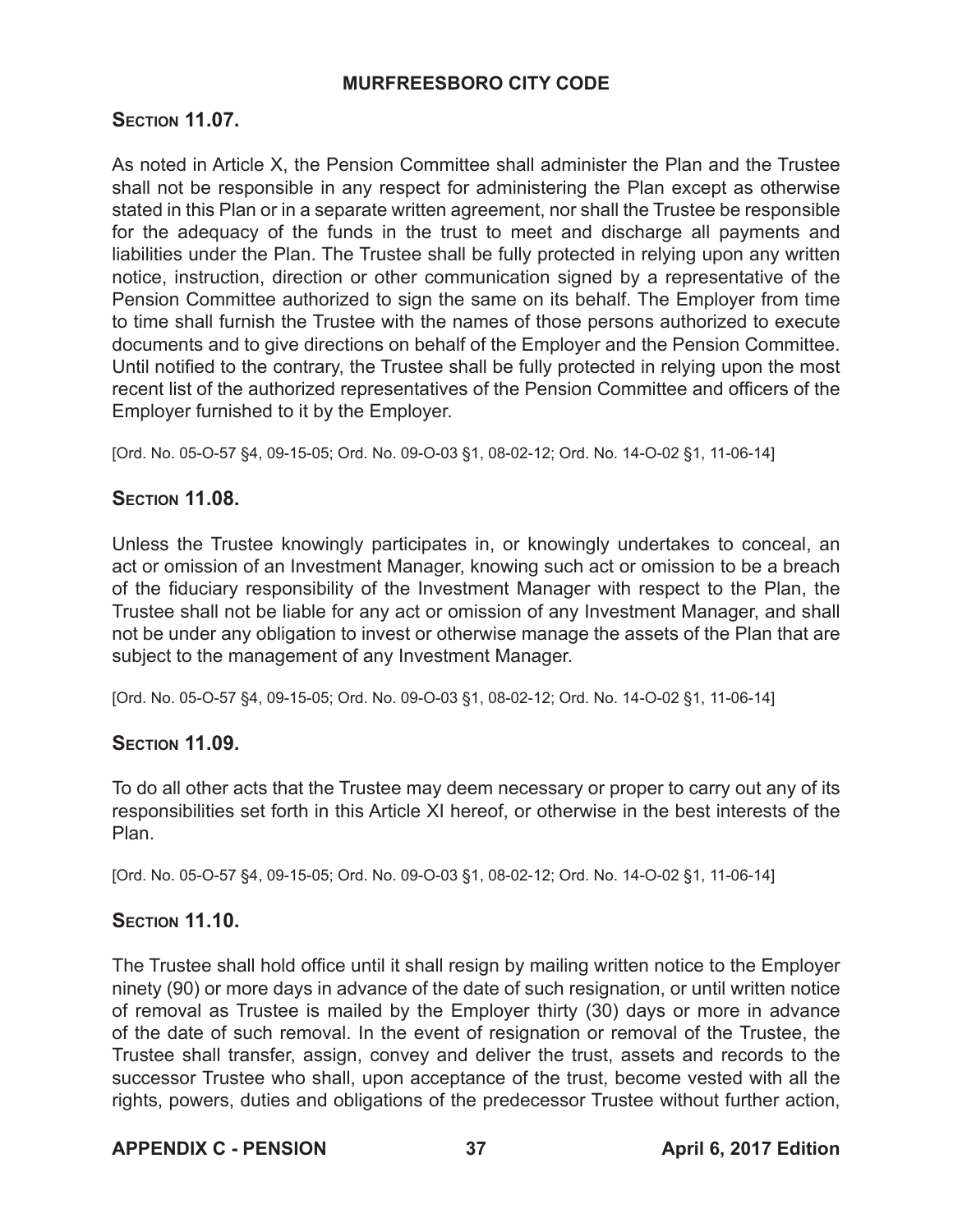deed or conveyance. Notwithstanding the foregoing, if the Trustee is being retained to serve as Custodian of some or all of the trust assets, then pursuant to an agreement with the successor Trustee of such assets, the Trustee will retain custody of such assets in its capacity as Custodian. The Employer shall have the right to select a successor Trustee in the event of resignation or removal of a Trustee.

[Ord. No. 05-O-57 §4, 09-15-05; Ord. No. 09-O-03 §1, 08-02-12; Ord. No. 14-O-02 §1, 11-06-14]

## **ARTICLE XII. INVESTMENT MANAGERS**

## **Section 12.01.**

As noted in Article X, the Pension Committee may appoint one or more Investment Managers to manage (including the power to acquire and dispose of) a specific portion of the assets of the Plan. Any Investment Manager so appointed must be either (a) an investment advisor registered as such under the Investment Advisors Act of 1940, (b) a bank or (c) an insurance company qualified to perform services in the management, acquisition or disposition of the assets of the Plan under the laws of more than one state; and any Investment Manager so appointed must acknowledge in writing to the Pension Committee and to the Trustee that it is a fiduciary with respect to the Plan. As provided in Section 11.02(B), the Trustee may be appointed as an Investment Manager for part of the funds in the Plan. The Trustee, until notified in writing to the contrary, shall be fully protected in relying upon any written notice of the appointment of an Investment Manager furnished to it by the Pension Committee.

[Ord. No. 05-O-57 §5, 09-15-05; Ord. No. 09-O-03 §1, 08-02-12; Ord. No. 14-O-02 §1, 11-06-14]

## **Section 12.02.**

Each Investment Manager appointed pursuant to this Article XII shall have exclusive authority and discretion to manage and control the assets of its segregated funds subject to the provisions regarding the investment of an Investment Manager's segregated funds set forth in such Investment Manager's investment contract with the Pension Committee and pursuant to the direction of the Pension Committee and the investment policy statement approved by the Pension Committee for the Plan, and shall be fully protected in relying upon such direction from time to time at any time in respect of that segregated fund.

[Ord. No. 05-O-57 §5, 09-15-05; Ord. No. 09-O-03 §1, 08-02-12; Ord. No. 14-O-02 §1, 11-06-14]

## **ARTICLE XIII. FIDUCIARY RESPONSIBILITIES**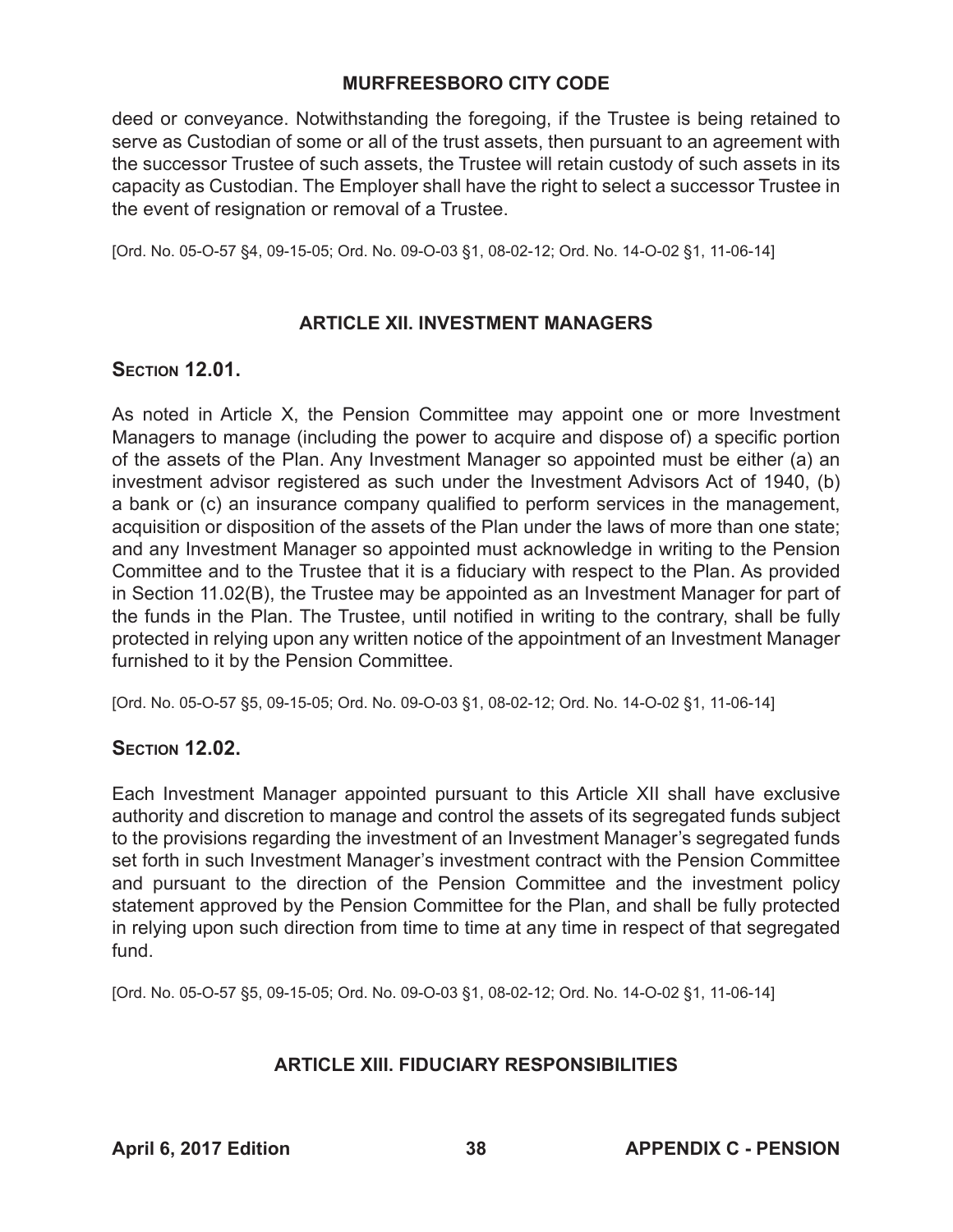The Trustee and the Investment Managers and any other fiduciaries for the Plan shall discharge their respective duties under this Plan solely in the interests of the Participants in the Plan and their beneficiaries, and (i) for the exclusive purpose of providing benefits to such Participants and their beneficiaries and defraying reasonable expenses of administering the Plan; (ii) with the care, skill, prudence and diligence under the circumstances then prevailing that a reasonable prudent person acting in a like capacity and familiar with such matters would use in the conduct of an enterprise of a like character and with like aims; (iii) by diversifying the investments of the Plan so as to minimize the risk of large losses, unless under the circumstances it is clearly prudent not to do so; and (iv) in accordance with the provisions of this Plan; but the duties and obligations of the Trustee and any Investment Manager as such shall be limited to those expressly imposed upon them, respectively, by this Plan.

[Ord. No. 05-O-57 §6, 09-15-05; Ord. No. 09-O-03 §1, 08-02-12; Ord. No. 14-O-02 §1, 11-06-14]

## **ARTICLE XIV. CUSTODIAN**

As noted in Article X, the Pension Committee may appoint one or more entities to serve as Custodian for part of the assets in the trust. Such entities must be a bank or a trust company and the Trustee may be appointed as a Custodian. The Pension Committee shall direct the Trustee to enter into an agreement with the appointed Custodian to take custody of the funds assigned to it and carry out the responsibilities and duties specified in the written agreement.

[Ord. No. 05-O-57 §7, 09-15-05; Ord. No. 09-O-03 §1, 08-02-12; Ord. No. 14-O-02 §1, 11-06-14]

## **ARTICLE XV. AMENDMENT OF THE PLAN**

## **Section 15.01.**

Subject to the provisions of Sections 15.02 and 15.03, the Employer may, without the consent of any other party, amend the Plan at any time. Any such amendment shall be made by a written instrument executed by such Employer on the order of its governing body and filed with the Trustee, and shall become effective as of the date specified in such instrument.

[Ord. No. 05-O-57 §2, 09-15-05; Ord. No. 09-O-03 §1, 08-02-12; Ord. No. 14-O-02 §1, 11-06-14]

## **Section 15.02.**

No amendment shall vest in the Employer, directly or indirectly, any right, title, or interest in or control over the trust fund, or any portion thereof. No part of the trust fund shall, by reason of any amendment, be used for, or diverted to, purposes other than

## **APPENDIX C - PENSION 39 April 6, 2017 Edition**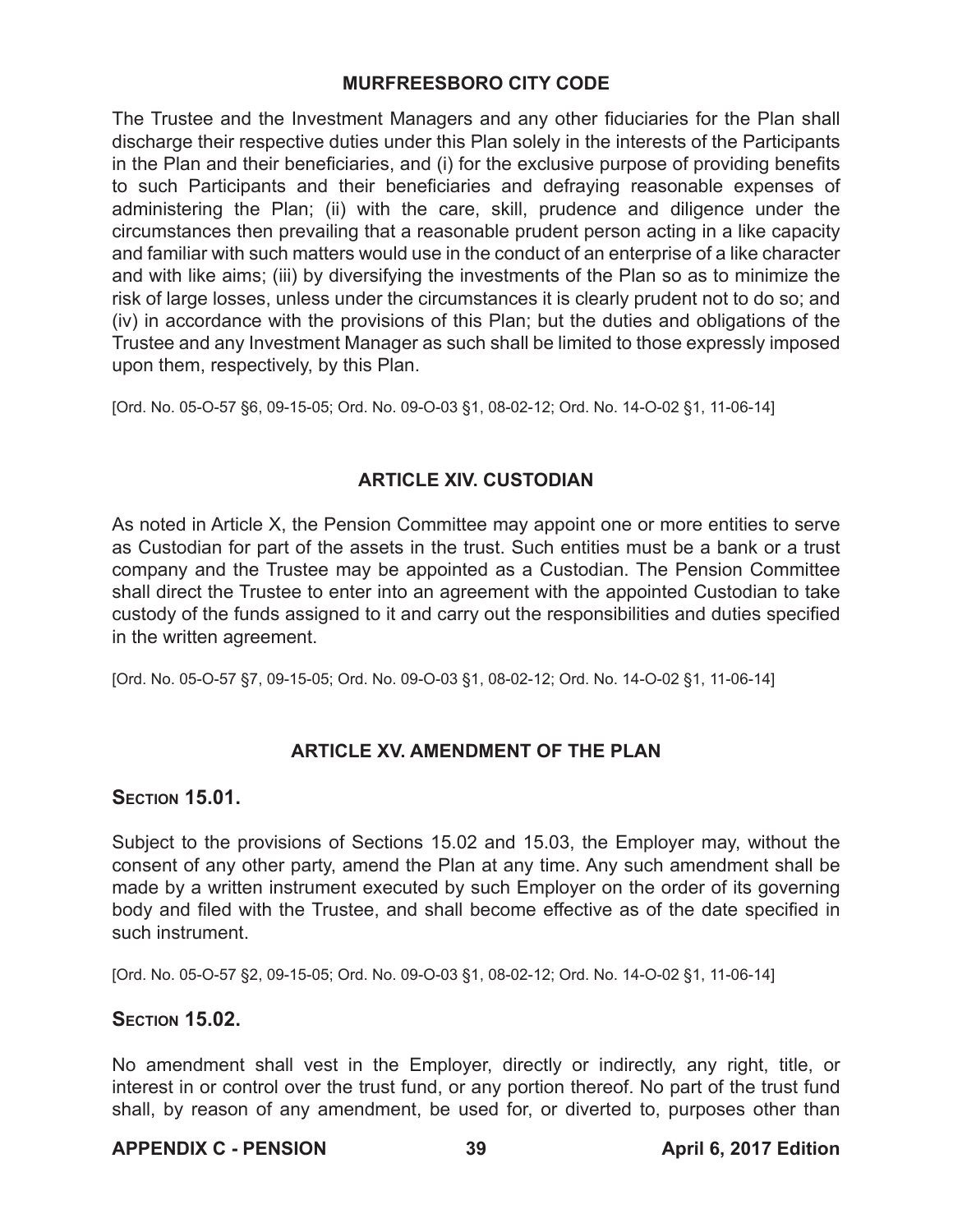for the exclusive benefit of Participants, Retired Participants, and their beneficiaries. No amendment shall reduce any vested right or interest to which any Participant, Retired Participant, or beneficiary is then entitled hereunder. The Employer may, however, make such retroactive amendments as may be required by the Internal Revenue Service in order to qualify or keep qualified the Plan under the appropriate provisions of the Internal Revenue Code.

[Ord. No. 05-O-57 §2, 09-15-05; Ord. No. 09-O-03 §1, 08-02-12; Ord. No. 14-O-02 §1, 11-06-14; Ord. No. 14-O-02 §1, 11-06-14]

## **Section 15.03.**

If any amendment affects the rights, duties, responsibilities, or obligations of the Trustees hereunder, such amendment may be made only with the consent of the Trustee.

[Ord. No. 05-O-57 §2, 09-15-05; Ord. No. 09-O-03 §1, 08-02-12; Ord. No. 14-O-02 §1, 11-06-14]

## **ARTICLE XVI. TERMINATION OF THE PLAN**

## **Section 16.01.**

The Employer reserves the right to terminate the Plan at any time. A termination of the Plan shall be evidenced by a written termination notice executed by the Employer on the order of its governing body and delivered to the Trustee. Termination of the Plan shall be effective as of the termination date specified in such termination notice, but such termination shall not vest in the Employer any right, title or interest in or to the funds held by the Trustee.

[Ord. No. 05-O-57 §2, 09-15-05; Ord. No. 09-O-03 §1, 08-02-12; Ord. No. 14-O-02 §1, 11-06-14]

## **Section 16.02.**

In the event the Plan is terminated the rights of all affected Participants, Retired Participants, Participants with a Disability and Beneficiaries shall, to the extent then funded, be non-forfeitable. After providing for the payment of expenses of the Plan, the Pension Committee shall allocate the assets of the Plan among the Participants, Retired Participants, Participants with a Disability and Beneficiaries of the Plan in a manner deemed equitable by the Pension Committee, which manner may include the purchase of annuity policies issued by a licensed insurance company guaranteeing payment to the Participants, Retired Participants, Participants with a Disability and Beneficiaries of their accrued benefits in any manner which they may elect under the terms of the Plan. In the event that any funds remain after all accrued benefits for all Participants, Retired Participants, Participants with a Disability and Beneficiaries have been guaranteed, the remaining funds shall revert to the Employer.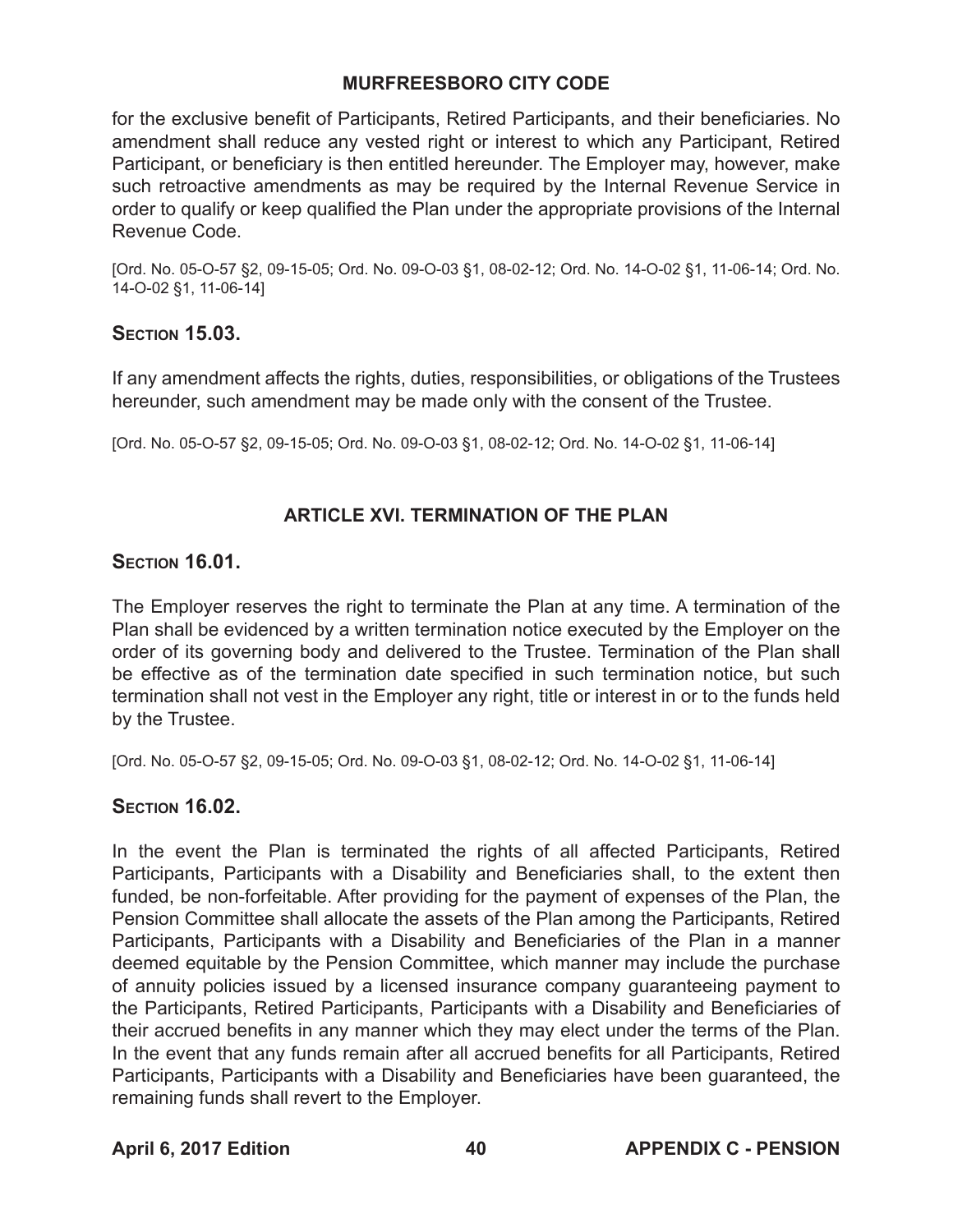[Ord. No. 00-O-74 §2, 01-18-01; Ord. No. 05-O-57 §2, 09-15-05; Ord. No. 09-O-03 §1, 08-02-12; Ord. No. 14-O-02 §1, 11-06-14]

#### Section 16.03 Reserved.

[Ord. No. 00-O-74 §3, 01-18-01; Ord. No. 05-O-57 §2, 09-15-05; Ord. No. 09-O-03 §1, 08-02-12; Ord. No. 14-O-02 §1, 11-06-14]

#### SECTION 16.04 RESERVED.

[Ord. No. 00-O-74 §3, 01-18-01; Ord. No. 05-O-57 §2, 09-15-05; Ord. No. 09-O-03 §1, 08-02-12; Ord. No. 14-O-02 §1, 11-06-14]

## **ARTICLE XVII. MISCELLANEOUS**

#### **Section 17.01.**

The adoption and maintenance of the Plan shall not be deemed to constitute a contract between the Employer and any Participant or employee, or to be a consideration for, inducement to, or condition of Employment of any person. Nothing herein contained shall be construed to give any Participant the right to be retained in the employ of the Employer or to interfere with the right of the Employer to terminate the Employment of any Participant at any time.

[Ord. No. 05-O-57 §2, 09-15-05; Ord. No. 09-O-03 §1, 08-02-12; Ord. No. 14-O-02 §1, 11-06-14]

#### **Section 17.02.**

Wherever it is herein provided that any person or persons concerned with the administration of the Plan shall exercise discretion in the making of any decision, such discretion shall be so exercised so as not to discriminate among persons similarly situated.

[Ord. No. 05-O-57 §2, 09-15-05; Ord. No. 09-O-03 §1, 08-02-12; Ord. No. 14-O-02 §1, 11-06-14]

#### **Section 17.03.**

A copy of this Plan and any and all future amendments thereto shall be available to Plan Participants for inspection at all reasonable times.

[Ord. No. 05-O-57 §2, 09-15-05; Ord. No. 09-O-03 §1, 08-02-12; Ord. No. 14-O-02 §1, 11-06-14]

#### **Section 17.04.**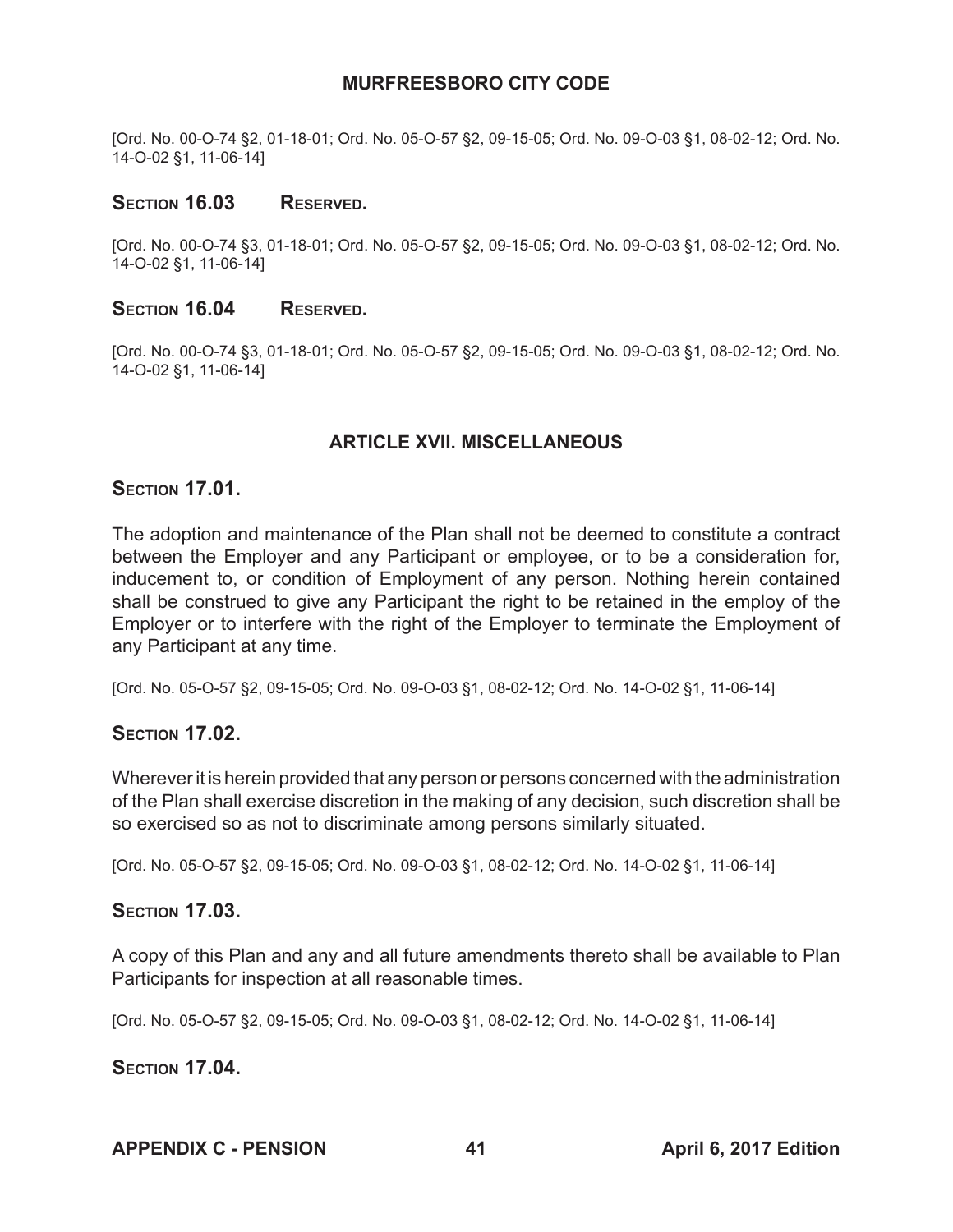Except as to indebtedness to the Employer, no right or interest of any kind in the trust fund shall be transferable or assignable by a Participant or Retired Participant or their beneficiaries, or be subject to alienation, encumbrance, garnishment, attachment, execution, or levy of any kind, voluntary or involuntary. If any Participant attempts to alienate or assign such benefits or should such benefits be subject to any of the above legal or equitable processes, the Trustee shall take the necessary steps so that such benefit shall not be available to the Participant, but shall be used by the Trustee for the benefit of the Participant or for the Participant's beneficiaries.

The preceding paragraph shall not apply to a "qualified domestic relations order", as described in Section 4.10 or to an order for assignment of support issued under T.C.A. §36-5-501. The Pension Committee shall establish a written procedure to determine the qualified status of domestic relations orders and the acceptability of orders of support, and to administer distributions under such orders. To the extent provided under a "qualified domestic relations order," a former spouse of a Participant shall be treated as the eligible Spouse or surviving eligible spouse for all purposes under the Plan.

[Ord. No. 05-O-57 §2, 09-15-05; Ord. No. 09-O-03 §1, 08-02-12; Ord. No. 14-O-02 §1, 11-06-14; Ord. No. 15-O-53 §5, 10-15-15]

#### **SECTION 17.05. RESERVED**

[Ord. No. 05-O-57 §2, 09-15-05; Ord. No. 09-O-03 §1, 08-02-12; Ord. No. 14-O-02 §1, 11-06-14]

## **Section 17.06.**

Under no circumstances shall any part of the corpus or income of this trust be used for, or diverted to, purposes other than for the exclusive benefit of the Participants and beneficiaries. The Plan shall at all times be interpreted and administered in accordance with the applicable provisions of Section 401(a) of the Internal Revenue Code of 1986, as now in effect or as hereafter amended. Any funds contributed to this trust or any assets of this trust shall never revert to or be used or enjoyed by the Employer.

[Ord. No. 05-O-57 §2, 09-15-05; Ord. No. 09-O-03 §1, 08-02-12; Ord. No. 14-O-02 §1, 11-06-14]

#### **Section 17.07.**

The Plan embodied herein shall be construed according to the laws of the State of Tennessee where it is made and where it shall be enforced.

[Ord. No. 05-O-57 §2, 09-15-05; Ord. No. 09-O-03 §1, 08-02-12; Ord. No. 14-O-02 §1, 11-06-14]

## **Section 17.08.**

Neither the Employer nor the Trustee shall be responsible for the validity of any policies or for the failure on the part of the insurer to make any payments or provide any benefit

#### **April 6, 2017 Edition 42 APPENDIX C - PENSION**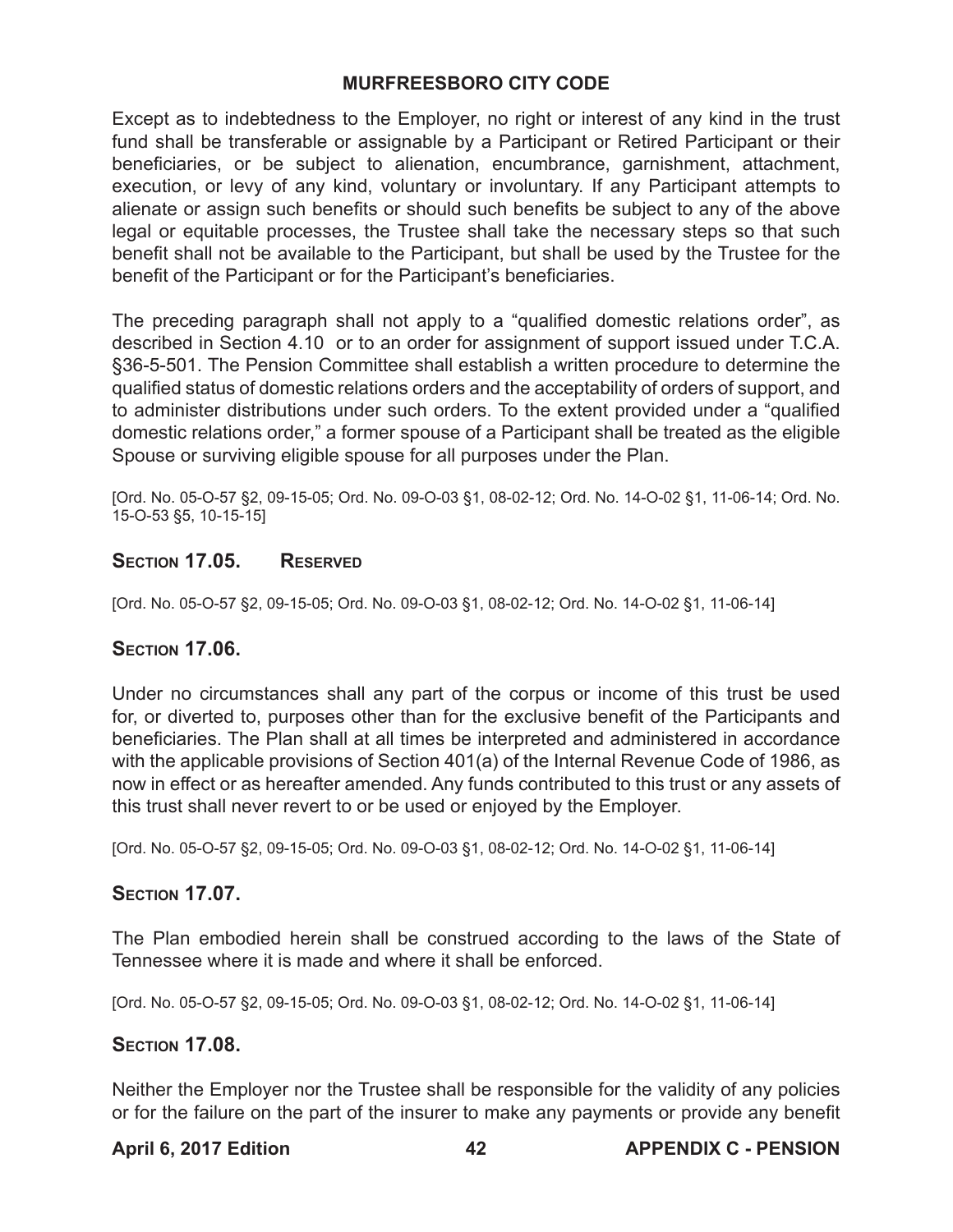under any policy, or for the action of any person or persons which may render any policy invalid or unenforceable. Neither the Employer nor the Trustee shall be responsible for any inability to perform, or for any delay in performing any act occasioned by any restriction or provision of any policy imposed by the insurer or by any other person or entity. In case it becomes impossible for the Employer or the Trustee to perform any act under this Plan, that act shall be performed which, in the judgment of the Trustee, will most nearly carry out the intent and purposes of this Plan. All parties to this Plan or in any way interested herein shall be bound by any act performed under such conditions.

[Ord. No. 05-O-57 §2, 09-15-05; Ord. No. 09-O-03 §1, 08-02-12; Ord. No. 14-O-02 §1, 11-06-14]

## **Section 17.09.**

The Employer may choose to contract for insurance policies which provide greater benefits to Participants than those specified in this Plan and to direct that the cost of such insurance policies shall be paid for with Plan assets. Neither the existence of such contracts nor the payment of benefits under such contracts to other Participants shall create any right in any Participant, or in any beneficiary of any Participant, to any benefit other than as specified in the Plan.

[Ord. No. 09-O-03 §1, 08-02-12; Ord. No. 14-O-02 §1, 11-06-14]

# **ARTICLE XVIII. AMENDMENT OF THE PLAN FOR SAME GENDER MARRIAGE**

## **Section 18.01.**

This amendment of the Plan is adopted to reflect guidance provided by the Internal Revenue Service in Revenue Ruling 2013-17 and Notice 2014-19 of the Internal Revenue Service (collectively, the "Guidance"). This amendment is intended as good faith compliance with the Guidance and is to be construed in accordance with the Guidance and such other guidance issued by the Service. This amendment shall be effective as of the dates set forth herein.

[Ord. No. 14-O-49 §1, 01-08-15]

## **Section 18.02.**

This amendment shall supersede the provisions of the Plan to the extent those provisions are inconsistent with the provisions of this amendment.

[Ord. No. 14-O-49 §1, 01-08-15]